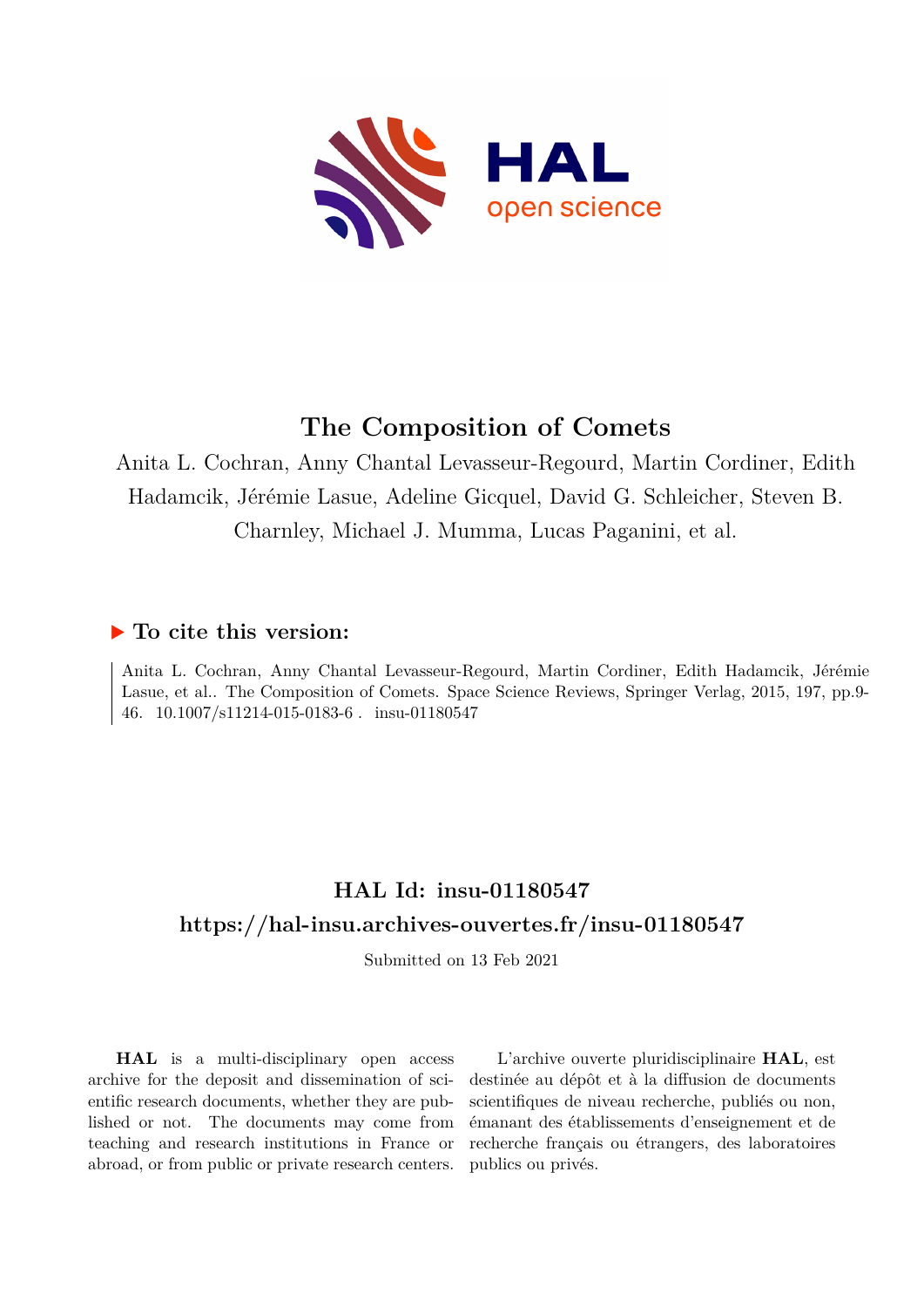# The Composition of Comets

Anita L. Cochran<sup>1</sup>, Anny-Chantal Levasseur-Regourd<sup>2</sup>, Martin Cordiner<sup>3</sup>, Edith Hadamcik<sup>4</sup>, Jérémie Lasue<sup>5</sup>, Adeline Gicquel<sup>3,9</sup>, David G. Schleicher<sup>6</sup>, Steven B. Charnley<sup>3</sup>, Michael J. Mumma<sup>3</sup>, Lucas Paganini<sup>3</sup>, Dominique Bockelée-Morvan<sup>7</sup>, Nicolas Biver<sup>7</sup>, Yi-Jehng Kuan<sup>8</sup>

1. The University of Texas, McDonald Observatory, Austin, TX USA 2. UPMC, LATMOS, Paris, France 3. NASA Goddard Space Flight Center, Greenbelt, Maryland, USA 4. UPMC, LATMOS, Guyancourt, France 5. UPS, IRAP, Toulouse, France 6. Lowell Observatory, Flagstaff, AZ, USA 7. LESIA, Observatoire de Paris, Meudon, France 8. National Taiwan Normal University, Taiwan, ROC 9. MPS, Göttingen, Germany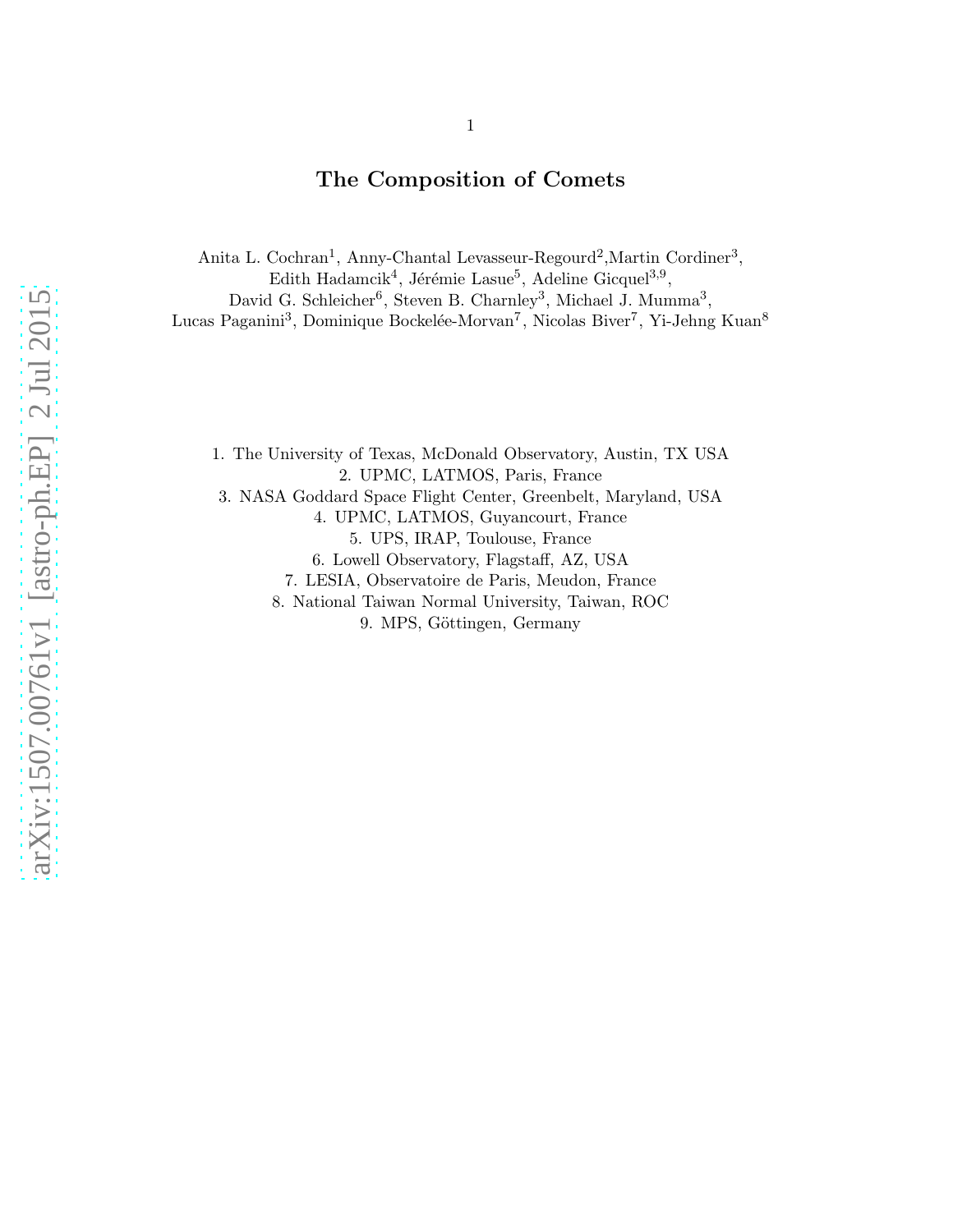#### Abstract

This paper is the result of the International Cometary Workshop, held in Toulouse, France in April 2014, where the participants came together to assess our knowledge of comets prior to the ESA Rosetta Mission. In this paper, we look at the composition of the gas and dust from the comae of comets. With the gas, we cover the various taxonomic studies that have broken comets into groups and compare what is seen at all wavelengths. We also discuss what has been learned from mass spectrometers during flybys. A few caveats for our interpretation are discussed. With dust, much of our information comes from flybys. They include *in situ* analyses as well as samples returned to Earth for laboratory measurements. Remote sensing IR observations and polarimetry are also discussed. For both gas and dust, we discuss what instruments the Rosetta spacecraft and Philae lander will bring to bear to improve our understanding of comet 67P/Churyumov-Gerasimenko as "ground-truth" for our previous comprehensive studies. Finally, we summarize some of the inital Rosetta Mission findings.

## 1 Introduction

Comets are leftovers from when our Solar System formed. These icy bodies were formed out of the solar nebula in the outer regions of our Solar System. Many of these bodies were swept up and incorporated into the giant planets. The remnants of planetary formation were either ejected from the nascent Solar System, were gravitationally perturbed to the Oort cloud or remained in reservoirs past the orbit of Neptune. The comets we see today have undergone little change from their primordial states. Comets, therefore, represent important objects to study in order to determine constraints suitable for models of the early solar nebula.

Whipple (1950) first described comets as "dirty snowballs" that are composed of a mixture of ices and dust. The mass is approximately equally divided into ices and dust. As the comets approach the Sun, they are heated and the ices sublime. Since comets are small (generally a few to 10s of km), the resultant gas is not bound to the nucleus and expands outwards into the vacuum of space. When it leaves the nucleus, the gas carries with it some of the solid particles (refractory grains, refractory organics, icy grains, agregates of ice and dust). The resultant material forms the cometary comae (and sometimes tails) that are so prominent when a comet is in the inner Solar System. We do not observe the nucleus composition directly, except when observing from a spacecraft flying past or during a rendezvous mission. What we generally observe is the gas in the coma and the light reflected off the refractories and we *infer* composition from those.

The gases that come directly from the nucleus first flow through a region near the nucleus where the gas densities are sufficiently high that collisions, and thus chemical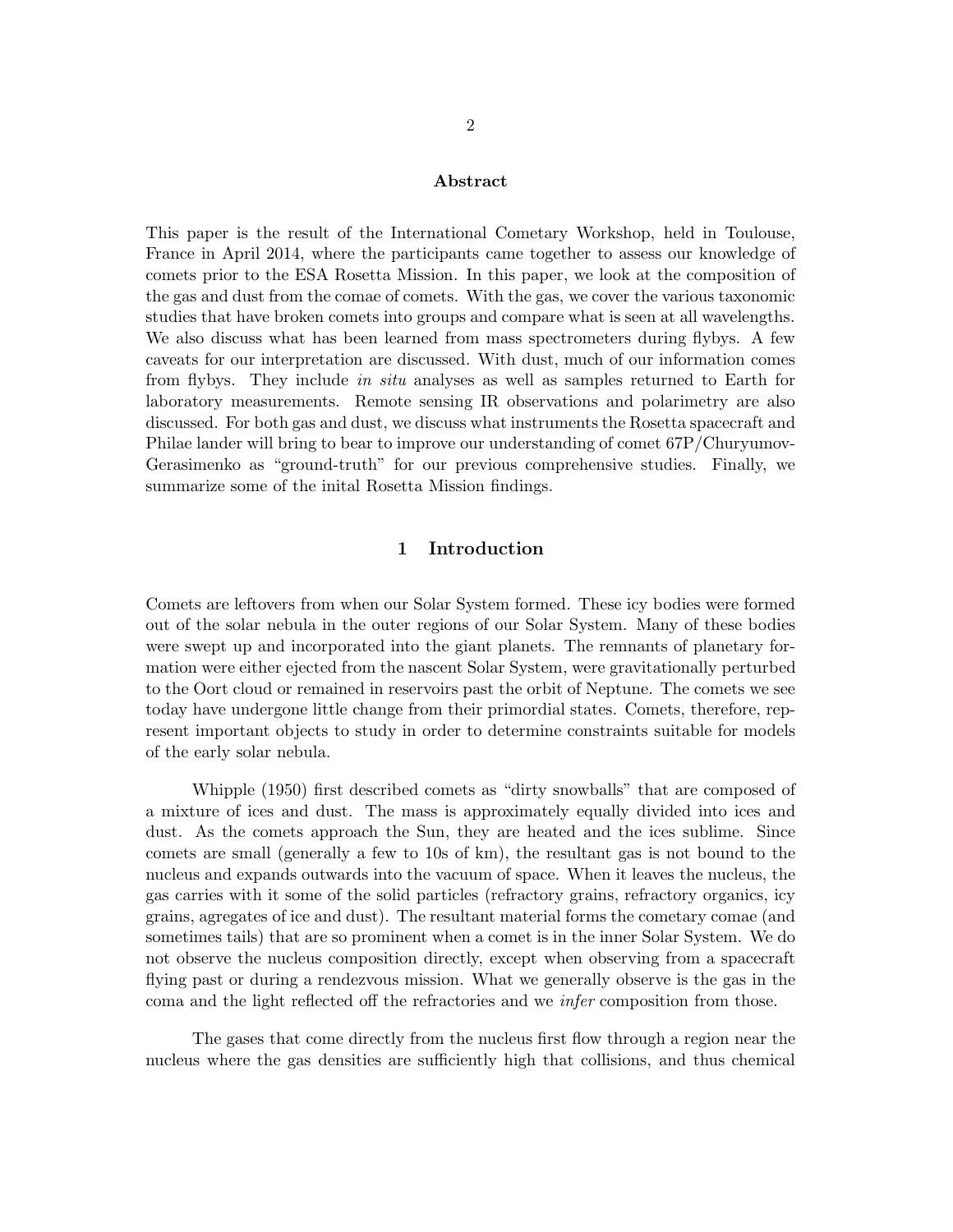reactions, can take place. This so-called "collisional" zone is < 1000 km for all but the most productive comets. With typical outflow velocities near  $1 \text{ AU of } 850 \text{ m/sec}$ , this means that the outflowing gas clears this region in the first 20 minutes of outflow. Once out of the collisional zone, photochemical processes change the composition of the gases.

The comets were formed over a wide range of heliocentric distances and conditions. Petit *et al.* (2015, this volume) discuss the dynamics of the formation. In this review, we will discuss what we have learned about the chemical composition of the gas and dust using studies at all wavelengths. Our conclusions will be tempered by some caveats based on some current observations. The subject of isotope ratios, however, will be covered in the review by Bockelee-Morvan *et al.* (2015, this volume). Finally, we will discuss what observations the Rosetta Mission can make to improve our understanding, We include some early results of this mission.

#### 2 Gas Composition

The spectra of comets are mostly composed of emissions from gas-phase molecules superposed onto a continuum that results from sunlight reflecting off dust. Many of the emissions arise from resonance fluorescence of the gas, but prompt emissions also play an important role. Optical spectra of comets have been obtained since the 1860s, while UV, radio and IR spectra have been obtained since the 1970s.

Optical spectra of comets contain few parent species. The spectra are mostly bands of fragment molecules (often called daughters though they can be grand-daughters or chemical products). Thus, the parent species must be inferred using lifetimes and chemical reaction networks. The IR and radio spectra (including mm and sub-mm) contain a mixture of parent and daughter species. Many of the molecules only possess transitions in the IR because they do not have permanent dipole moments. In the UV, we see parents and daughters, as well as a number of important atomic features, such as H, C and O.

Early on, it was noted that the spectra of different comets seemed similar (rarely was an unusual feature noted in the spectra). The strengths of the emission lines relative to the continuum did seem to vary and the relative strengths of bands changed with heliocentric distance. This led to the question of whether all comets shared the same composition or whether there were distinctly different classes of comets. This question is important for our understanding of the homogeneity of the solar nebula at the epoch(s) and the region(s) where comets formed. Thus were born some large comparative studies of comets at all wavelengths in order to understand the chemical homogeneity or diversity of comets. Of course, even if comets formed identically, their spectra might have been altered by activity or irradiation over their lifetime. Thus, we need to look for clues of evolution in the spectra.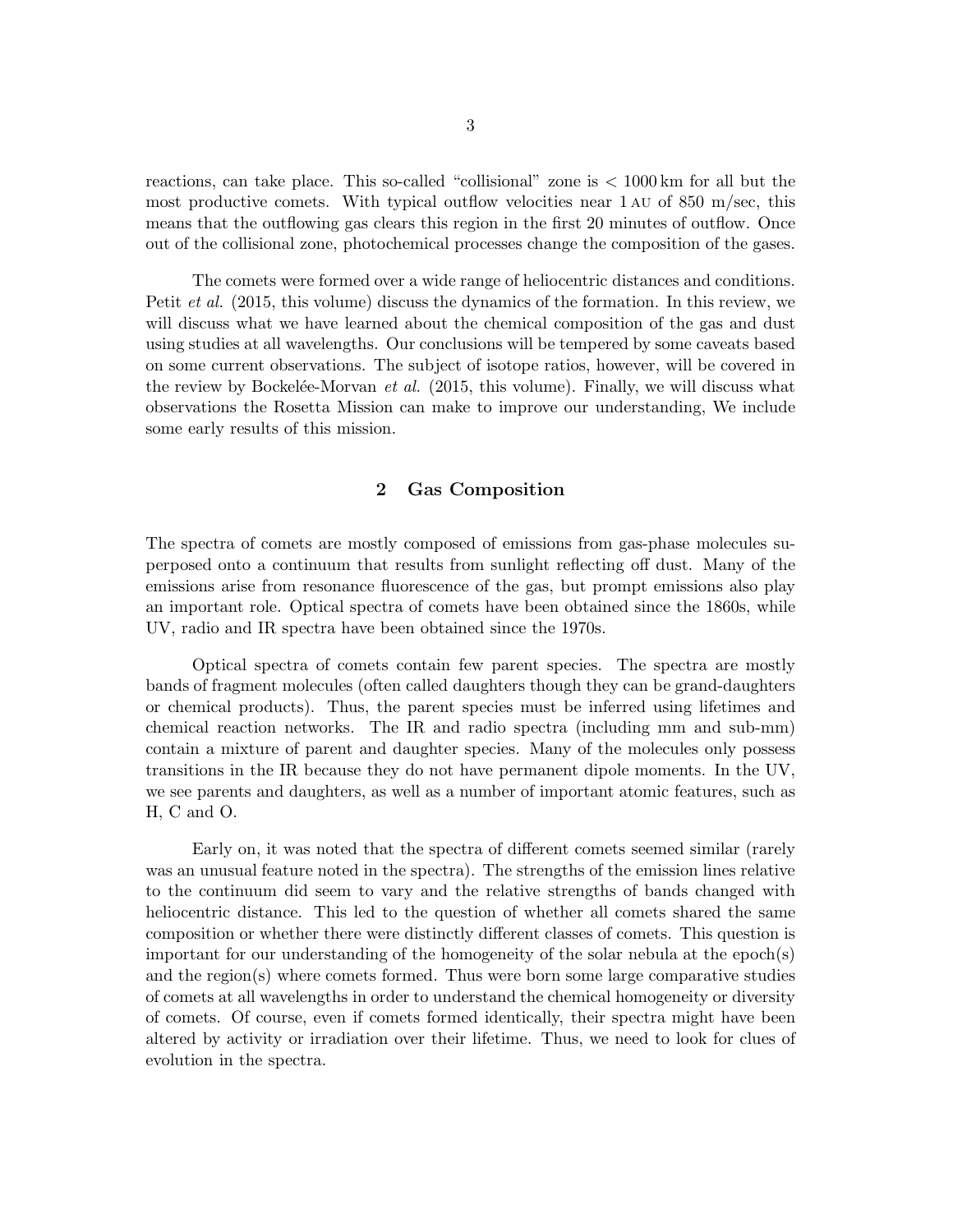#### 2.1 Optical Observations

Since optical observations of comets have existed for far longer than spectra at other wavelengths, there are many more comets observed in the optical than at any other wavelengths. The optical observations consist of high-resolution and low-resolution spectra, as well as photometry obtained with narrow-band filters that isolate the molecular bands. Optical observations are also the most sensitive to faint comets, meaning that the optical observations can be gathered for more comets and at larger heliocentric distances than the other wavelength observations. Additionally, the typical photometric aperture or long slit used is larger than those used in the IR, allowing observations of a larger portion of the coma. The larger the aperture, the less sensitive are the observations to outflow velocity or short term temporal variability (which instead can be measured at other wavelengths). Feldman *et al.* (2004) discuss how to turn optical observations of fragment species into knowledge of the composition of comets.

The spectral observations have the advantage that they can easily isolate the molecular features from the continuum, but suffer from small apertures. Some observers use long-slit spectrographs that allow for measurements of the coma as a function of cometocentric distance. This is an improvement over small apertures and allows direct measurement of scale lengths for decay, but the long slit only allows for sampling in specific directions within the coma. Spectroscopic observations often have significant spectral grasp, so that multiple species can be observed simultaneously, minimizing worries of temporal variability. Large surveys with low-resolution optical spectra have been carried out since the 1970s (Newburn and Spinrad 1984, 1989; Cochran 1987; Fink and Hicks 1996; Fink 2009; Langland-Shula and Smith 2011; Cochran *et al.* 2012) with well over 150 comets observed spectroscopically.

High-resolution studies have tended to focus more on individual cometary properties and are excellent for detailed work. Examples of the types of studies performed are <sup>12</sup>C/13C (Danks *et al.* 1974; Kleine *et al.* 1995), <sup>14</sup>N/15N (Arpigny *et al.*. 2003; Manfroid *et al.* 2005, 2009) and O  $({}^{1}S/{}^{1}D)$  (Festou and Feldman, 1981; Cochran and Cochran 2001; Cochran 2008; Capria *et al.* 2005, 2008; McKay *et al.* 2012, 2013, Decock *et al.*, 2013, 2015).

Photometry with filters allows for much larger apertures and is therefore much more sensitive than spectroscopy (Schleicher and Farnham 2004). Continuum removal is done with observations through filters that isolate continuum regions. Large photometric studies of comets have been carried out (A'Hearn and Millis 1980; A'Hearn *et al.* 1995; Schleicher and Bair 2014), with more than 160 comets observed. Photometry suffers from the problem of not being able to measure weak features (e.g. CH or  $NH<sub>2</sub>$ ) because there is a practical limit to how accurately the underlying continuum can be determined and removed.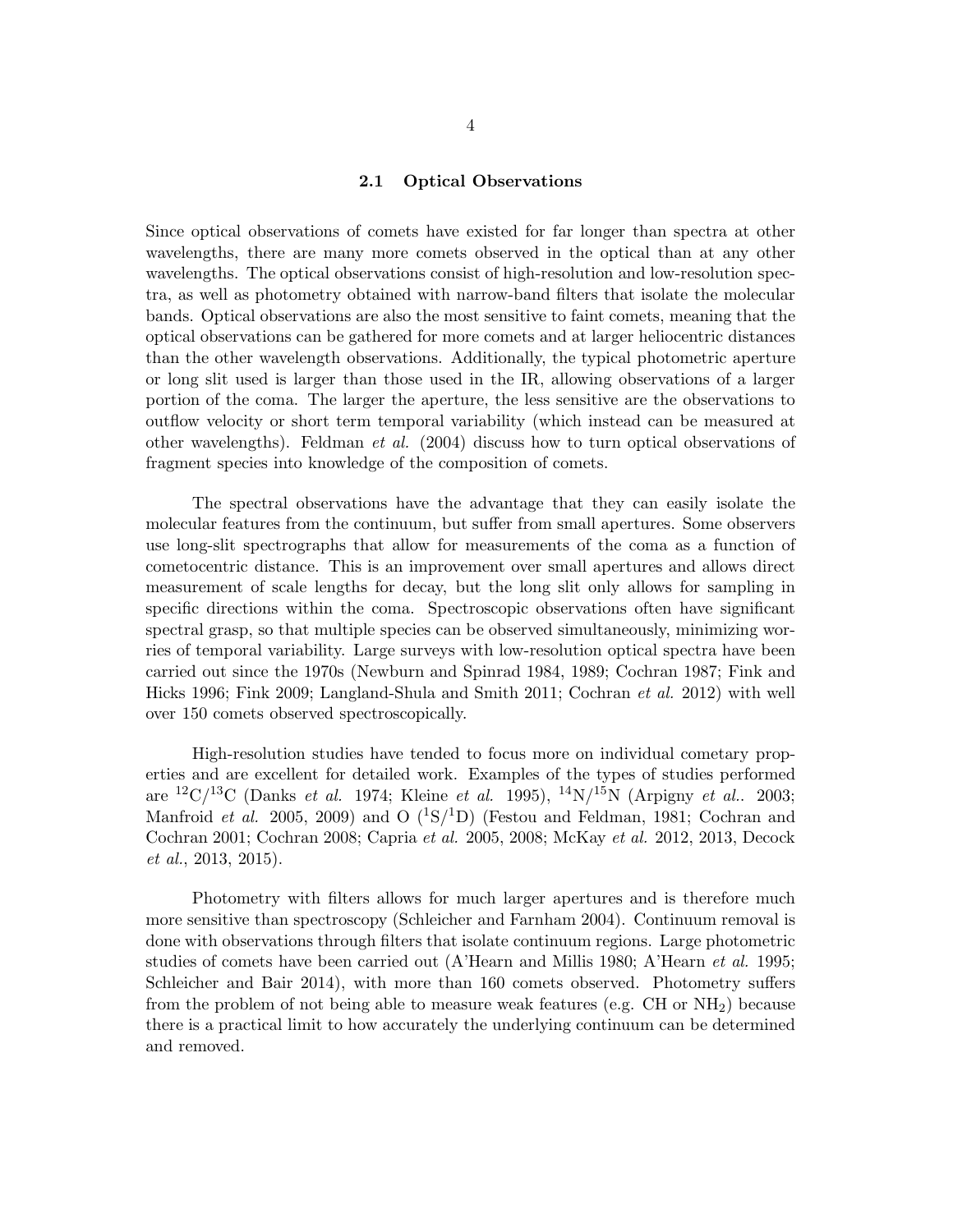With photometry, the different filters are observed sequentially, thus temporal variations could change our understanding of the relative abundance of species. However, the cycle time to observe all filters is typically much shorter than the expected timescale for temporal variability. With long-slit spectra, the spectra may be obtained at multiple position angles to sample any inhomogeneities of the coma. At that point, temporal variations must be considered. Typically, the time between position angles is much longer than between filters with photometry.

Without prior knowledge of any asymmetry, single-aperture photometry and smallaperture and long-slit spectroscopy all must assume that the distribution of the gas in the coma is symmetric. This is rarely the case. Examples of asymmetry can be seen in Cochran *et al.* (2012, see Figure 5). While not able to probe the morphology of the coma, these observations are, however, measuring the bulk composition of the nucleus. It is this composition that is the necessary measurement to aid our understanding of the conditions in the solar nebula, while morphology tells us more about the physical condition of the nucleus today. However, morphology also may tell us about inhomogeneities of the nucleus, lending clues to the size and variation in composition of the presumed cometesimals from which the nucleus was assembled.

To some extent, this assumption of symmetry can be mitigated with an integral field unit (IFU) spectrograph, where spectra can be obtained from many positions in the coma at the same time and with spectral resolution sufficient to isolate bands. IFU spectroscopy is not as readily available as other instrument types and most IFU spectrographs have very small fields-of-view. Alternatively, the coma can be imaged with narrow-band filters to measure the morphology of the coma.

Early studies of cometary diversity were carried out by A'Hearn and Millis (1980), Newburn and Spinrad (1984) and Cochran (1987). These papers included measurements of daughters such as  $CN$ ,  $C_2$ ,  $C_3$ , and OI. All the authors noted that the ratios of species appeared very similar for most comets but there were occasional comets that seemed depleted in  $C_2$  or  $C_3$ . However, the sample sizes in these first papers were small and it was not apparent what cometary properties were common to the unusual comets.

Since 1995, several large studies have been published with the total number of comets studied by all groups around 250 (A'Hearn *et al.*. 1995; Fink 2009; Langland-Shula and Smith 2011; Cochran *et al.* 2012; Schleicher and Bair 2014). Many of these comets were observed by more than one group. Additional species were added in these surveys, including  $OH$ ,  $NH$ ,  $NH<sub>2</sub>$ , and CH. From these studies, it has become apparent that the majority of comets really do have very similar relative compositions. However, 25–30% of the comets look different than the rest. As noted in the earlier studies, many of the comets that are different are depleted in  $C_2$  and  $C_3$ .

Unfortunately, intercomparing surveys is difficult, since the various authors have used different g-factors and scale lengths in their reductions, as well as different cut-offs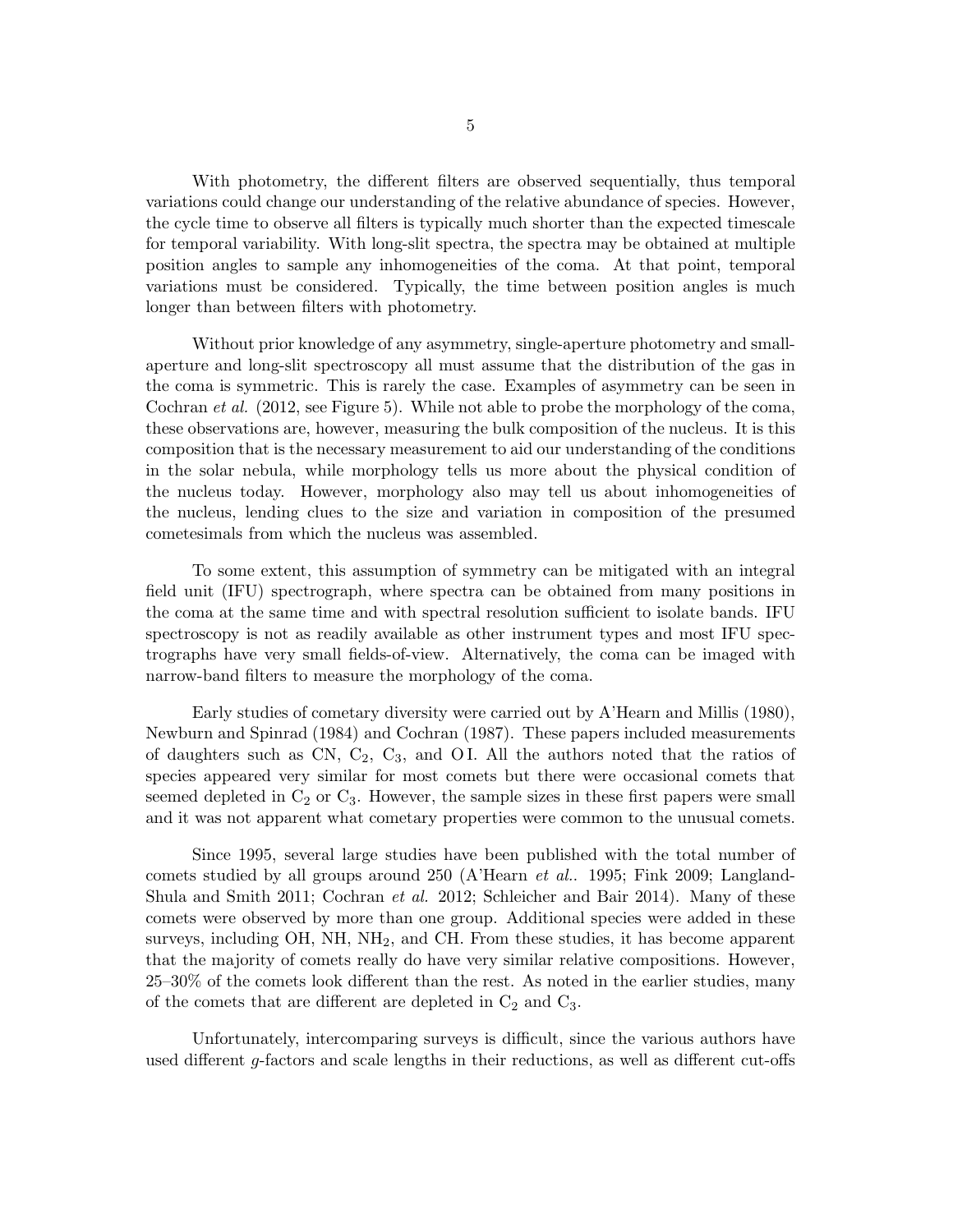for the definition of depletion. However, the surveys are mostly consistent in cometby-comet comparisons when they do overlap on the same comet, agreeing which comets show differences. The inconsistent reductions, however, are why ever larger surveys by a single group can make the most progress.

Figure [1](#page-53-0) demonstrates that the depletions are not a subtle effect by comparing observations of comets 21P/Giacobini-Zinner (GZ) and 8P/Tuttle when both were near 1 au from the Sun and 0.5 au from Earth. The Tuttle spectrum demonstrates the full, normal, range of observed molecules. GZ is the prototypical depleted comet and it is clear that there is much less  $C_3/CN$  and  $C_2/CN$  in GZ than in Tuttle.

After the earliest studies, it seemed that the depletion occurred primarily in Jupiter Family comets. However, the studies of A'Hearn *et al.* (1995), Fink (2009), Langland-Shula and Smith (2011) and Cochran *et al.* (2012) had sufficiently large samples that it became apparent that the relationship between dynamical state and depletion was not so simple. These studies showed that depleted comets can be from any dynamical type: Jupiter Family, Halley Type, Long-period (dynamically new and not). However, it is more common for depleted comets to be Jupiter Family comets; Cochran *et al.* (2012) found that two thirds of the depleted comets were Jupiter Family while one third were long period. In addition, a higher percentage of the Jupiter Family comets (37%) were depleted than of the long period comets (18.5%). Thus, the depletion is either pointing to different evolutionary states or it is pointing to mixing of the formational reservoirs.

Cochran *et al.* (2012) pointed out that the picture is a little more subtle than just "carbon-chain depleted" or "typical". The definitions for carbon-chain depletion typically only account for  $C_2$  relative to OH or CN and it is these  $C_2$ -depleted comets that represent 25–30% of all comets. However, Cochran *et al.*. found that only  $\sim 10\%$ of comets are depleted in both  $C_2$  and  $C_3$ . They also found some number of comets with different patterns for some other molecules, but the statistics did not warrant breaking the comets into additional groups.

Schleicher and Bair (2014) have analyzed photometry of 167 comets observed and reduced in a consistent manner. Of that sample, 101 were of sufficient quality that they were able to be included in the analysis of the statistics of the sample. They find the typical carbon-chain depletions found by other authors. However, their statistics are better than previous studies and they now claim that there are 7 classes of comets: 1) typical (still ~ 70% of comets); 2) comets depleted in both  $C_2$  and  $C_3$  with the depletion as strong as GZ or stronger; 3) comets depleted in both  $C_2$  and  $C_3$  but weaker than the GZ depletion; 4) comets depleted in  $C_2$  but not  $C_3$  (in agreement with Cochran *et al.* 2012); 5) comets depleted in  $C_3$  but not  $C_2$ ; 6) comets depleted in NH but not depleted in any carbon species; and 7) comets depleted in CN relative to  $C_2$  and  $C_3$  but still depleted in  $C_2$  and  $C_3$  compared to OH (a class of  $1 - 96P/Machholz 1$ ; Schleicher 2008).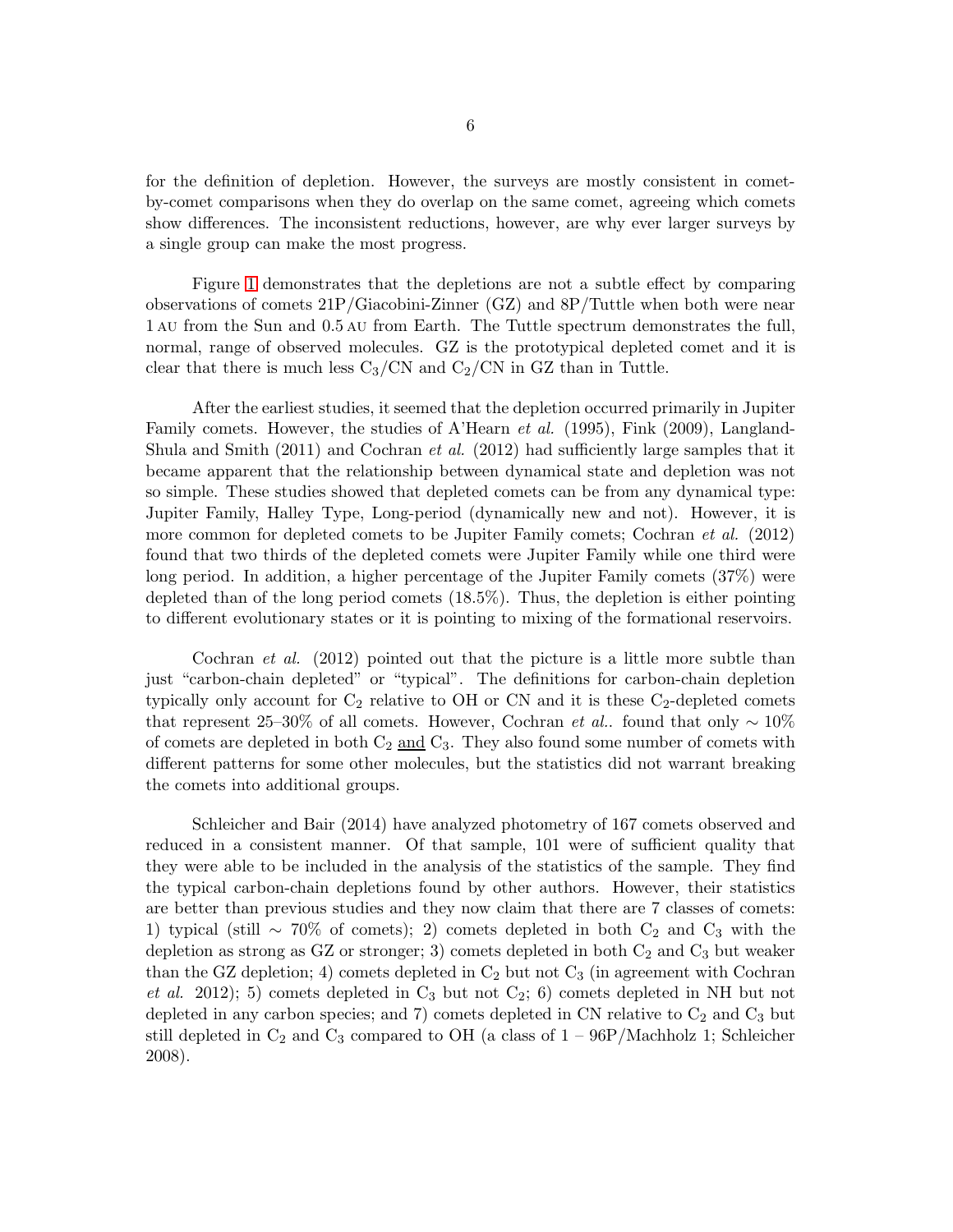With the most recent findings, especially that certain depletions are not confined to a single dynamical type, the question of formation vs. evolution is important. One of the best constraints on this question is comet 73P/Schwassmann-Wachmann 3 (SW3). In 1995, comet SW3 underwent a splitting event into three pieces; subsequently, those pieces split again. SW3 is a strongly  $C_2$  and  $C_3$  depleted comet and thus has a distinctive "fingerprint". If the depletion were just an evolutionary effect, from multiple perihelion passages, we would expect it to be confined mostly to the surface and the interior would appear typical. However, observations of the distinct pieces during the 2006 apparition showed that all the pieces had identical depletions both in the parents observed in the IR and the daughters observed in the optical and IR (Kobayashi *et al.* 2007; Jehin *et al.* 2008; Schleicher and Bair 2011). In addition, there was no change from measurements of SW3 obtained before the splitting in 1995 (Schleicher and Bair 2011). This has been interpreted as strong evidence that  $C_2$  and  $C_3$  depletions are primarily from the formation of the comets, not from their subsequent evolution.

#### 2.2 UV Observations

The UV part of the spectrum of comets is not as well studied as the optical because the Earth's atmosphere precludes observations from ground-based telescopes (the OH (0,0) band at 3080Å is technically in the UV but can be observed from the ground; however the atmospheric extinction at this wavelength is typically around  $\sim 1.5$  mags/airmass). Thus, UV observations require a spacecraft-borne telescope or a rocket experiment. The electronic bands of some diatomic molecules are visible in the FUV; atomic daughter products that result from solar UV dissociation are also seen.

In the UV, transitions of CO, H, H<sub>2</sub>, O, C, OH, CS and  $S_2$  have been regularly detected. Most of these species are products of a parent molecule, though the processes to produce them are dependent on the transition. Whether  $S_2$  is a parent or a daughter is still unknown.; regardless  $S_2$  is very short-lived. CO is seen to have two different band series, the fourth positive bands and the Cameron bands. The fourth positive bands are the result of solar pumped fluorescence of CO. The Cameron bands result from either electron impact on CO or dissociative excitation of  $CO<sub>2</sub>$ , the latter being more important. Thus, these two bands can yield information on two possible parents.

The UV era of cometary observations started in 1970 with the Orbiting Astronomical Observatory (OAO-2) observations of comet Bennett (Code *et al.* 1972). In these observations OH and Ly  $\alpha$ , both daughters of H<sub>2</sub>O, were detected.

Significant progress in our understanding of the UV spectra of comets came with the International Ultraviolet Explorer (IUE) satellite. Ultimately, IUE was used to observe more than 50 comets between 1978 and 1996. Festou (1998) summarized the findings from these observations. He concluded that "with the exception of the  $S_2$  molecule,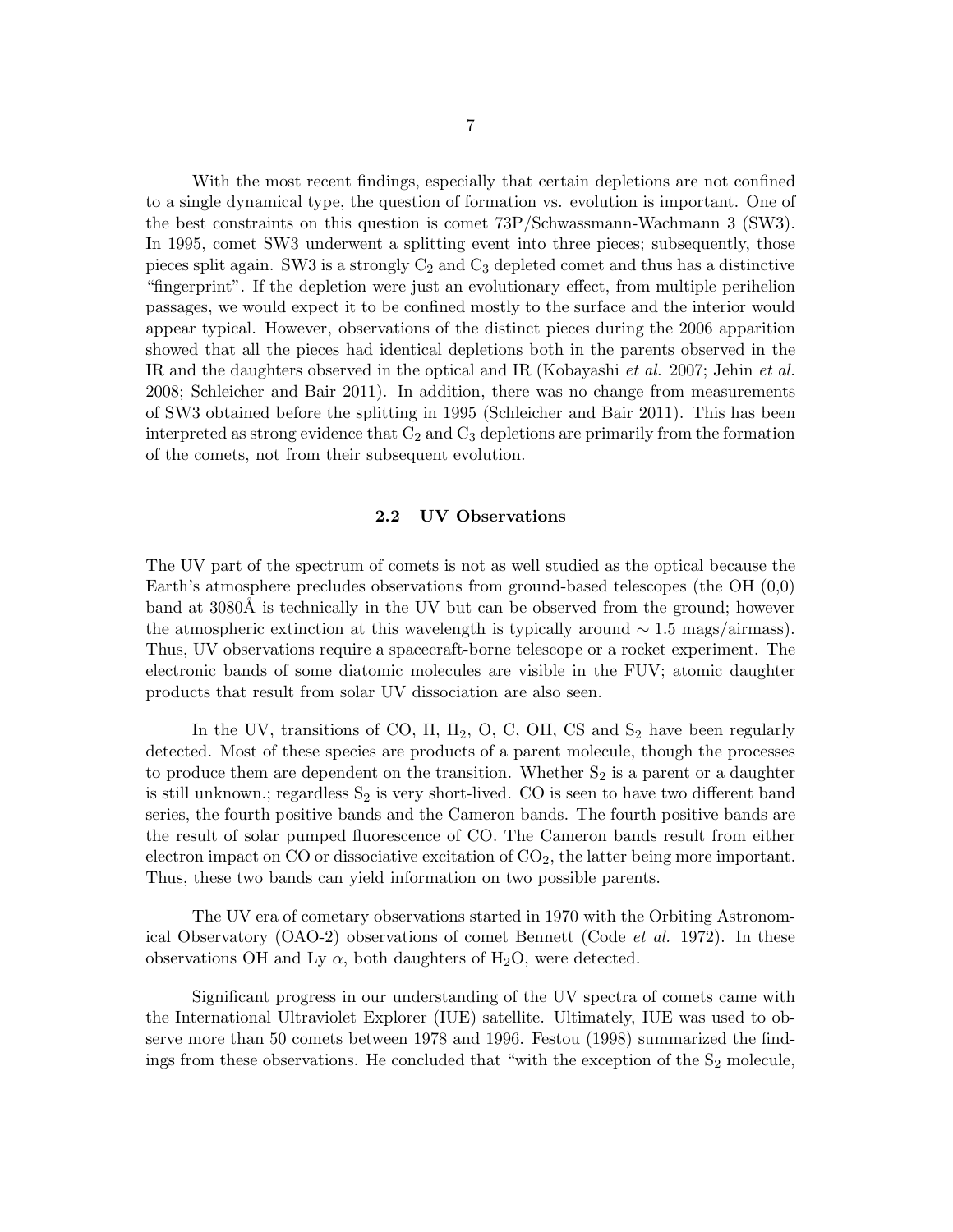new and long-period comets have a chemical composition that does not differ by more than a factor of two from that of periodic comets" (but see discussion below).

Since 1990, the UV has been covered with the Hubble Space Telescope (HST) and a variety of instruments. Also operational during this period, the Far Ultraviolet Spectroscopic Explorer (FUSE) mission operated from 1999 – 2007 and the Galaxy Evolution Explorer (GALEX) operated from 2003. Of these three missions, HST has been the workhorse, having been used to observe many comets.

FUSE was used to observe the FUV from  $900 - 1200\text{\AA}$  in four comets. In that bandpass, emissions due to HI, OI, CO (including three new Hopfield-Birge band systems),  $H_2$  and NI were detected. A He I resonance transition at 584Å was seen in second order and was taken as an indicator of solar wind charge transfer in the coma. Ar and N2 were searched for but not detected (Feldman 2005; Feldman *et al.* 2009). In addition, FUSE detected many lines that were initially unidentified, but were later determined to be H2 (Liu *et al.* 2007).

The GALEX satellite uses time-tagged images and grism mode to obtain both FUV and NUV observations. The FUV observations have concentrated on C I. The NUV is used to observe OH, CS and  $CO<sup>+</sup>$  (Morgenthaler *et al.* 2009). Comets fill the field-ofview of the GALEX detector so it is difficult to estimate the background. Morgenthaler *et al.* (2011) describe the process of extracting the C I lifetime from observations of comet  $C/2004$  Q2 (Machholz). They found that either the CO lifetime is shorter than previously thought or another shorter-lived species must be contributing to the production of C I in the inner coma.

Using the FIMS/SPEAR instrument on the Korean STSAT-1, Lim *et al.* (2014) observed comet C/2001 Q4 (NEAT) in the FUV. They observed the CO fourth positive bands as well as CI and SI atomic features. They concluded that the production rate of C is ∼ 60% of CO, agreeing with results obtained for other comets, e.g. Morgenthaler *et al.* (2011) for comet C/2004 Q2 (Machholz). For comet NEAT, Lim *et al.* found that S I production was about 1% of the water production rate. It was assumed the parent was  $H_2S$ .

Meier and A'Hearn  $(1997)$  had already published a study of SI in 19 comets observed with IUE and HST. They also observed CS in these spectra, presumably a daughter of  $CS_2$ . Typical values for  $CS_2$  derived are not sufficient to supply all of the S. Meier and A'Hearn pointed out that all the transitions they see are optically thick. This means that simple fluorescence models are not sufficient and they developed a radiative transfer/collisional model to interpret their spectra. For the comets they studied, Meier and A'Hearn derived sulfur abundances of 0.1% to 1% relative to water.

HST has observed 18 comets with a variety of instruments. The comets are a mixture of Jupiter Family and long-period comets. Comet 103P/Hartley 2 (the target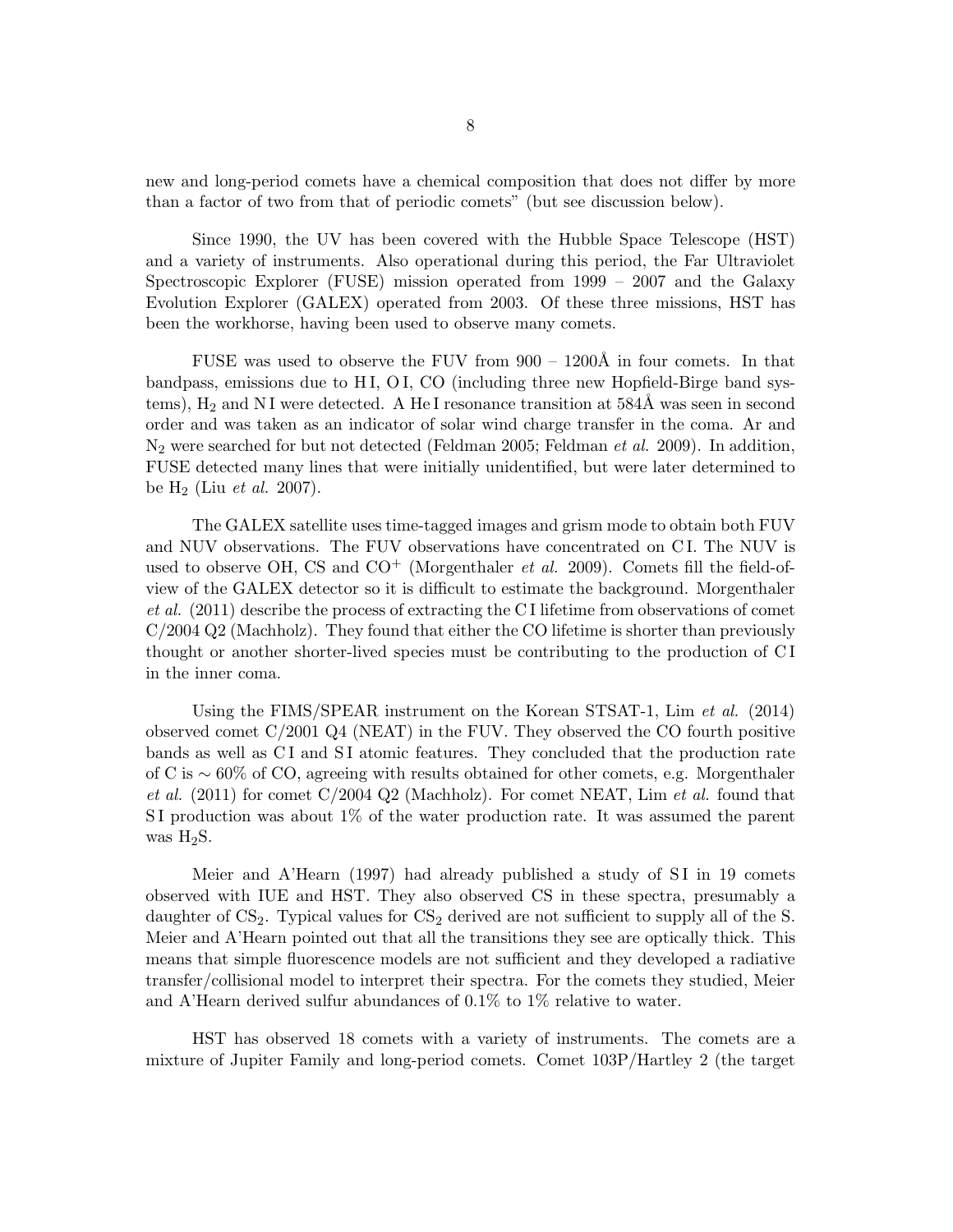of the EPOXI mission) was observed with HST during three different apparitions (1991, 1998, 2010), the only comet observed over more than one apparition. With most of these observations, the CO fourth positive bands and the OH bands are observed simultaneously, thus enabling a measure of the CO:H2O for many comets. Lupu *et al.* (2007) presented models of the CO fourth positive bands in four comets observed with HST. These observations showed a large range of  $Q_{CO}/Q_{H_2O}$ , from  $\lt 1\%$  for C/2000 WM1 (LINEAR) to  $> 20\%$  for comet C/1996 B2 (Hyakutake).

Since then, Weaver *et al.* (2011) have reported that comet 103P/Hartley 2 had a  $CO/H<sub>2</sub>O$  production rate ratio of  $0.15 - 0.45\%$ , amongst the most carbon monoxide poor comets measured. The temporal variation in CO abundance was seen to correlate with the rotation of the comet. It should be remembered that A'Hearn *et al.* (2011) detected strong  $CO_2$  ( $CO_2/H_2O \sim 20\%$ ) with the EPOXI spacecraft at a similar time. Thus, Hartley 2 is  $CO<sub>2</sub>$  rich while CO poor.

Weaver *et al.* noted that  $CO/H<sub>2</sub>O$  varies by a factor of 50 across all comets observed to date using UV data. This is in agreement with IR observations (e.g. Paganini *et al.* 2014b). Though the most CO-rich comets are long period comets, not all long period comets are high in CO (e.g. C/2000 WM1 (LINEAR) is very low). Even though CO can be produced as a daughter product of species such as  $CO<sub>2</sub>$  or  $H<sub>2</sub>CO$ , Weaver *et al.* concluded that the HST high spatial resolution suggests that the CO observed by HST originates from the nucleus.

The Solar Wind ANistropies (SWAN) all-sky Ly  $\alpha$  camera on the Solar and Heliospheric Observatory (SOHO) mission has been used regularly to monitor comets since its launch in 1995. Hydrogen is a dissociation product of many species, the most notable of these  $H_2O$ . To date, SWAN has been used to observe over 60 comets. These comets are either observed as routine interlopers in the all-sky images or can be specifically targeted for monitoring. With its orbit at the L1 Lagrangian point, SOHO with SWAN is able to observe comets at very small heliocentric distances as well as north and south of the ecliptic. When a comet is very near to the Sun, the lifetime of  $H_2O$  against photodissociation is extremely short and water dissociates completely within the collisional zone. Examples of comets observed close to the Sun are C/2002 V1 (NEAT), C/2002 X5 (KudoFujikawa), 2006 P1 (McNaught) and 96P/Machholz 1 (Combi *et al.* 2011). The closest passage to the Sun by a comet observed by SOHO came in fall 2013 when comet C/2012 S1 (ISON) broke up within a few solar radii, hours before perihelion (Combi *et al.* 2014).

While the SWAN observations tell us only about the water production rate of comets and not of other species, they are extremely valuable for being able to monitor the production rates of comets as they approach and recede from the Sun. Combi *et al.* (2011) pointed out that there are two types of behaviors: comets whose water production rate increases with a steep slope as they approach the Sun and those with a more shallow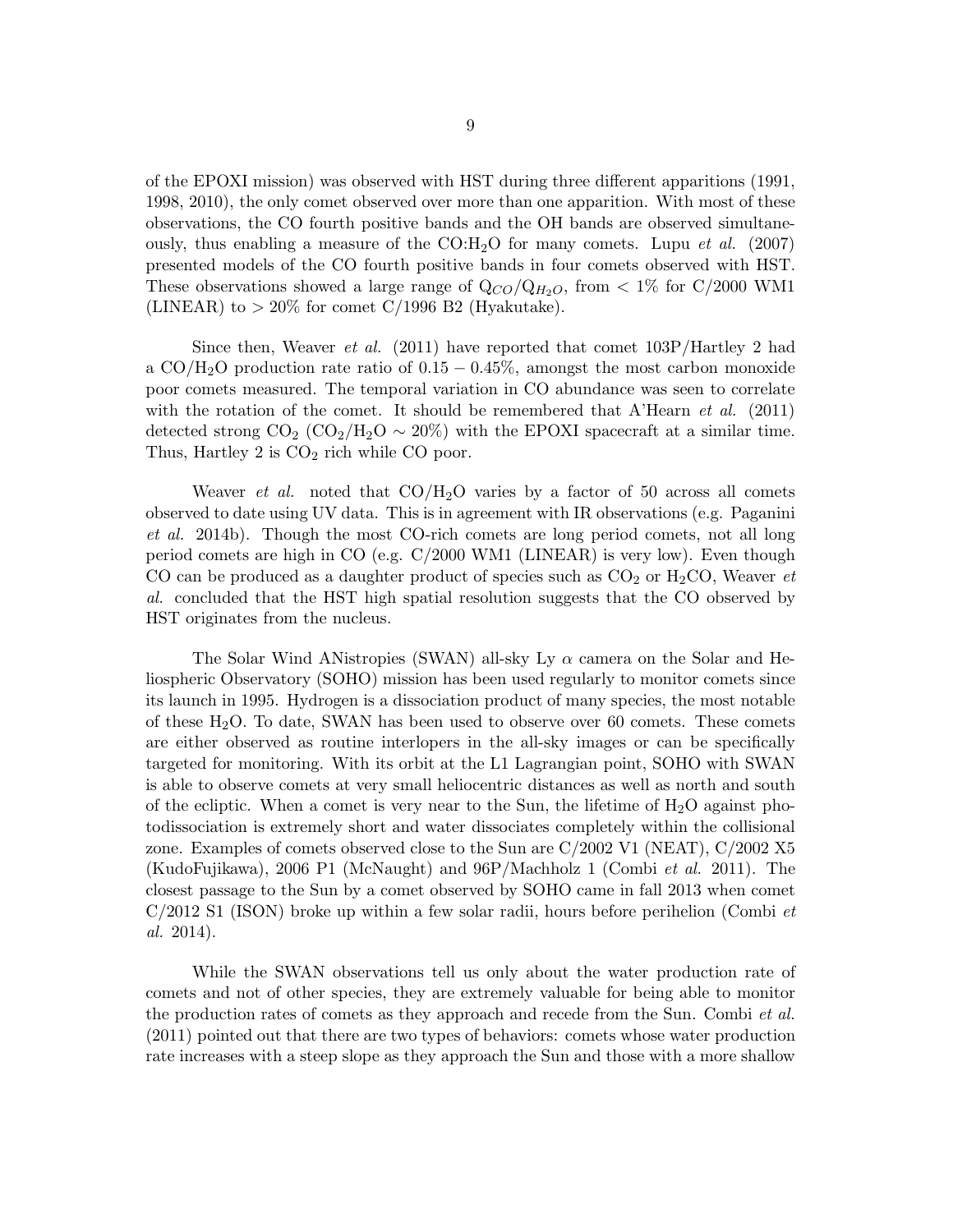slope. However, they pointed out that all of the steep-sloped comets are Jupiter Family comets of the type that have typical perihelia near 1 au. Indeed, the only periodic comets in the moderate-slope group are 153P/Ikeya-Zhang and 96P/Machholz 1. Neither is a Jupiter Family comet. Ikeya-Zhang has a ∼ 350 year period. Machholz 1 is in a highly inclined (58◦ ) orbit.

#### 2.3 IR Observations

The lack of a permanent dipole moment in many of the cometary parent molecules means that these molecules cannot be observed in the optical or radio; they have strong vibrational transitions in the IR. Studies of these spectral regions were not possible until the 1970s when IR detectors were introduced to astronomy. The first detectors were not very sensitive and were also very small.

The IR offers some difficult challenges not seen in the optical part of the spectrum. The Earth's atmosphere has significant opacity in the IR due to molecules such as  $CO<sub>2</sub>$  and  $H<sub>2</sub>O$ . Thus, there are broad regions of the atmosphere that are opaque to the cometary photons. This means that we can only study molecules that occur in "clean" regions of the spectrum. It also argues for higher spectral resolution to avoid bad regions of the spectrum. Even the clean regions have significant, and variable, opacity so the atmosphere must be carefully measured, with equal amounts of observation time on sky and comet, and the atmosphere must be modeled and removed. Figure [2](#page-54-0) demonstrates the importance of high spectral resolution for IR work.

Most of the IR observations are in the  $1-5\mu m$  region, with most of the interest in the 2.5–5 $\mu$ m bandpass. IR observations are typically limited by the regions in the Earth's atmosphere that are most transparent. Doppler shifts of cometary lines can move them from the good region into the more opaque regions of the bandpass. Limitations on time available to observe and the spectral grasp can lead to different molecules being detected for different comets.

A variety of species in the IR spectra of comets have been detected, including  $H_2O$ , CH<sub>4</sub>, C<sub>2</sub>H<sub>2</sub>, C<sub>2</sub>H<sub>6</sub>, H<sub>2</sub>CO, NH<sub>3</sub>, CH<sub>3</sub>OH, HCN, etc. All of these are seen in molecular clouds. However, there are still some species seen in molecular clouds and not comets. In addition to the parent species seen in the IR, fragments such as OH, NH2 and CN are observed. Dello Russo *et al.* (2013) include a high-resolution atlas of comet 103P/Hartley 2. The first such infrared spectra of a comet obtained with a crossdispersed echelle spectrometer appeared in Mumma *et al.* (2001) for comet C/1999 H1 (Lee). A complete spectral atlas for comet Lee appeared in Dello Russo *et al.* (2006).

Determining production rates from IR spectra requires taking into account the various excitation processes. These are discussed in detail in Bockelée-Morvan *et al.* (2004).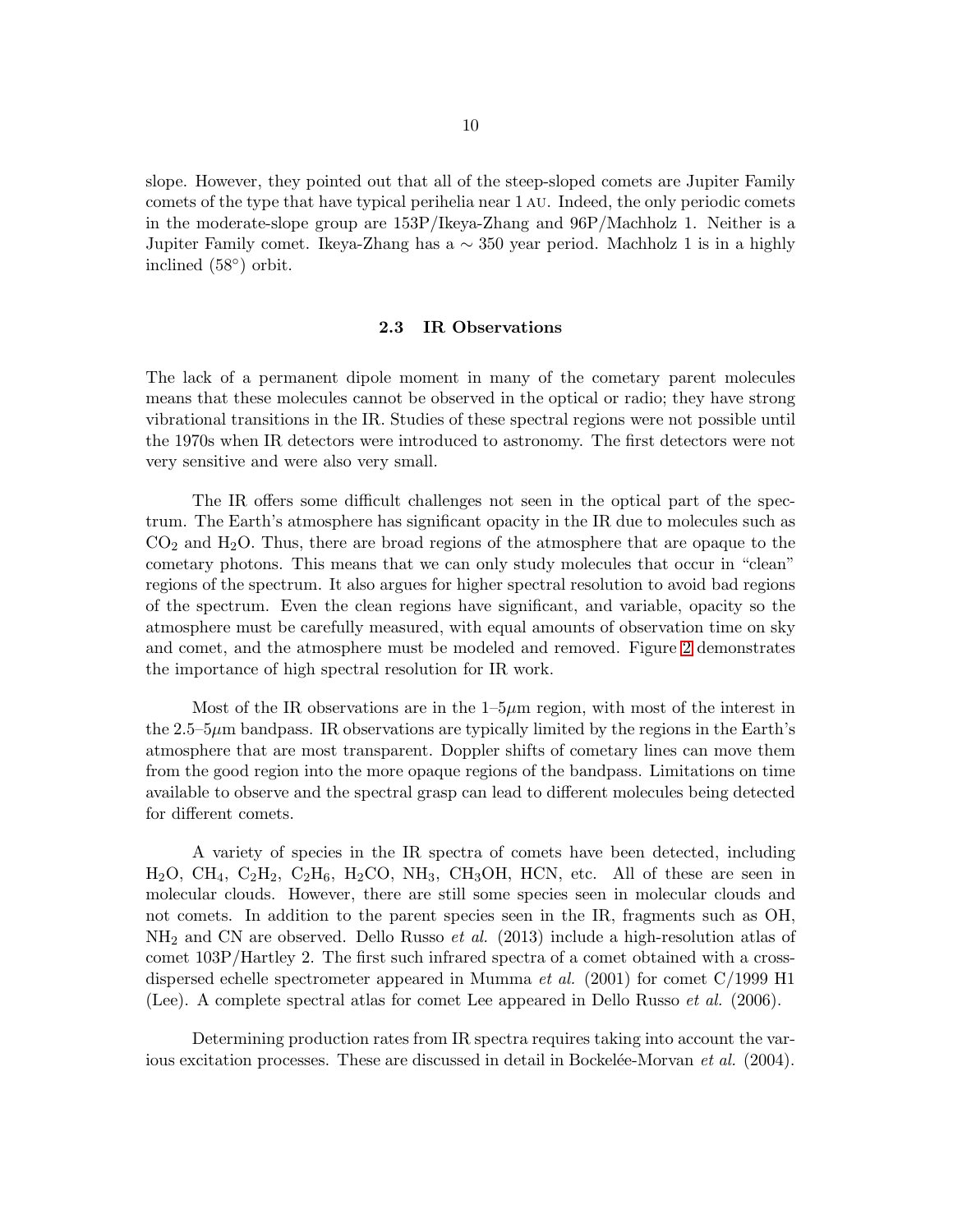As with the optical models, differences in model parameters can make intercomparing results a bit problematic. In recent years, intense activity has led to greatly improved fluorescence models for primary volatiles in comets and improved transmittance models for the terrestrial atmosphere (e.g. DiSanti *et al.*, 2013; Gibb *et al.*, 2013; Kawakita and Mumma, 2011; Lippi *et al.*, 2013; Radeva *et al.*, 2011; Villanueva *et al.*, 2012).

The sample of comets observed in the IR is much smaller than the sample in the optical because the IR observations require bigger telescopes and the IR cannot be used to observe the fainter comets. In addition, IR observations are generally obtained over a smaller range of heliocentric distances than, for example optical data, because the comets are fainter far from the Sun. This is rapidly changing. Paganini *et al.* (2013) detected CO in the unusual comet, 29P/Schwassmann-Wachmann 1 at 6.26 au. At this point, about three dozen comets have been observed in some part of the IR.

IR observations are scattered over many papers that concentrate on a single or a few comets, with brief mention of groupings of comets. Since 2013, papers have been published on 2P/Encke (Radeva *et al.*, 2013), 21P/Giacobini-Zinner (DiSanti *et al.*, 2013), 81P/Wild 2 (Dello-Russo *et al.*, 2014b), 103P/Hartley 2 (Kawakita *et al.*, 2013; Dello Russo *et al.*, 2013, Bonev *et al.*, 2013), C/2003 K4 (LINEAR) (Paganini *et al.*, 2015) C/2009 P1 (Garradd) (DiSanti *et al.*, 2014), C/2010'G2 (Hill) (Kawakita *et al.*, 2014), C/2012 F6 (Lemmon) (Paganini *et al.*, (2014a), C/2012 S1 (ISON) (Bonev *et al.*, 2014), and C/2013 R1 (Lovejoy) (Paganini *et al.*, 2014b). Inspection of this list shows that it is a mix of long-period and Jupiter Family comets. However, it has been much harder to observe Jupiter Family comets in the IR since they generally are at the faint end of detectability.

From the IR observations, there is an emerging picture that there are three different kinds of comets: typical, organic enriched and organic severely depleted (c.f. Mumma and Charnley 2011). However, as Mumma and Charnley pointed out, taxonomies based on optical fragments and IR primary species are not always in agreement. As an example,  $8P/Tuttle$ , a Halley Type Comet, is found to be typical in  $C_2/CN$  in the optical but peculiar in the IR because  $C_2H_2$  and HCN are severely depleted and  $C_2H_6$  is low, in contrast to CH3OH that is enriched (Bonev *et al.*,2008).

The limited windows through the atmosphere that ground-based IR observations must use mean that important parents cannot be observed from the ground. The most important is  $CO<sub>2</sub>$ .  $CO<sub>2</sub>$  is important because it represents a significant fraction of the ice (around 20% is not uncommon).  $CO_2$  is also much more volatile than  $H_2O$ . Thus, while the activity of comets is controlled by the sublimation of water inside  $\sim 3 \text{ AU}$ , outside of this region, it is  $CO<sub>2</sub>$  or CO that control the activity (CO can either be a daughter or a parent). Observations obtained with the AKARI spacecraft demonstrate this point, showing that the  $CO<sub>2</sub>$  abundance relative to  $H<sub>2</sub>O$  is much higher outside of 2.5 au (Ootsubo *et al.* 2012). Some comets were observed both outside and within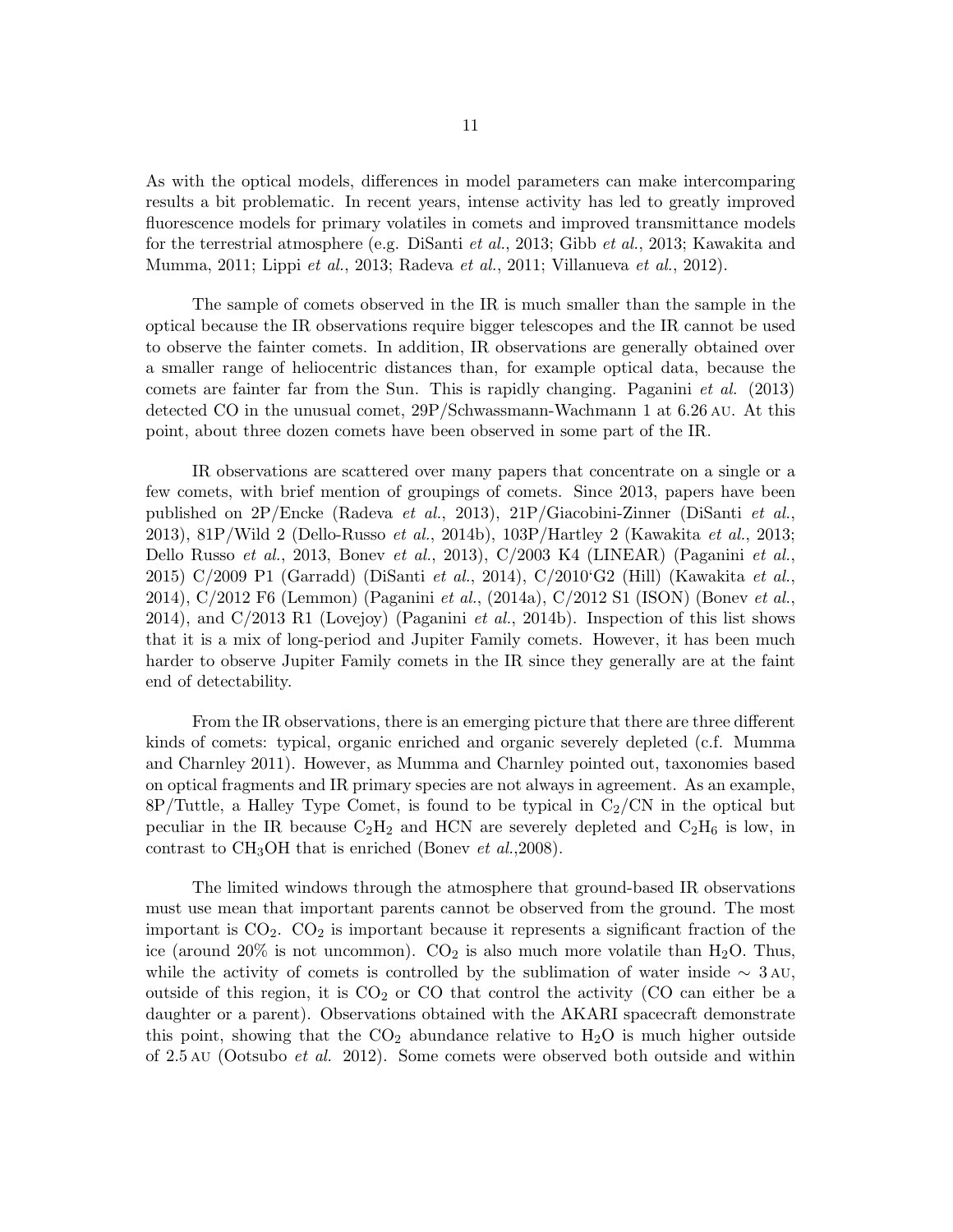$\sim$  2.5 au and the driver of activity is shown to change. No evidence was seen for a difference between Jupiter Family and long-period comets.

Reach *et al.*. (2013) used the Spitzer Space Telescope to determine the amount of  $CO<sub>2</sub>$  relative to H<sub>2</sub>O. While many of the Spitzer-observed comets look to have abundances similar to the AKARI comets, Reach *et al.* found a number of comets that were  $CO<sub>2</sub>$  poor. Those  $CO<sub>2</sub>$  poor comets are a mix of optically classified typical and depleted comets. Reach *et al.* concluded that more of the  $CO<sub>2</sub>$  poor comets were depleted than typical comets but they did not have taxonomic classifications on several of the  $CO<sub>2</sub>$ poor comets. With recent photometric observations, it turns out that the  $CO<sub>2</sub>$  poor comet group contains 3 depleted comets, 5 typical comets and 1 unclassifiable comet (Schleicher 2015, personal communication). It should be noted that while the AKARI observations are spectral, the Spitzer observations were imaging observations. The filter that contains the  $CO<sub>2</sub>$  also contains a considerable quantity of dust that was measured with a nearby continuum filter. Depending on the dust properties, it is possible that some of the noted depletions are instead dust contamination.

While the AKARI and Spitzer spacecraft have been used to look at a large number of comets, these spacecraft are available for observations for only a limited amount of time. McKay *et al.* (2012, 2013) and Decock *et al.* (2013, 2014) have used discussions of branching ratios for the processes to produce [O I] (e.g. Festou and Feldman, 1981) and have developed procedures and empirical release rates to use observations of the forbidden oxygen lines in the optical to *infer* the abundance of CO or CO<sub>2</sub>. This is done by looking at the ratio of the  $O(^{1}S)$  (or green) line to the sum of the  $O(^{1}D)$  (or red) pair of lines. Unfortunately, this method relies on lifetimes and branching ratios that are not well determined in the lab and calibration against the IR is sorely needed.

A key use of IR spectra has been to map the ortho/para ratio of the gas for a variety of molecules. If a molecule has H atoms that are located symmetrically, then these molecules may have states that have different spin orientations of the hydrogen. As an example, for  $H_2O$ , the two H atoms can have their spin orientation the same or opposite one another. The first of these orientations is known as the "ortho" state, while the second is the "para" state. A unique feature of the spin states is that it is not possible to flip the state by radiative or collisional processes. Thus, the ortho/para ratio (OPR) of the coma gas measures the ortho/para ratio of the gas reservoir when the gas was frozen into the nuclear ices. Measurement of the rotational distribution in each spin species can lead to a measurement of the ortho/para ratio and thus to the nuclear spin temperature. Since most of these molecules reach equilibrium at some temperature, the ortho/para ratio measures the spin temperature of the ice (but see below). Bockelee-Morvan *et al.* (2004) discuss how these conversions are achieved.

Mumma *et al.* (1987) were the first to measure an OPR in  $H_2O$  for a comet. Since then, about a dozen OPRs in water have been measured. Mumma and Charnley (2011)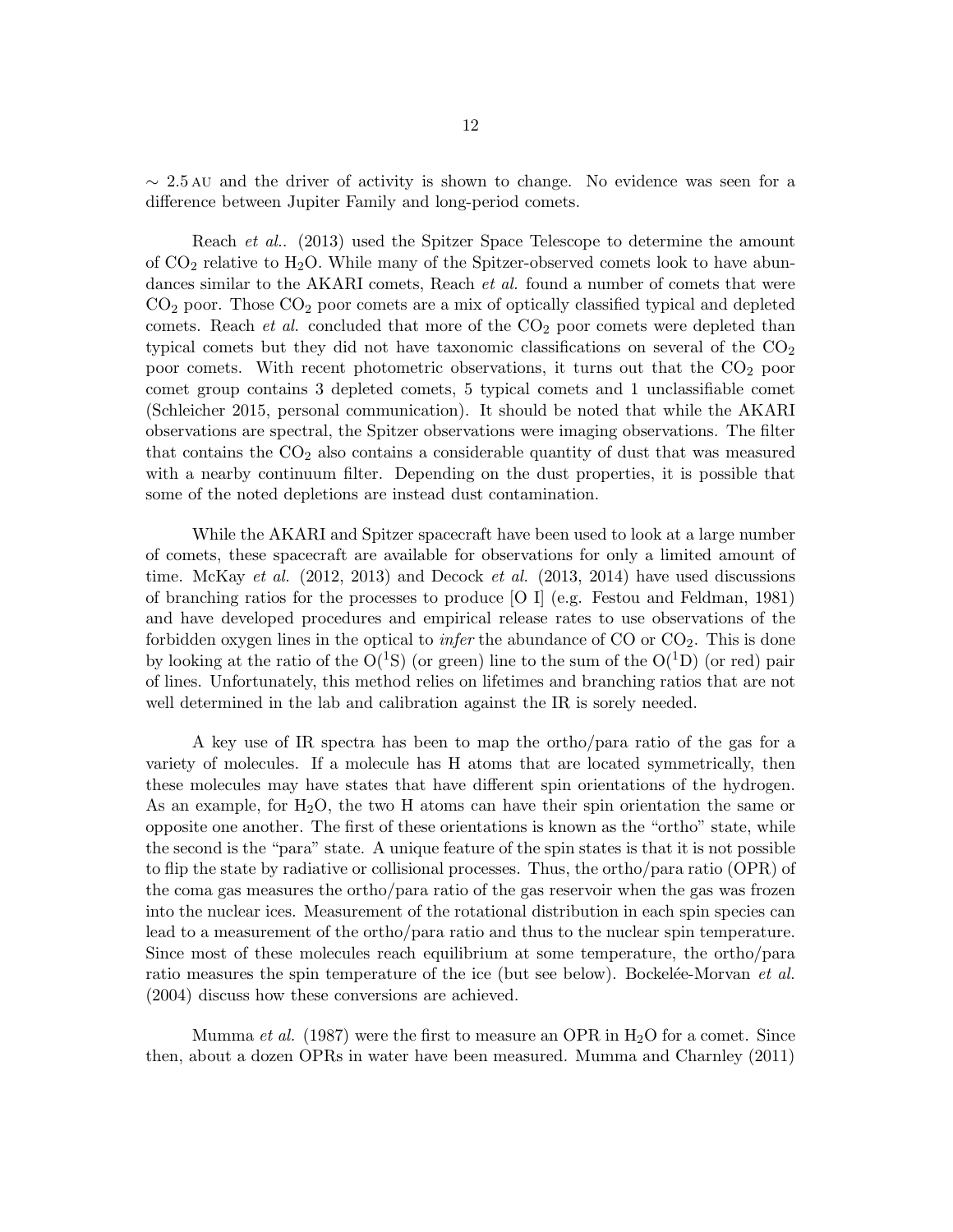summarized the values through 2011. Recently, Bonev *et al.* (2013) and Kawakita *et al.* (2013) used this technique to study the spin temperature in  $H_2O$  for comet 103P/Hartley 2. As discussed in these papers, they found a range of ratios that did not always agree within the error bars. However, in general, it appeared that  $T_{spin}$  was below 40 K.

Shinnaka *et al.* (2011) presented OPRs in  $NH_2$  (optical) and  $NH_3$  (IR) for 15 comets. They found the same value for most comets, with SW3 standing out as being different. Occasionally, OPRs can be measured in other species (e.g. CH4, c.f. Mumma and Charnley 2011). These observations, however, are rarer because they rely on being able to observe the comets at critical Doppler shifts. In eight comets, spin temperatures for  $NH<sub>3</sub>$  and  $H<sub>2</sub>O$  were relaxed and in agreement; spin temperatures for methane also agreed when co-measured with  $H_2O$  or  $NH_3$  (c.g. Mumma and Charnley, 2011).

The use of OPRs was believed to be a sensitive measure of the formational temperature of the ice. However, recent laboratory experiments (Fillion *et al.* 2012) pointed out that the speed of desorption has a major affect on this ratio. Thus, it remains to be seen how useful OPRs are as constraints on temperature in the solar nebula vs. as taxonomic tools.

#### 2.4 Radio Observations

Pure rotational transitions for molecules with dipole moments occur in the radio portion of the spectrum. These simpler transitions make it easier to detect complex volatiles. In addition, radio spectroscopy has very high spectral resolution, allowing for accurate measurements of spectral line shapes and Doppler shifts in the cometary coma. Thus, with radio observations it is possible to measure the line-of-sight outflow velocity of the coma. Radio telescope beams tend to be very large. Thus, the radio observations measure the total abundance of a species but have to assume the outflow is symmetric. Mapping may be obtained by shifting the beam center, though the additional positions are generally limited in number. The mapping can be improved upon with interferometry (see subsection [2.4.1\)](#page-14-0).

The earliest radio observations were made of the daughter species, OH, at 18cm. Since 1973, there have been more than 50 comets observed with the Nançay telescope (Crovisier *et al.* 2002; Colom *et al.* 2011).

There are more than a dozen species seen in the radio in comets. Species such as CO,  $H_2CO$ , CH<sub>3</sub>OH, CH<sub>3</sub>CN, HC<sub>3</sub>N, HCN, NH<sub>3</sub>, HCOOH, HNCO, and H<sub>2</sub>S are thought to be primary (parent) volatiles. OH, CS, and HNC are likely to be product species. As with the IR, all of these species cannot be observed simultaneously so we have detections of these species in some comets but not others. Thus, though more than 40 comets have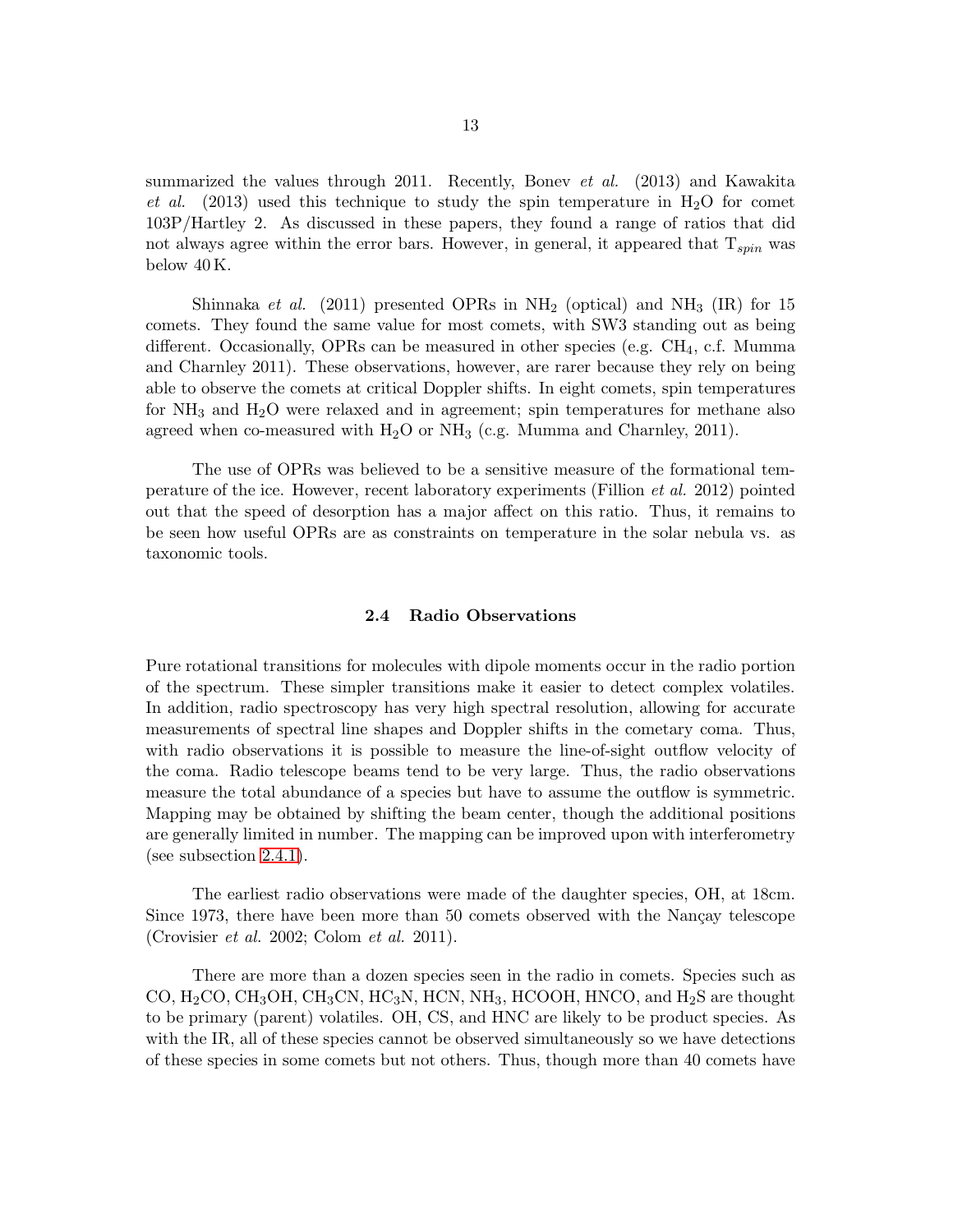been observed in the radio, very few species have been observed in more than 10 comets (Figure 1 of Crovisier *et al.* 2009 gives an indication of the number of molecules seen per comet for different types of comets).

The comet with the record for the most species observed is C/1995 O1 (Hale-Bopp). This comet's brightness allowed for the detection of molecules that had never before (or since) been seen and measurement of the behavior of the species with heliocentric distance (Biver *et al.* 1997, 2002; Bockelée-Morvan *et al.* 2000). In addition to the molecules mentioned above,  $SO_2$ ,  $H_2CS$ ,  $NH_2CHO$ ,  $CH_3CHO$ , and  $HCOOCH_3$ were detected. The most complex molecule detected in the spectrum of Hale-Bopp was HO-CH2CH2-OH (ethylene glycol) (Crovisier *et al.*. 2004).

Hale-Bopp was an exceptionally bright comet, with a very high water production rate. Indeed, it was the brightest comet since the radio and IR techniques have become mature and routine. Therefore, it was possible not only to observe more molecules in Hale-Bopp than in other comets, but also to observe them over a larger range of heliocentric distances. Most species were observed out to distances of  $3-4$  AU. However, HCN and  $CH_3OH$  were both observed to 6 AU and CO was observed at 14 AU, some four years after perihelion (Biver *et al.* 2002). Figure 5 of Biver *et al.* shows the trends of the production rates of nine molecular species as a function of heliocentric distance, both pre- and post-perihelion. It is obvious from this figure that at large heliocentric distances the CO is controlling the cometary activity, while within about  $3 \text{ AU}$  the  $H_2O$ sublimation is driving the activity.

Crovisier *et al.* (2009) explored the radio-derived abundances of several species relative to water for about 30 comets. They found no evidence for the three categories of typical, depleted and enhanced comets seen in the IR, nor did they detect a difference between Jupiter Family and other dynamical types of comets. They noted that there is a wide spread of abundances relative to water for most species. The exception to this is for their observations of HCN, which, according to Crovisier *et al.*, show a narrow range of values. Figure [3](#page-55-0) shows the range of abundance values, relative to water, found in the IR and radio for a number of comets.

#### <span id="page-14-0"></span>2.4.1 The Rise of Radio Interferometry

Combining the benefits of high spectral resolution with simultaneous spatial mapping, radio interferometry is a powerful technique for probing the distribution and kinematics of cometary gas and dust (eg. Blake et al. 1999; Boissier et al. 2014). Currently in Cycle 2 Early Science mode, the Atacama Large Millimeter/submillimeter Array (ALMA) is a state-of-the-art radio/sub-mm interferometer under construction at 5 km altitude in Chile's Atacama Desert. Once completed in 2015-2016, using 66 antennae separated on baselines up to 16 km, extremely detailed mapping of molecular line and continuum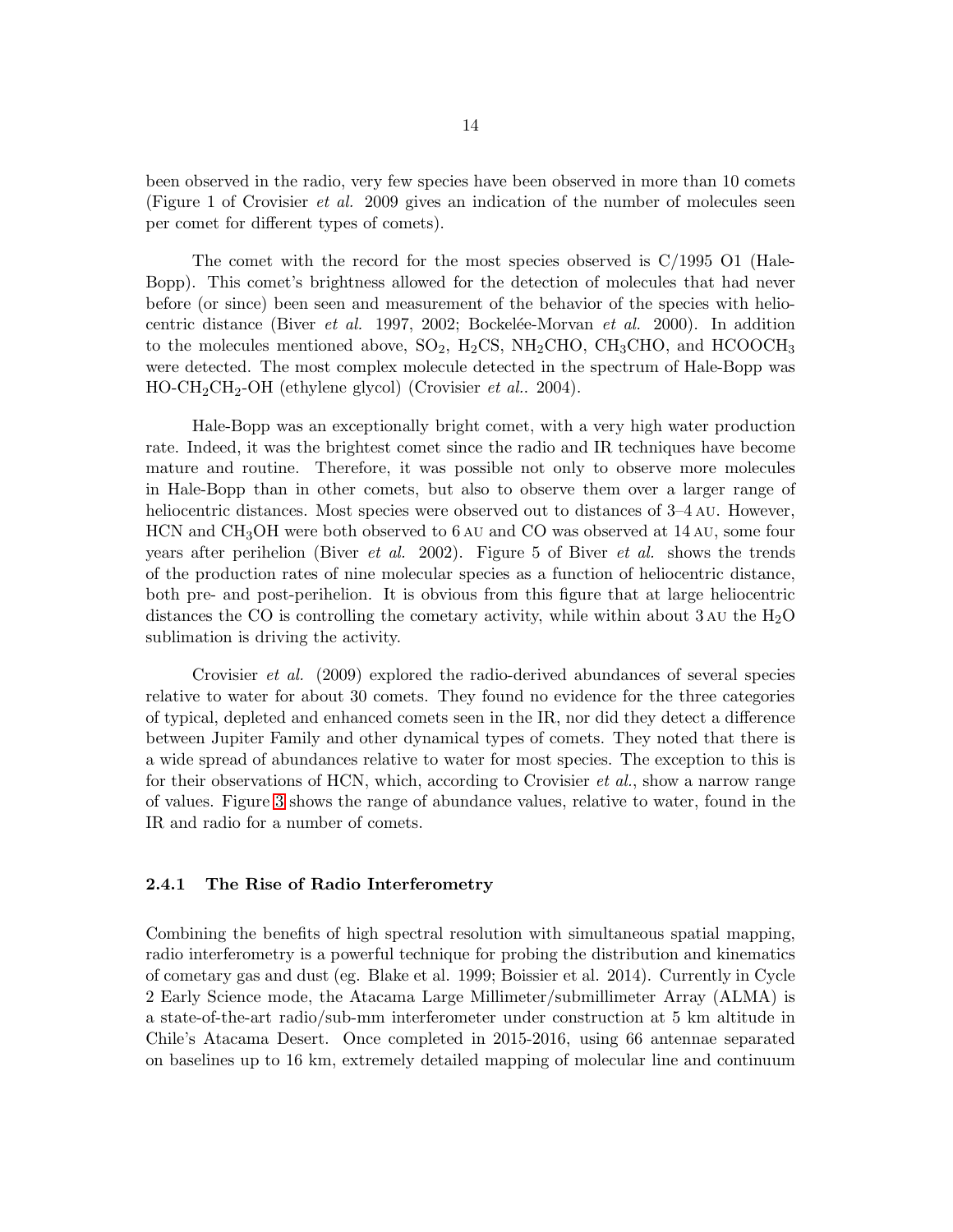emission from cometary comae will be possible across the frequency range 84-950 GHz, with an angular resolution up to  $\sim 0.005''$ . Cordiner *et al.* (2014) first demonstrated the power of ALMA for quantitative measurements of the distributions of molecules and dust in the inner comae of typical bright comets, with spectrally and spatially-resolved maps of HCN, HNC,  $H<sub>2</sub>CO$  and 0.9 mm dust continuum in  $C/2012$  F6 (Lemmon) and C/2012 S1 (ISON).

Observations of these two Oort-Cloud comets were made using the ALMA Band 7 receivers, covering frequencies between 338.6 and 364.6 GHz (0.82-0.89 mm) using 28-30 12-m antennae (with baselines 15-2700 m, which provided an angular resolution of approximately 0.5"). Comet Lemmon was observed post-perihelion on 2013 June 1-2 at heliocentric distance  $r_H = 1.75$  AU and ISON was observed pre-perihelion on 2013 November 15-17 at  $r_H = 0.54$  AU. The spectral resolution was about 0.42 km s<sup>-1</sup>. For further details see Cordiner *et al.* (2014).

Figure [4](#page-56-0) shows spectrally-integrated flux contour maps for the observed molecules in each comet. Dramatic differences are evident between different molecular species observed in the same comet, and between the same species observed in the two comets. By eye, the HCN distributions in both comets appear quite rotationally-symmetric about the central peak. For Lemmon, no offset between the HCN and continuum peaks is distinguishable, whereas ISON's HCN peak (indicated with a white '+') is offset 80 km eastward from the continuum peak (white  $\langle x \rangle$ ). Shown in Fig. [4b](#page-56-0), the HNC map for ISON exhibits a wealth of remarkably extended spatial structure, with at least three streams (identified at  $> 6\sigma$  confidence), emanating away from the main peak (indicated with white dashed arrows). The majority of HNC emission from both comets is asymmetric, originating predominantly in the anti-sunward hemispheres of their comae.

Formaldehyde also shows strikingly different distributions for comets Lemmon and ISON (Figs. [4c](#page-56-0) and [4f](#page-56-0)), highlighting the complex origin of this species. Lemmon has a remarkably flat and extended  $H_2CO$  map, as demonstrated by the size of the region traced by the  $40\%$  contour compared with the other maps. By contrast, the  $H_2CO$ distribution for comet ISON is dominated by a strong, much more compact central peak, and has a relatively symmetrical contour pattern, similar to that of HCN.

Using the method of Boissier *et al.* (2007, 2014), Cordiner *et al.* (2014) modeled the interferometric visibility amplitudes for the observed species in order to determine their origins within the coma. In both comets, HCN was found to originate from (or within a hundred km of) the nucleus, with a spatial distribution largely consistent with spherically-symmetric, uniform outflow. By contrast, the HNC and  $H_2CO$  distributions were consistent with the release of these species as coma products. The  $H_2CO$  parent scale length was found to be a few thousand km in Lemmon (at  $r_H = 1.75$  AU) and only a few hundred km in ISON (at  $r_H = 0.54$  AU), consistent with destruction of the H<sub>2</sub>CO precursor by photolysis or thermal degradation at a rate which scales in proportion to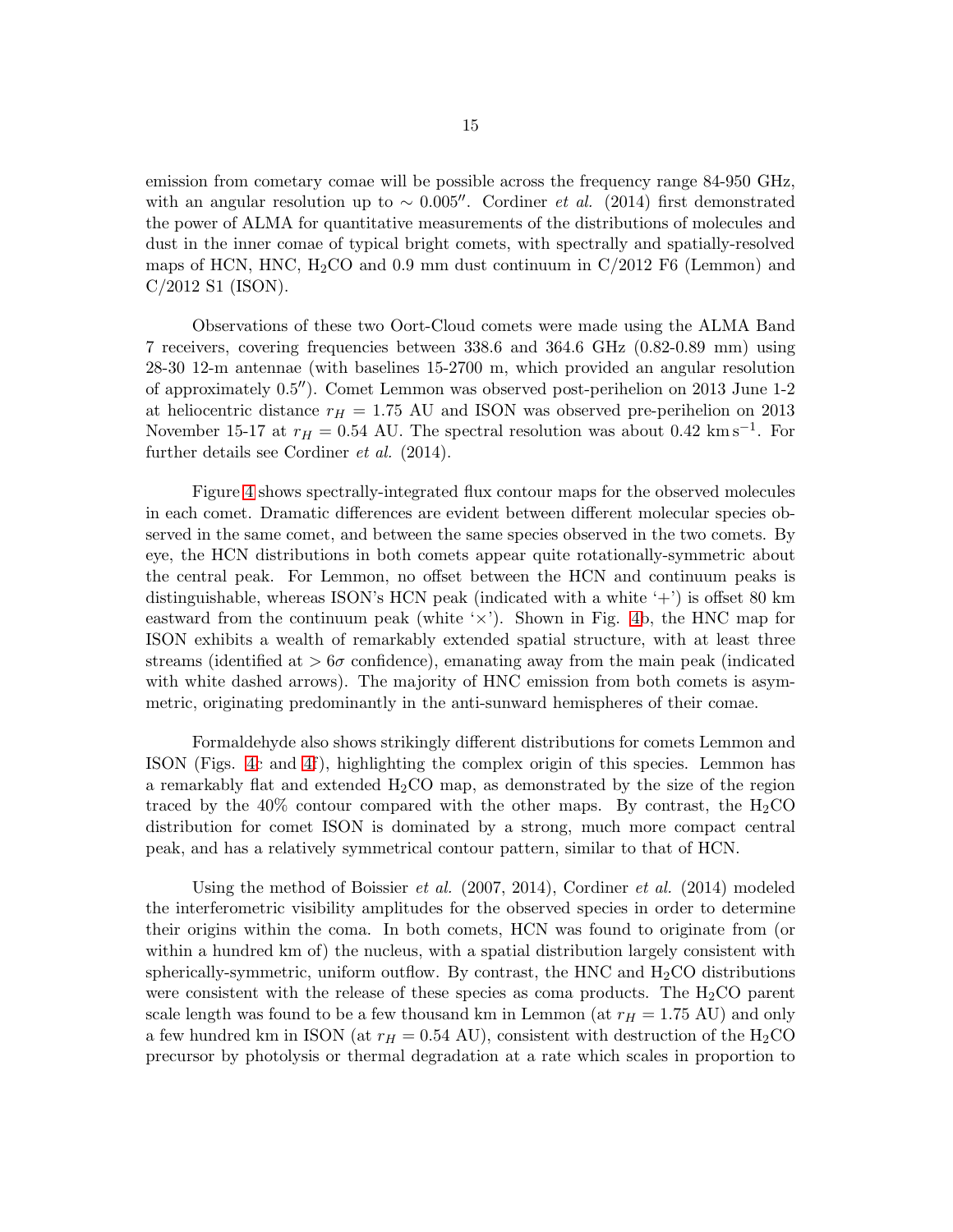the solar radiation flux. The scale length for the putative parent of HNC in comet ISON was found to be  $\sim 1000$  km.

The release of HNC and  $H_2CO$  as product species implies the existence of organic precursor materials in the coma, which undergo sublimation, photochemical and/or thermal degradation to produce the observed molecules in the gas phase. Heating or photolysis of materials such as grains, polymers or other macro-molecules, and their subsequent breakdown at distances ∼ 100-10,000 km from the nucleus presents the most compelling hypothesis for the origin of the observed  $H_2CO$  and HNC. The presence (and composition) of the hypothesized macro-molecular precursors will be measured by the COSIMA instrument on the Rosetta spacecraft during its encounter with comet 67P/Churyumov-Gerasimenko in 2014-2015 (Kissel *et al.* 2007; Le Roy *et al.* 2012).

As ALMA's construction and commissioning are completed over the next two years, the array will grow larger and even more sensitive, enabling the distributions and kinematics of individual coma gases to be resolved on smaller scales than have ever been achieved before; detections of new species should also be possible. Such observations are expected to yield further fundamental new insights into our understanding of cometary compositions.

#### 2.5 Caveat: What About Comets Near the Sun?

The taxonomic studies discussed above generally refer to comets that are at 1 au or larger heliocentric distances. While we have evidence for a change of the volatile species that controls activity at distances greater than  $\sim$ 3 AU (generally CO or CO<sub>2</sub>) compared with within ∼3 au (H<sub>2</sub>O), we rarely get to study comets within the orbit of the Earth. Those that we do get to study are generally outside the orbit of Venus. And it is rarer still to observe a comet outside 1 au and follow it inside the orbit of Mercury.

In fall 2013, we got just such an opportunity with comet C/2012 S1 (ISON). ISON was the very rare Sun-grazing comet that was discovered well in advance of its perihelion passage (and subsequent destruction in this case). At larger heliocentric distances, optical observations showed this comet to be typical in some species, depleted in others and even enhanced in some species. IR observations of  $C_2H_2$  and HCN seemed typical;  $CH_3OH$ ,  $C_2H_6$  and  $CH_4$  were depleted;  $NH_3$  was enhanced (Dello Russo *et al.*. 2014a; DiSanti *et al.* (2015). Stranger still, DiSanti *et al.* noted that the H<sub>2</sub>CO started out depleted, trended to typical and ended up enriched as the comet went from  $> 1$  AU to << 1 au. Figure [5](#page-57-0) shows what happened in optical spectra as a function of time (McKay *et al.* 2014). With the exception of  $NH<sub>2</sub>$ , the normal fragment molecules appear to have increased in production relative to water as the comet moved well inside of 1 au. Opitom *et al.* (2014) saw similar behavior for  $C_2$  and CN production relative to OH using the TRAPPIST telescope monitoring the comet from  $1.3 \rightarrow 0.3$  AU inbound. In addition,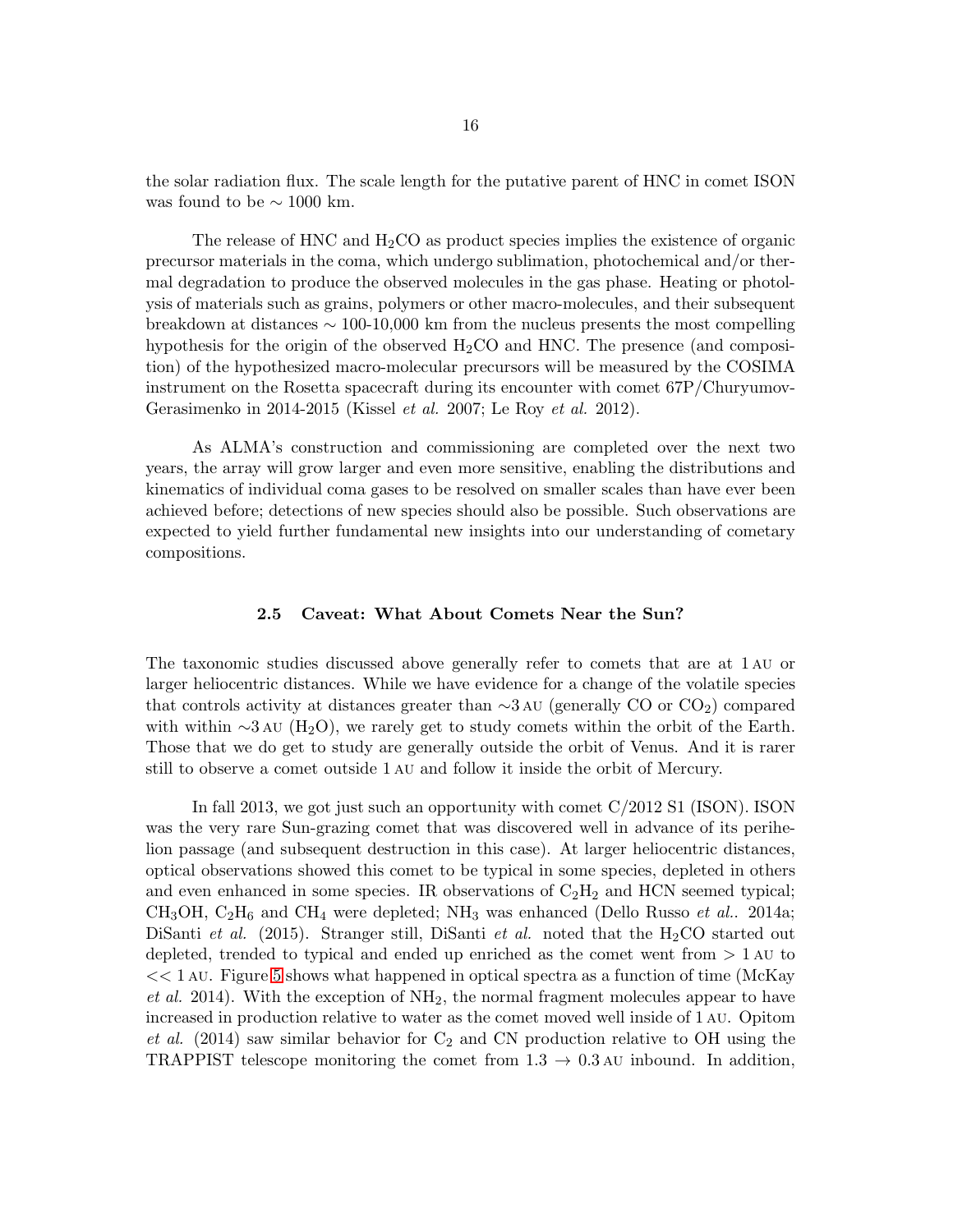examination of the top row of the ALMA data in Figure [4](#page-56-0) shows that there are large differences in the distribution of the different species.

#### 2.6 Mass Spectrometer Measurements

All of the above discussion was based on remote-sensing observations of comets and includes observations of several hundred comets. Ideally, one would like to take samples of the ices back to the laboratory for measurement, especially if they could be kept in the ice state so that the structure could be preserved and chemistry prevented. However, sampling and transporting a sample back to the lab is a process that is still on the horizon. Alternatively, one can take the laboratory to the comet. The Rosetta mission is doing just that, with samples of the coma from the main spacecraft and samples of the ice from the Philae lander.

Prior to Rosetta, *in situ* direct measurements of the cometary material with a mass spectrometer have only been accomplished once, for comet 1P/Halley. The Giotto spacecraft was successful in sampling the coma during its flyby and analyzing the composition. The results of this have been discussed by Eberhardt (1999). It was the Giotto mass spectrometer that first measured many primary volatiles leading to a detailed comparison of relative abundances. Figure [6](#page-58-0) graphically shows the values, taken from Table 1 of Eberhardt, for the abundances of the ten molecules detected as direct contributions from the nucleus for comet Halley. There are also two upper limits. In addition, this experiment showed that some species,  $CO$  and  $H_2CO$ , that were directly produced at the nucleus, also resulted from an extended source (however, note that the spacecraft was never closer to the nucleus than 110 km so had no spatial information closer than that). CO obviously could be a parent as well as a daughter of  $CO<sub>2</sub>$ , but the H<sub>2</sub>CO extended source is rarely seen in comets (but see Subsection [2.4.1](#page-14-0) above). However, as Eberhardt pointed out, the lack of detection of two sources from the ground-based observations is more a function of the difficulty of differentiating the sources at the spatial scale of the ground-based observations. The first measurements of the  $D/H$  ratio in  $H_2O$  were obtained (with IMS and NMS on-board Giotto), providing D/H values of about  $3 \times 10^{-4}$ (Balsiger *et al.*, 1995; Eberhardt *et al.*, 1995).

While these mass spectrometer observations of Halley are direct measurements, it should be remembered that they were still measuring the coma gas after it had flowed off the nucleus. Thus, some of the species had already undergone some chemistry and photo processes. In addition, the nature of a mass spectrometer means that there will be break-up of some of the species going through the instrument. Thus, to interpret the measurements of the complex mass spectrum, one needs a detailed model of the *expected* abundances to match. This is especially true of species that are available at the percent level or lower. In addition, depending on the mass resolution of the instrument, there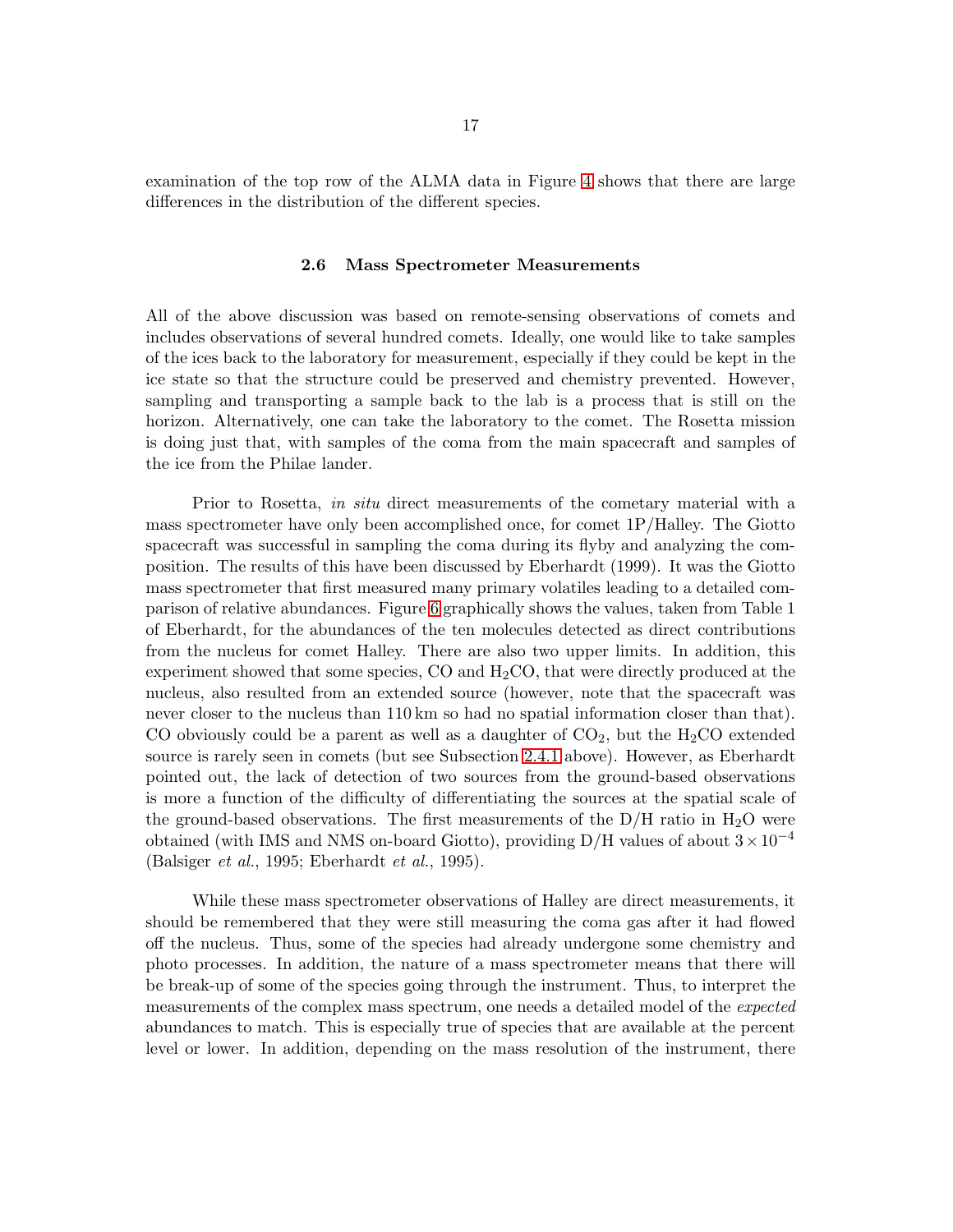is a limit on differentiating species of similar mass. An important example is CO vs. N2, both at 28 amu. The Rosina spectrograph onboard Rosetta has improved resolution from the Giotto instruments but still relies on a model to interpret some of its results.

# 2.7 Gas Composition: Rosetta Capabilities and Early Results

There are instruments on both the Rosetta orbiter and Philae lander designed to determine the composition of the coma. These range from remote sensing cameras with filters or spectrometers to coma-sniffing mass spectrometers.

On the orbiter, ROSINA (Rosetta Orbiter Spectrograph for Ion and Neutral Analysis; Balsinger *et al.* 2007) is a mass spectrometer with three parts: DFMS (Double Focusing Mass Spectrometer, a high mass resolution spectrometer); RTOF (Reflectron Time-of-Flight Mass Spectrometer, a high mass range spectrometer) and COPS (pressure sensor to measure the total and ram pressure). DFMS can be used in restricted ranges to separate critical species such as  ${}^{13}C$  vs. CH or CO vs. N<sub>2</sub>. RTOF can identify organic molecules, such as PAHs. MIRO (Microwave Instrument for the Rosetta Orbiter; Gulkis *et al.* 2007) is used to monitor  $H_2O$ , CO and  $CO_2$  abundances. Alice (Stern *et al.* 2007), a UV imaging spectrometer, monitors coma features such as the CO fourth-positive system, Ly  $\alpha$ , O, as well as scans the surface. VIRTIS (Visible and Infrared Thermal Imaging Spectrometer, Coradini *et al.* 2007) is used to determine the composition of the ices on the surface of the nucleus. These instruments will be used over a wide range of heliocentric distances as the spacecraft flies alongside the comet from rendezvous through perihelion.

On the lander, samples are analyzed with COSAC (COmetary SAmpling and Composition Experiment; Goesmann *et al.* 2007) and Ptolemy (Wright *et al.* 2007). COSAC is an evolved gas analyzer that will concentrate on elemental and molecular composition. Ptolemy is an evolved gas analyzer that will ephasize measuring the isotopes. The length of time that the lander can be used to sample the gas depends upon power replenishment for the batteries. On the original descent to the surface, the lander bounced several times and was only able to send back a limited amount of data. However, the lander has communicated with the ground again after the comet got closer to the Sun, starting in June 2015.

Early results from these instruments have shown a wealth of detail. MIRO detected the ground-state rotation line of  $H_2O$  in June 2014, when the comet was 3.9 AU from the Sun (Gulkis *et al.*, 2015). This was a blue-shifted asymmetric line, indicating that it came from the day side of the comet. MIRO observations showed that the surface was very insulating.

Early ROSINA observations showed that the density of gas varied with the rotation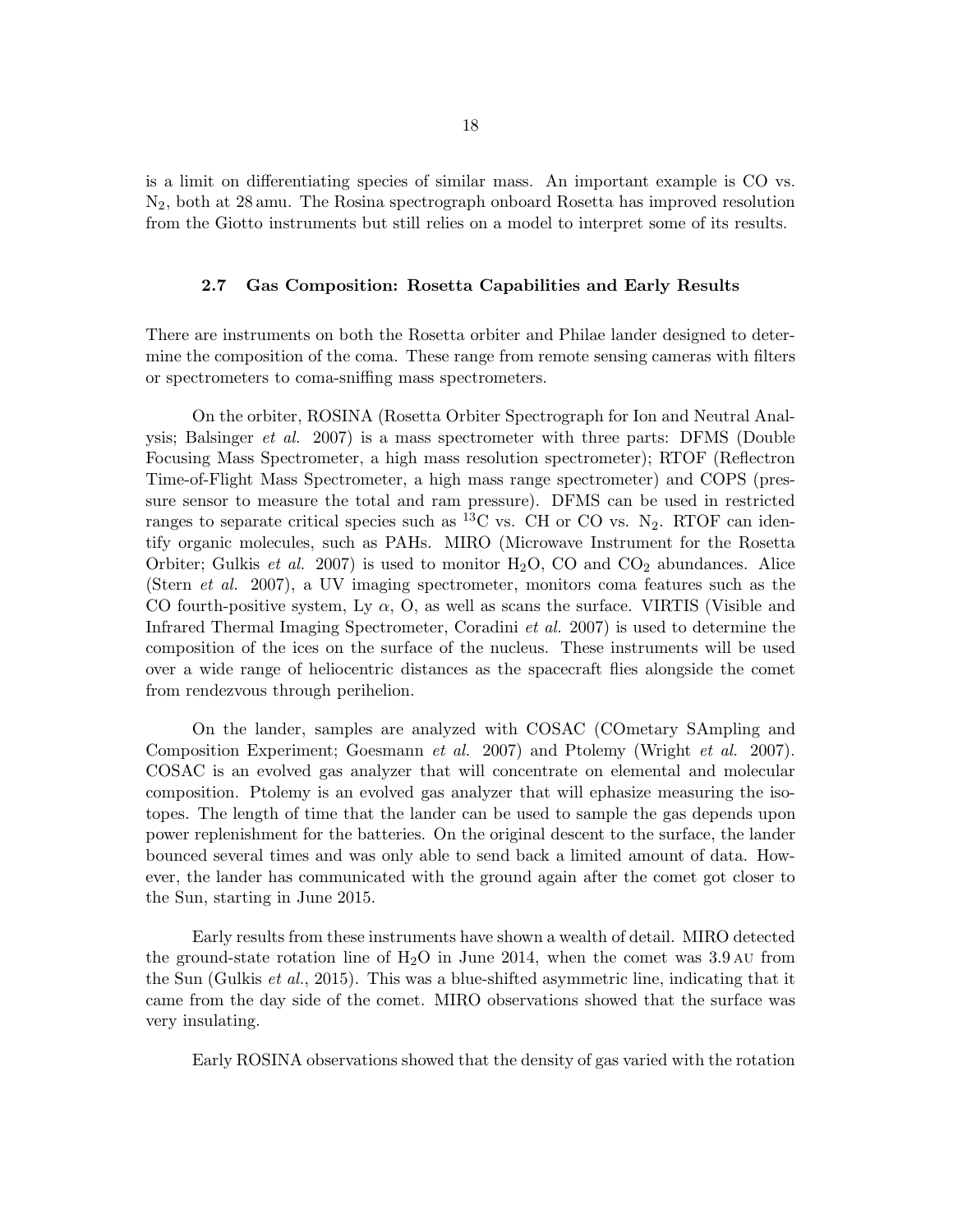period and the latitude.  $CO<sub>2</sub>$  and  $H<sub>2</sub>O$  varied with different rotational phases; the  $CO<sub>2</sub>$ and  $H_2O$  arise from different places on the nucleus (Hässig *et al.*, 2015). The ratio between  $H_2O$ , CO and  $CO_2$  varies quite substantially along the spacecraft trajectory. ROSINA was also used to detect various isotopes of H and O (Altwegg *et al.*, 2015) The  $D/H$  was higher than other comets. ROSINA was able to detect both CO and  $N_2$ , with modeling needed to derive abundances (Rubin *et al.*, 2015). They found that  $N_2/CO$  is severely depleted relative to the protosolar values.

Together, the orbiter and lander observations provide "ground-truth" about comet 67P/Churyumov-Gerasimenko (CG). We already know from ground-based observations that CG is one of the carbon-chain depleted comets. It will take all of the observations of comets detailed in previous sections to place CG into context.

#### 3 Solid Particle Composition and Properties

This section summarizes our understanding of the composition of solid particles in cometary comae. It is derived from flybys performed prior to the Rosetta rendezvous, from Earth (or Earth's orbit) remote spectroscopic and polarimetric observations of various comets, e.g., comet 1P/Halley, the first to experience a close spacecraft flyby, comet C/1995 O1 (Hale-Bopp), a very active Oort cloud comet, and some rather bright Jupiter family comets (JFCs). Solid particles are ejected with gases whenever the surface of a nucleus is close enough to the Sun to allow ice sublimation. Solid components in cometary comae appear to be mostly composed of refractory materials such as silicates, organics and amorphous carbon. Refractory dust particles present mixtures of different mineralogies. Icy grains, which rapidly evaporate, and semi-refractory carbonaceous components that suffer photolysis, may also be found in inner cometary comae.

#### 3.1 Evidence from Cometary Flybys

#### 3.1.1 1P/Halley flybys: First Discoveries on Cometary Dust Composition

Major discoveries came from the dust mass spectrometers on board Vega 1 and 2 (PUMA) and Giotto (PIA) spacecraft in March 1986. The relative velocity of the probes and comet Halley on its retrograde orbit was so high (about 70 km s−<sup>1</sup> ) that only information on the atomic composition could be obtained (Kissel *et al.*, 1986a,b). From spectrometric analyses (mostly PUMA 1), dust particles were found to consist not only of a mixture of major rock-forming elements (e.g., silicates, metals, sulphides, with Mg, Si, Ca, Fe), but also, quite unexpectedly, of carbon-hydrogen-oxygen-nitrogen compounds, the so-called "CHONs". The presence of large polymers of organic molecules was also suspected from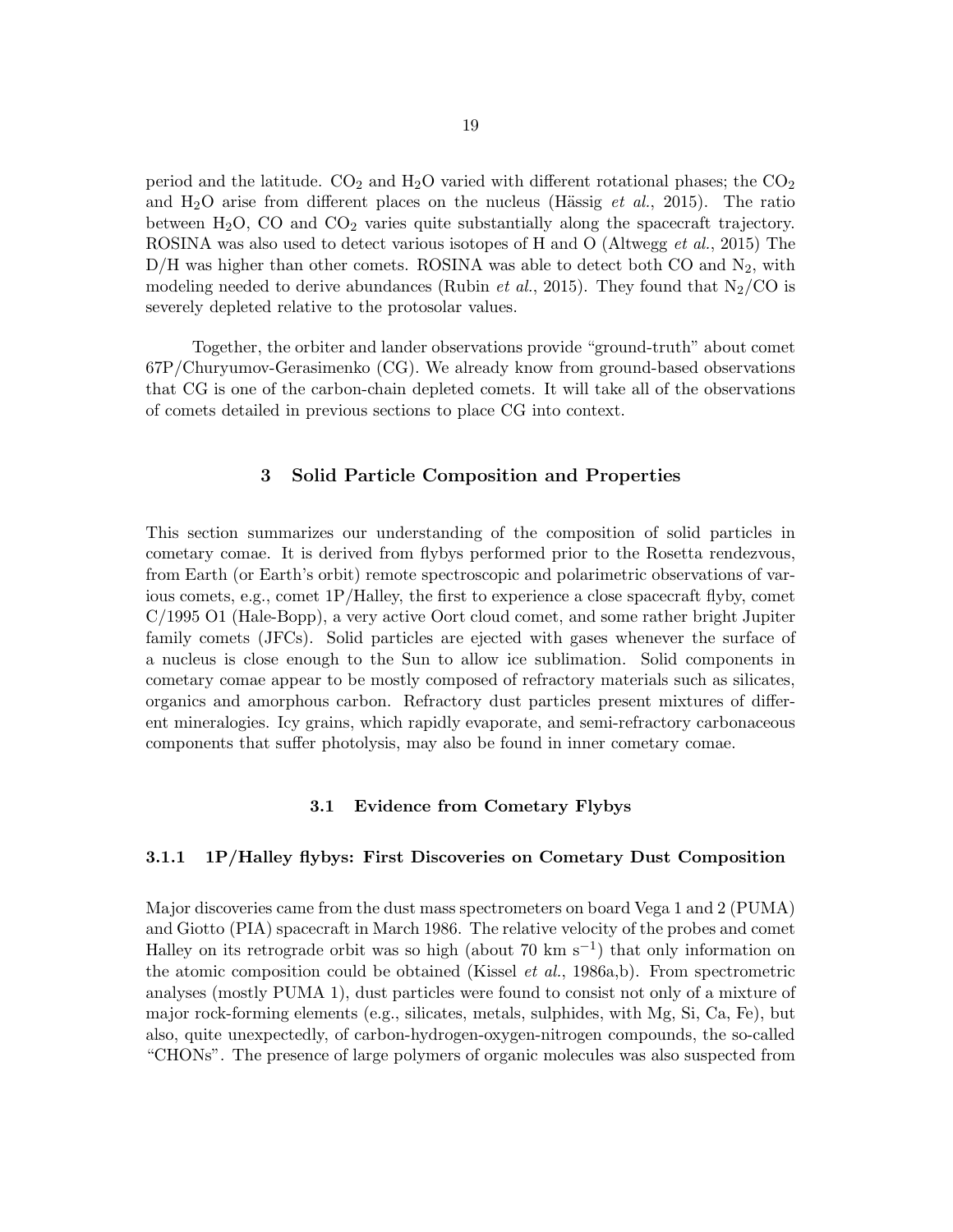the positive ion cluster composition analyzer (with RPA on-board Giotto), the most refractory polymers being likely part of dust particles (e.g., Krueger *et al.*, 1991), and from the three-channel spectrometer (TKS) on board Vega 2 (e.g., Moreels *et al.*, 1994). It was suggested that some gases detected in the coma were degradation products of polymers of formaldehyde on cometary solid particles (Cottin *et al.*, 2004).

The very low geometric albedo of the nucleus surface, of about 4% (e.g., Keller *et al.*, 1986), was also a clue to a highly porous surface, with its slightly reddish color suggesting the presence of dark organic compounds. Moreover, local data on dust impacts (from the DID instrument) and on light scattered by dust (from the OPE instrument) could be compared along the Giotto trajectory (Levasseur-Regourd *et al.*, 1999). These two *in situ* data sets, with their similarities and correlations, offered a diagnostic test of the validity of cometary coma models. Significant increases in local intensity and decreases in polarization for distances to the nucleus below 2000 km suggested the presence of small icy particles in the innermost coma. (Levasseur-Regourd *et al.*, 1999). Fits of the data (in the 2000-10000 km nucleus distance range) with a dust dynamical model indicate that the grain size distribution index was of about -2.6, that the density of dust particles was very low, of about 100 kg m−<sup>3</sup> , and that their geometric albedo was about 4%, suggesting the dust particles to be both very fluffy and dark (Fulle *et al.*, 2000). Rocky and carbonaceous materials were mixed together on a very fine scale and isotopic abundances appeared to be solar (Jessberger, 1999).

## 3.1.2 81P/Wild 2 flyby: Dust Sample Collection

Stardust collected about 4 mg of cometary material from comet 81P/Wild 2 in January 2004, capturing dust particles ejected into the coma using aerogel, with a cometspacecraft relative speed of 6.1 km s<sup>-1</sup>. After delivery of the samples to Earth in January 2006, continued analyses provided valuable insights into the properties and composition of solid cometary material. Dust impact data gathered (by DFMI) during the flyby indicated that dust particles were fragile aggregates fragmenting as they were evolving in the inner coma of the comet (Tuzzolino *et al.*, 2004). Chemical composition (from the CIDA dust mass spectrometer) indicated the predominance of organic matter with light elements present as gas phases, whereas the dust was rich in nitrogen-containing species, with the presence of some sulfur ions (Kissel *et al.*, 2004).

Analysis of the Stardust aerogels tracks showed the typical size range of dust particles to be between 5 and 25  $\mu$ m. These particles are a mixture of compact and cohesive grains (65%) and friable less cohesive aggregated structures (35%) with constituent grains of a size less than  $1 \mu m$  and a size distribution consistent with the ones derived in the comae of comets (Hörz *et al.*, 2006). The collected particles are chemically heterogeneous at the largest scale (of the order of  $1 \mu m$ ). The mean elemental composition suggests a CI-like composition consistent with a bulk solar system composition for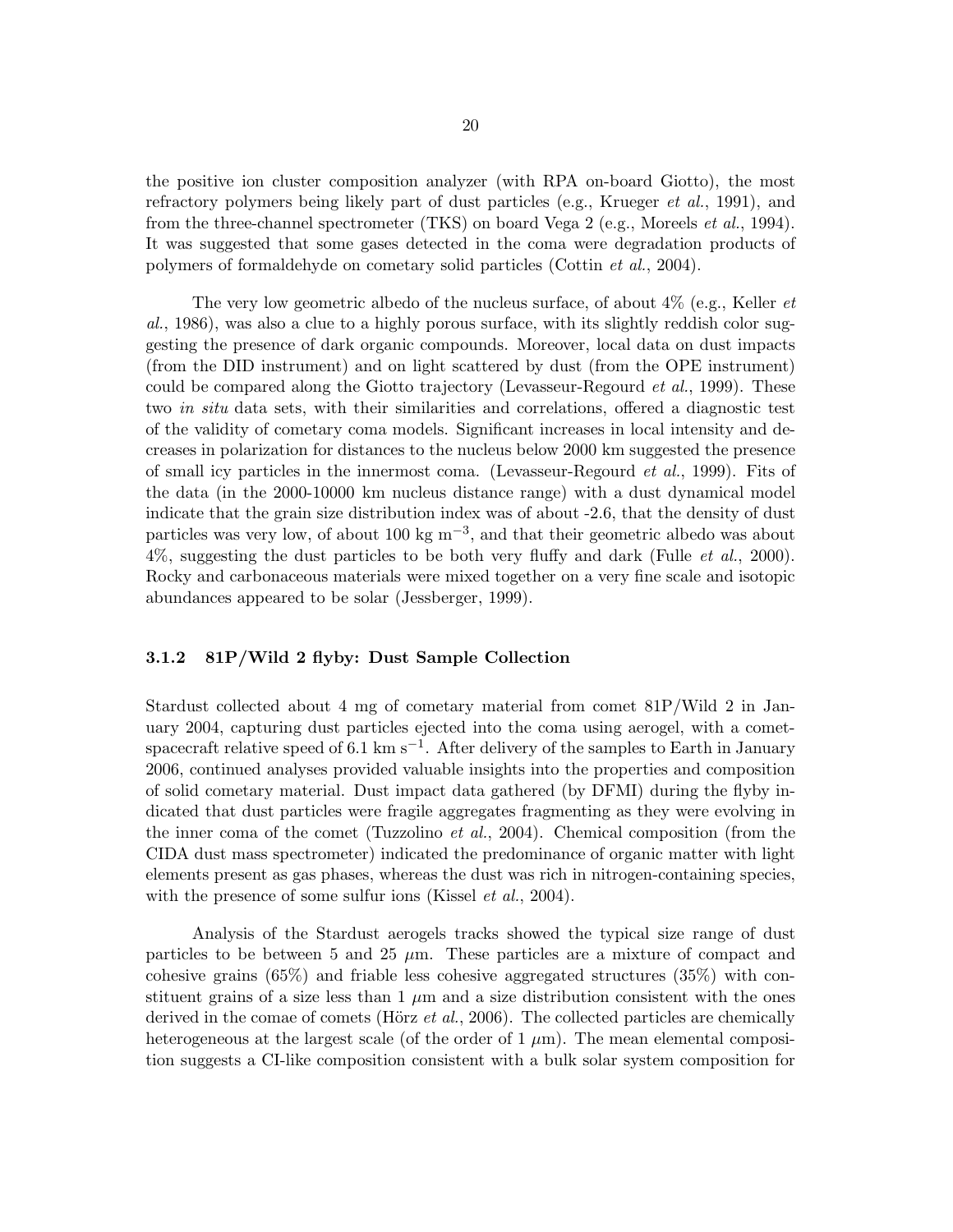primitive material (e.g., Brownlee *et al.* 2012). The majority of the Stardust particles appear primarily composed of ferromagnesian silicates with a larger range of Mg-Fe content than other comets (Zolensky *et al.*, 2008), Fe-Ni sulphides and Fe-Ni metal. The range of olivine and low-Ca pyroxene compositions indicates a wide range of formation conditions, reflecting a large scale mixing between the inner and outer protoplanetary disk (Zolensky *et al.*, 2006). No hydrous phases of silicates were detected, which suggests a lack of aqueous processing of Wild 2 dust (Keller *et al.*, 2006; Zolensky *et al.*, 2011). Mg-carbonates were detected in Stardust samples, and they may be produced by large KBO collisions or by nebular condensates (Flynn *et al.*, 2008). The material accreted includes Al-rich and Si-rich chondrule fragments together with some CAI-like fragments. These materials, combined with fine-grained components in the tracks, are analogous to components in unequilibrated chondrite meteorites and clustered interplanetary dust particles collected in Earth's stratosphere, so-called "IDPs" (Joswiak *et al.*, 2012).

Organics found in comet 81P/Wild 2 dust samples show a heterogeneous and unequilibrated distribution in abundance and composition. Their characterization suggests that amorphous carbon and organic carbon are dominant (Matrajt *et al.*, 2008). The carbon isotopic composition of glycine strongly favors an non-terrestrial origin for this compound (i.e. not contamination), making it the first amino acid detected in cometary material (Elsila *et al.*, 2009).

H, C, N and O isotopic compositions are heterogeneous in the samples, but extreme anomalies are rare, indicating that Wild 2 is not a pristine aggregate of presolar materials. Few grains with <sup>17</sup>O and <sup>16</sup>O isotopic anomalies were found, showing them to be a minor phase of the comet, and indicating the presence of both presolar material and material formed at high temperature in the inner solar system and transported to the Kuiper belt before comet accretion (McKeegan *et al.*, 2006). The presence of deuterium and  $15N$  excesses also suggests that some organics have an interstellar/protostellar heritage (Sandford *et al.*, 2006). The oxygen isotopic compositions are consistent with chondritic material trends and the presence of one additional  $^{16}$ O enriched reservoir (Nakashima *et al.*, 2012). The <sup>26</sup>Al-<sup>26</sup>Mg isotope presents no evidence of radiogenic <sup>26</sup>Mg, thus indicating that part of the cometary grains have formed more than 1.7 million years after the oldest solids in the solar system, the calcium- and aluminum-rich inclusions (CAIs). This material must have been incorporated into the comet several million years after the CAIs formed (Matzel *et al.* 2010). One particular Wild 2 chondrule-like fragment, called Iris, is similar to CR chondrite materials, and was age-dated to more than 1.8 million years after CAI formation (Ogliore *et al.*, 2012). Ogliore *et al.* concluded that comet formation probably occurred after Jupiter formation and about 2 million years after CAIs.

It nevertheless needs to be noted that, due to the fragility of the dust particles and the relatively high speed of collection by Stardust, the analyses of the composition of the particles and their interpretation is perturbed by the mode of collection, which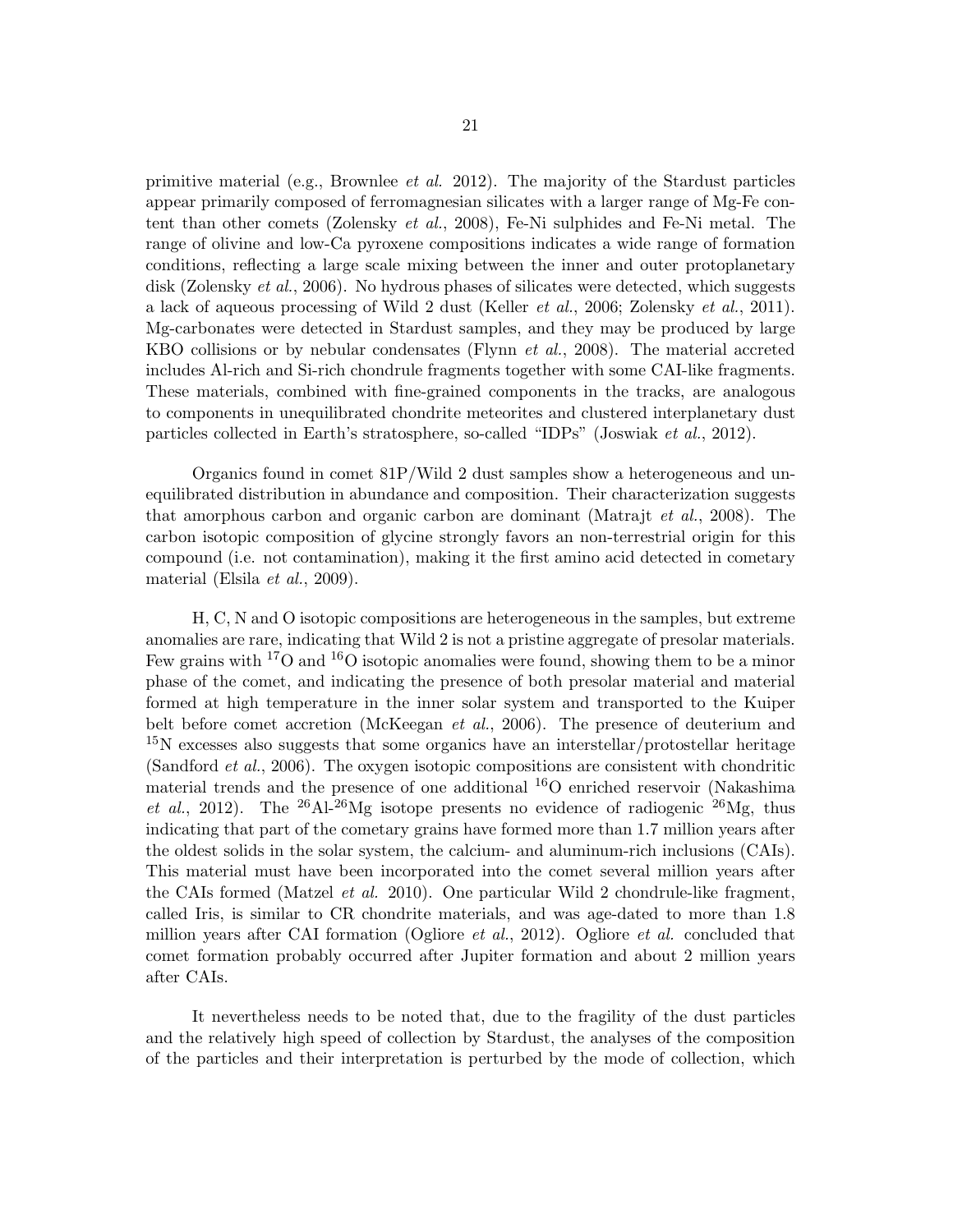induced partial melting of some of the material (e.g., preferential loss of light elements combined with possible amorphization and graphitization, Spencer and Zare, 2007; Fries *et al.*, 2009).

#### 3.1.3 9P/Tempel 1 and 103P/Hartley 2: Icy Grains and Aggregates

The nucleus of comet 9P/Tempel 1 was hit in July 2005 by a projectile released by the Deep Impact spacecraft (A'Hearn *et al.*, 2005). It allowed comparison of the properties of materials found in the coma, possibly originating from a processed surface, to subsurface materials released by the impact. After the impact, there was an enhanced UV scattering that persisted for about 20 minutes. Strong absorptions in IR spectra near  $3 \mu m$  were noticed, providing evidence for icy grains in the plume (Schulz *et al.*, 2006; Sunshine *et al.*, 2007). Before impact, the  $C_2H_6/H_2O$  ratio in the coma was depleted by a factor of three relative to organics-normal comets but after impact it increased to the organics-normal value ( 0.6hypervolatile ethane was more depleted in the surface layer than in the excavated material (Mumma et al. 2005).

The Deep Impact spacecraft was retargeted to comet 103P/Hartley 2, which it flew by in November 2010 as part of the EPOXI mission. The nucleus was discovered to be bi-lobed in shape, with knobby terrains on the lobes and relatively smooth regions on the waist, to have an average geometric albedo of about 4%, and to present a clustering of jets on parts of the lobes (A'Hearn et al., 2011). At closest approach, many images suggested the presence of large chunks of icy particles, with sizes possibly reaching tens of centimeters. Further analyses confirmed the existence of such aggregates, sublimating on their sunny side and presenting densities below 100 kg m−<sup>3</sup> (Kelley *et al.*, 2013). The velocity of the individual icy grains is smaller than the expansion velocities expected for 1  $\mu$ m pure water ice particles, confirming that they are probably components of aggregates (Protopapa *et al.*, 2014).

Similarities between the material excavated from Tempel 1 and the outgassing from Hartley 2 suggest icy aggregates built of relatively pure icy grains with sizes of about one micron. Quite comparable values are also derived for near-infrared remote observations of the coma of comet 17P/Holmes after its October 2007 outburst, with solid particles in the coma suggested to consist of both refractory dust and cold ice grains, not in thermal contact (Yang *et al.*, 2009; Beer *et al.*, 2009).

#### 3.2 Results from Remote Observations

Solid particles in cometary comae have been studied for several tens of comets bright enough to be observed from Earth or near-Earth-based observatories. Results stem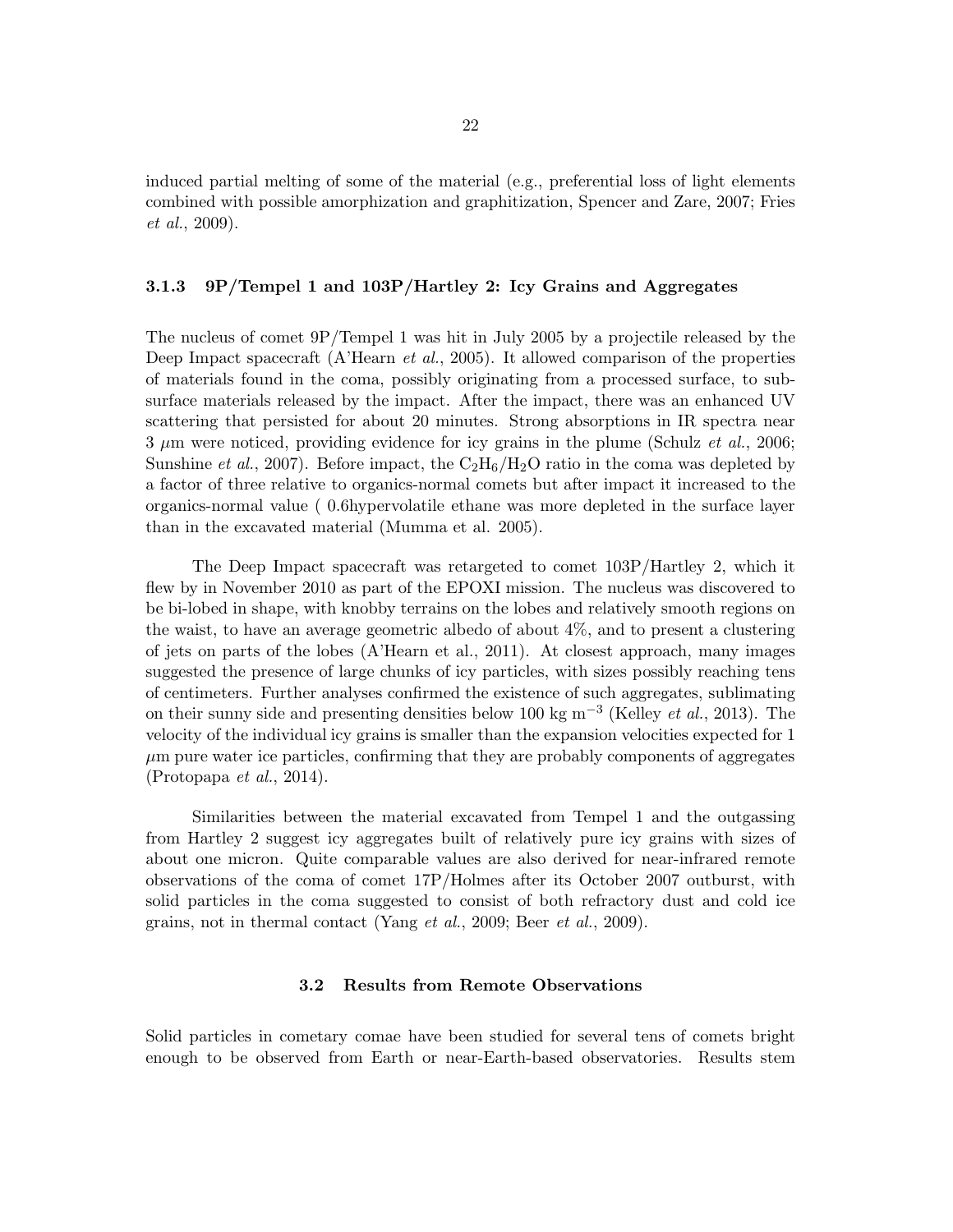from infrared spectroscopic observations (in the  $8-13 \mu$ m atmospheric window or over a larger range from space observatories), as well as from linear polarimetric observations (including polarimeric imaging techniques). After the results from Halley flybys and before space missions to JFCs, the very active Oort cloud comet C/1995 O1 (Hale-Bopp) increased our understanding of the composition of the solid component of comae. Its activity was higher than for all other comets previously observed, and significant similarities in the IR dust spectrum were found with comet Halley (Figure [7;](#page-59-0) Hanner, 1999).

#### 3.2.1 Infrared Spectroscopy: Silicates

Silicate components of the dust contribute to a weak continuum emission and strong resonances in the 10  $\mu$ m domain for Hale-Bopp. Different silicates were identified in spectra: amorphous pyroxene, amorphous olivine and crystalline olivine. Closer to the Sun, Mg-rich crystalline pyroxene was also identified. The very significant strength observed for the features in C/1995 O1 (Hale-Bopp) could be due to a large number of submicron-sized grains  $(0.2 \mu m)$  or smaller). The smaller Mg-rich crystals could come from the jets, although no differences in silicate mineralogy were observed between the different regions, e.g., inner coma, coma and jets (Hayward *et al.*, 2000). Other Oort cloud comets present similar spectra with Mg-rich grains (Hanner, 1999; Wooden *et al.*, 2004), but with lower strength of the features.

Comet 9P/Tempel 1 was extensively observed before and after the Deep Impact event. Before impact, spectra contained a broad feature in the  $8-12 \mu m$  range, attributed to amorphous silicates. Spectra of JFCs with low dust production rates are generally found to have weak silicate features, discernible in high signal-to-noise Spitzer IRS spectra of comets (Kelley and Wooden, 2009). These weak silicate features, attributable to the coma dust population, are better revealed after subtraction of the relatively strong thermal contribution from the nucleus (Hanner 1999; Sitko *et al.*, 2004; Harker *et al.*, 2005; Harker *et al.*, 2007; Kelley and Wooden, 2009; Woodward *et al.*, 2011). Weak silicate features arise from a deficiency of small grains rather than a lack of silicate material (Hanner 1999; Woodward *et al.*, 2011) *et al.*, 2005; Kelley and Wooden). After impact on Tempel 1, spectra showed a very significant feature due to crystalline Mg-silicate (see Figure [7\)](#page-59-0), similar to those observed for Hale-Bopp (Harker *et al.*, 2005; 2007; Lisse *et al.*, 2007). These features progressively disappeared as the plume dissipated away from the nucleus. Grains first ejected from Tempel 1 were mainly submicron-sized amorphouscarbon grains and submicron-sized silicates (Sugita *et al.*, 2005; Harker *et al.*, 2007). The second part of the ejecta mainly contained Mg-rich crystal silicates with submicron sizes, originating in the sub-surface layer. It may be added that hydrated minerals, which have implications for the location of their formation region (Lisse *et al.*, 2007; Kelley and Wooden, 2009) have also been detected. Amorphous carbon (submicron-sized)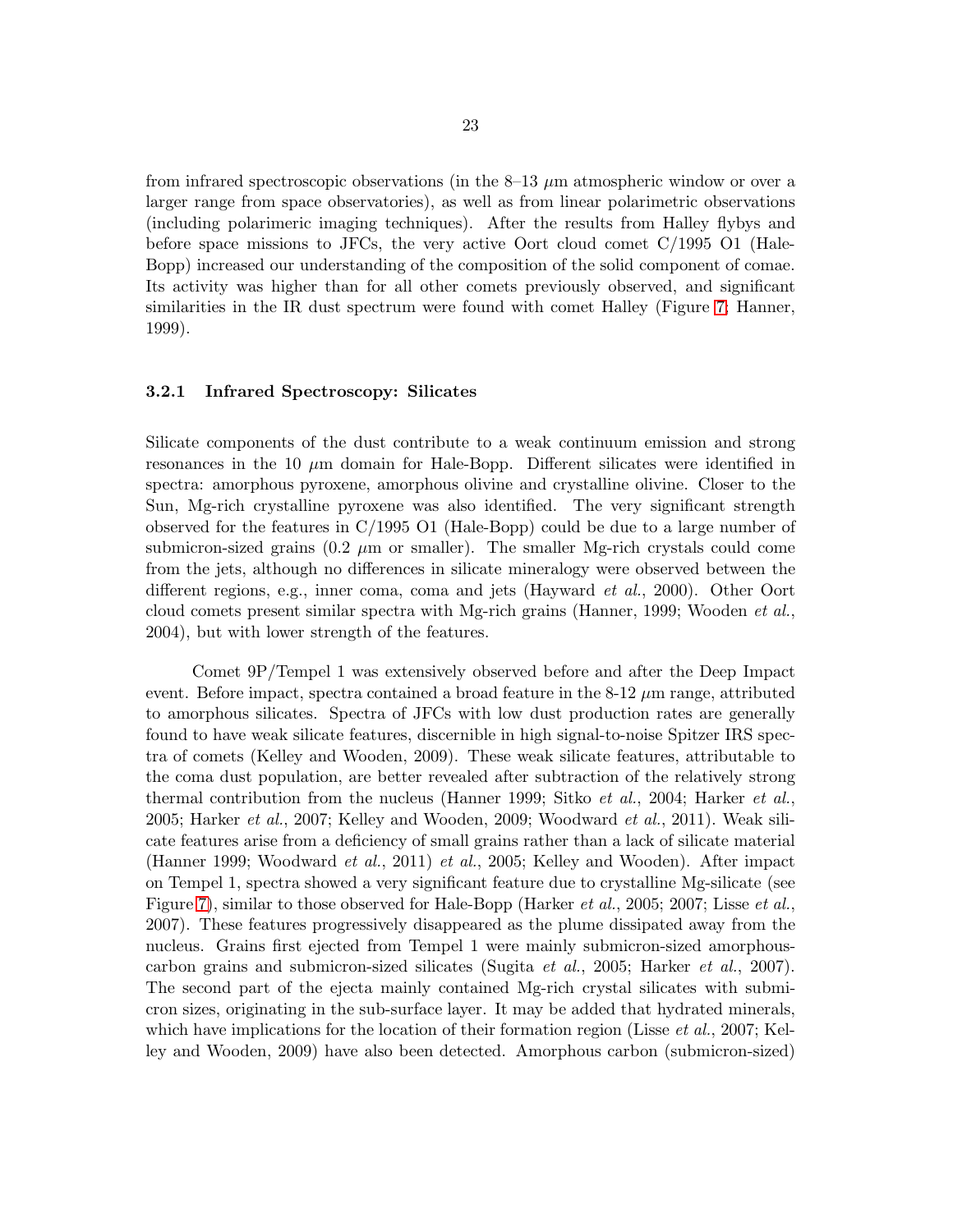grains were suggested to come from a carbonaceous layer formed by cosmic irradiation during the extremely long time spent by the nucleus in the transneptunian region (Sugita *et al.*, 2007; Furusho *et al.*, 2007). This hypothesis is compatible with the observations of the impact crater by the Stardust-NExT mission (Schultz *et al.*, 2013).

Both Tempel 1 and Hale-Bopp have high-crystalline silicate fractions, but there are important differences in their precise mineralogy (Lisse *et al.*, 2007; Kelley and Wooden, 2009). In comet Hale-Bopp and many Oort cloud comets, only Mg-rich grains are present. Mg-Fe crystals are also found in Tempel 1 and JFCs. The presence of Mgsilicates requires significant processing in the protosolar nebula (Wooden *et al.*, 2002). Annealing by heating may be an important process to convert amorphous grains to crystals. New observations and modeling are necessary to understand the transport and formation of the different classes of comets.

### 3.2.2 Infrared Spectroscopy: Organics and Icy Particles

Refractory organics, which mainly contribute to the featureless emission and possibly to a 3.4  $\mu$ m emission (Green *et al.*, 1992), are more difficult to detect. They can be mixed with rocky components, and constitute a matrix gluing the different minerals, as in IDPs (Flynn *et al.*, 2003, 2013; Flynn, 2011). They can also coat the dust grains, a process possibly having taken place in the interstellar medium (Hanner and Bradley, 2004; Greenberg and Hage, 1990; Ehrenfreund *et al.*, 2004). When particles are ejected in the coma, they get heated, leading to changes in their optical properties and even to evaporation and destruction. Distributed sources may appear (Bockeléee-Morvan *et al.*, 2004; Cottin *et al.*, 2004) and fragmentation of dust particles is likely to occur.

Remote detection of water ice is extremely difficult, with an icy grain halo likely to be limited to a few hundred kilometers at heliocentric distances below 2.5 au (Hanner, 1981, Beer *et al.*, 2006, 2008), meaning that high spatial resolution is required to attempt any detection. Water ice has three absorption bands in the near-infrared, centered at 1.5, 2.0, and 3.0  $\mu$ m. First detections of water ice were obtained on comet Hale-Bopp from the UKIRT telescope with the comet at about 7 au from the Sun (Davies *et al.*, 1997) and from the ISO space observatory at 2.9 au (Lellouch *et al.* 1998). Infrared spectra of comets Hale-Bopp and C/2002 T7 (LINEAR) were reproduced with an intimate mixture of water ice and silicate spherical grains, assuming water ice to be in an amorphous state (Davies *et al.*, 1997; Kawakita *et al.*, 2004). In the infrared spectra of comets 17P/Holmes in its outburst and  $C/2011$  L4 (PanSTARRS), water ice bands were detected at  $2.0 \,\mu m$ and reproduced with submicron icy grains (Yang et al., 2009; 2014). Remote observations of Tempel 1 from the XMM-Newton observatory provided evidence for ice particles in the inner coma after the impact (Schulz *et al.*, 2006). Observations of color changes after the Deep Impact encounter in the visible and near IR domains also suggested an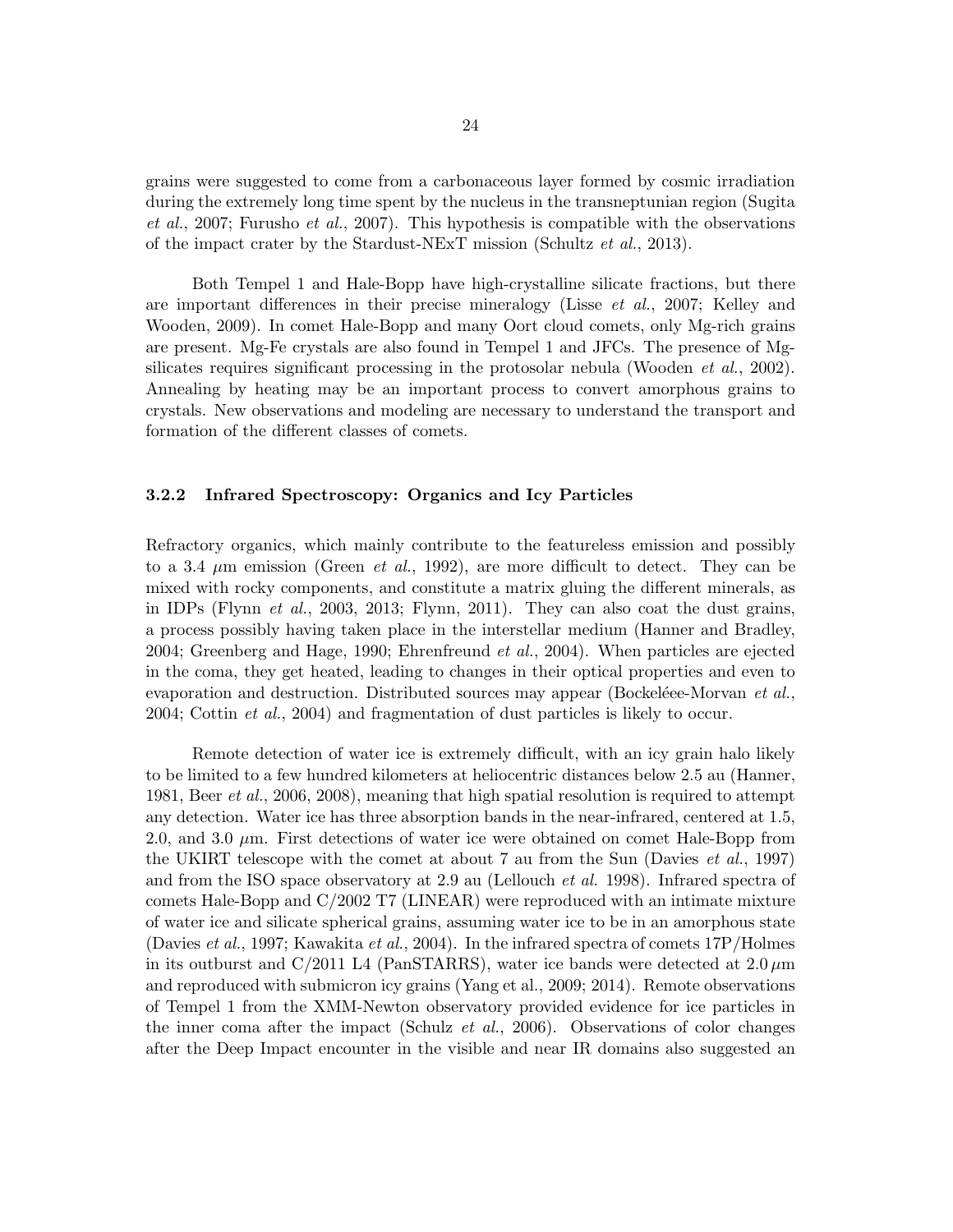increase in small grains and in ice relative to refractory dust in the coma (Knight *et al.*, 2007; Schleicher *et al.*, 2006). Indeed, remote observations from the Spitzer observatory suggested a very high ice-to-dust ratio of about 10 in the excavated material (which greatly exceeds the gas-to-dust production rate ratio of about 0.5 measured for the background coma), although a ratio in the 1 to 3 range cannot be excluded if a large amount of material fell back to the surface and sublimated (Gicquel *et al.*, 2012).

#### <span id="page-25-0"></span>3.2.3 Color and Polarimetric (Linear and Circular) Observations

Observations of solar light scattered by solid particles in cometary comae depend on the observational conditions (e.g., phase angle, wavelength) and on the particles' physical properties (e.g., complex refractive indices and composition, size, shape, geometric albedo). Differences in physical properties between the particles in different regions of the coma are pointed out by differences in the linear polarization of the scattered light and by spectral variations in brightness and polarization. At visible wavelengths, grains or particles with sizes of between 0.5 and  $10 \mu m$  seem to dominate the scattered light, affecting the degree of linear polarization and color variation in the brightness and in the polarization.

The color of the dust is associated with the variation of the scattered intensity with wavelength. In the visible domain, the scattered light is generally redder than the solar continuum (Jewitt and Meech, 1986; Kolokolova *et al.*, 2004). The reddening slope decreases towards the near-infrared. The color depends on the size distribution of the grains and aggregates and on their refractive indices, mainly for grains larger than the wavelength. Some local variations of colors have been observed in comae. In comet Hale-Bopp, the color in the curved jets was less red than the average background, possibly because of an increase in the number of submicron-sized grains (Furusho *et al.*, 1999). At the beginning of the disruption of comet  $C/1999$  S4 (LINEAR), the color was bluer while fast moving small grains were detected, although the color of the largest fragments was red and became less red when the fragmenting particles went farther away from the nucleus (e.g., Hadamcik and Levasseur-Regourd, 2003a). To interpret the slightly bluer color in the visible and near infrared in the dust ejecta after the Deep Impact event, small submicron-sized grains were suggested, as well as the presence of pure or mixed water ice crystals or the sublimation of organics (Hodapp *et al.*, 2007; Fernandez *et al.*, 2007; Beer *et al.*, 2009). Generally, bluer color requires relatively transparent grain materials such as water ice, Mg-rich silicates, or perhaps non-radiation damaged nor heated organics (Kiselev *et al.*, 2004: Hadamcik and Levasseur-Regourd, 2009; Zubko *et al.*, 2011, 2012; Hadamcik *et al.*, 2014).

The solar light scattered by cometary comae is partially linearly polarized. Polarimetric properties vary with size and size distribution, morphology and structure, as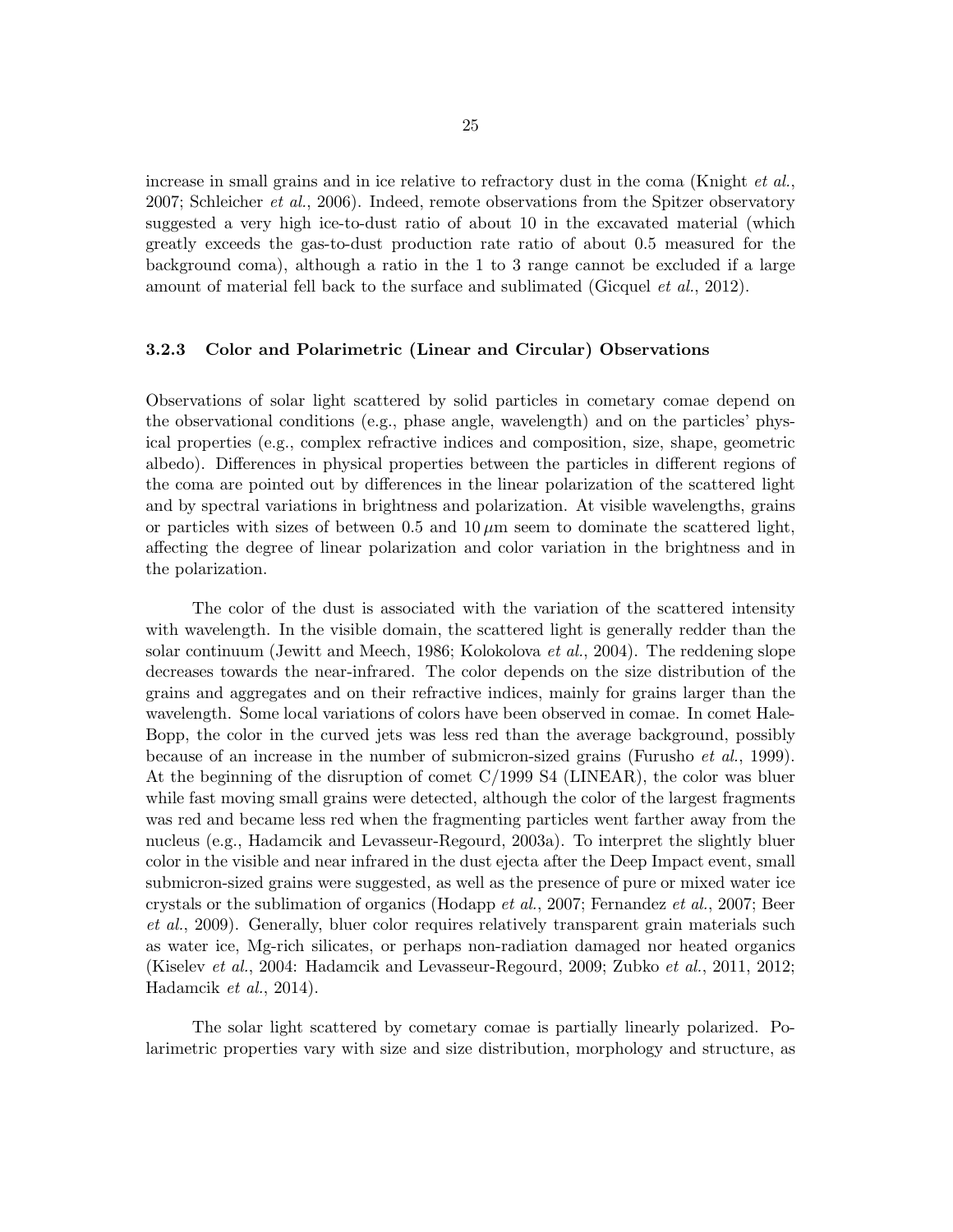well as with complex refractive indices, of the scattering particles. Observations can thus point out changes in dust properties and provide information on composition through numerical and experimental simulations (see e.g. for reviews, Kolokolova *et al.*, 2015). Evidence for changes in local polarization was established by OPE/Giotto during the Halley flyby, with an increase in jets and a decrease near the nucleus at constant large phase angle and wavelength (Levasseur-Regourd *et al.* 1999). Such behavior could also be monitored by remote CCD imaging polarimery on comet Levy (Renard *et al.*, 1992) and later on other comets at different phase angles (e.g., Jones and Gehrz, 2000; Hadamcik and Levasseur-Regourd, 2003b, Hadamcik *et al.*, 2013; Deb Roy *et al.*, 2015; Hines *et al.*, 2014).

Three main regions of polarization have been detected, as illustrated in Figure [8:](#page-59-1) the background coma, jet-like features (in active comets) with a higher polarization than in the coma, and (for some comets only) a circumnucleus polarimetric halo, clearly detected on polarimetric images of comets Levy and Hale-Bopp at different phase angles. The polarization in the halo, if any, is more negative than the surroundings for phase angles smaller than about  $20°$  (see Fig. [8,](#page-59-1) a and b) and is lower than the surrounding coma for larger phase angles (see Fig. [8,](#page-59-1) c and d).

The averaged polarization, measured through different increasing aperture sizes (e.g., Kiselev *et al.*, 2001; Hadamcik *et al.*, 2013), provides the whole coma polarization when using large apertures (Hadamcik and Levasseur-Regourd, 2003b), for a given phase angle and wavelength. Polarimetric phase curves show a small negative branch (down to about -1 to -2%), and inversion angle near  $20^{\circ}$ , and a broad positive branch with a maximum (up to about 15 to 30%) by 90° to 100° (e.g. Hadamcik and Levasseur-Regourd, 2003b). From synthetic phase curves built for all observed comets in the same wavelength range, two classes may be characterized (see Figure [9\)](#page-60-0): the active comets with generally well focused jets that present a high maximum in polarization, and the comets that present a lower maximum in polarization (Levasseur-Regourd *et al.*, 1996). The latter are less active or may show an important decrease of polarization away from the photometric center, such as comet Tempel 1 before the Deep Impact event (Hadamcik *et al.*, 2007a) or comet C/1996 Q1 (Tabur) (Kiselev *et al.*, 2001).

For a given phase angle above  $20^{\circ}$ , the whole coma polarization slightly increases with the wavelength, at least up to about  $2 \mu m$ . It seems to decrease for wavelengths greater than  $2 \mu m$ , possibly due to some thermal emission (Kolokolova *et al.*, 2004), although observations and thermal models of cometary comae show that the thermal emission has its onset between  $3 \mu$ m and  $4 \mu$ m for heliocentric distances in the 1–3 AU range (Sitko *et al.*, 2004; Harker *et al.*, 2002, 2004). A decrease of polarization with increasing wavelength in the visible has been observed for some comets such as  $21P/Giacobini-$ Zinner (Kiselev *et al.*, 2000) or during some event such as the complete disruption of comet C/1999 S4 (LINEAR) (Hadamcik *et al.*, 2003a). In the circumnucleus polarimetric halo region, such a spectral gradient inversion was noticed through *in situ* observations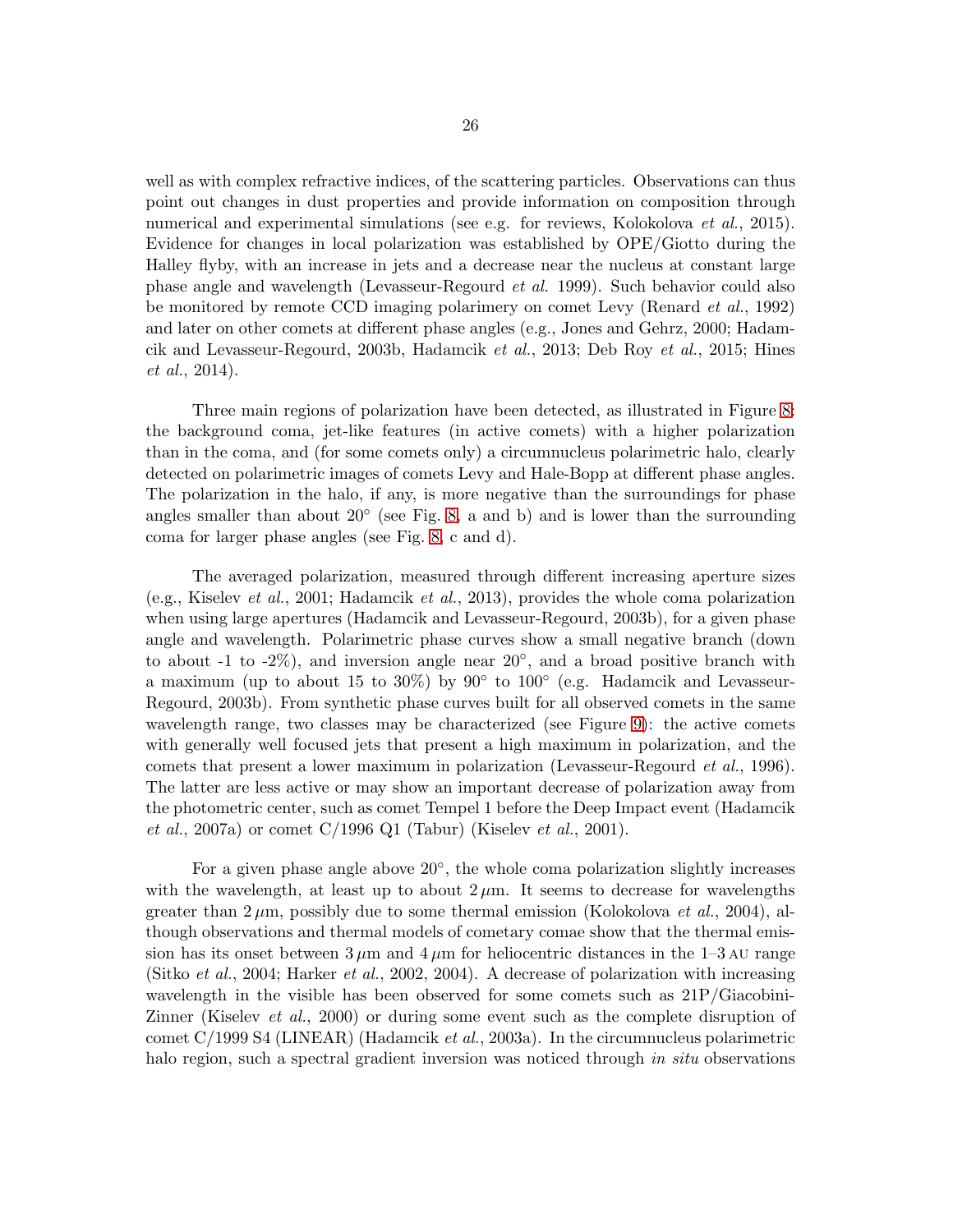of Halley and remote observations of Hale-Bopp, possibly providing clues to different properties for freshly ejected dust particles.

In addition to its linear polarization, the light scattered by cometary dust appears to present a weak circular polarization signal. The origin of circular polarization is still debated but could arise from the alignment of dust particles, light scattering by asymmetric particles, or the presence of prebiotic homochiral organic molecules in cometary dust. More observations are necessary to better constrain its origin. A discussion can be found in Kiselev *et al.*, 2014.

# 3.2.4 Properties of Solid Particles Inferred from Light Scattering Measurements, with Emphasis on Composition

Numerous authors have tried to constrain the scattering properties of cometary dust. From experimental simulations, Hadamcik *et al.* (2007b) established that fluffy Mg-Fe-SiO and C mixtures could represent satisfactory cometary dust analogs. From numerical simulations of polarization data and silicate emission features, Kolokolova *et al.* (2007) concluded that the dust in comets with a high maximum in polarization consists of highly porous aggregates that may be associated with fresh dust as in new comets. The dust in comets with a lower maximum polarization consists of less porous particles which may be associated with more highly processed dust such as expected for the surfaces of JFC comets. Compact porous particles also dominated the coma of long period comet C/2007 N3 (Lulin), as evidenced by a negative branch that extended to near-IR wavelengths (Woodword *et al.*, 2011). Finally, whenever polarimetric phase curves are obtained on a large enough range of phase angles in different wavelengths (as possible mostly for Halley and Hale-Bopp), numerical and experimental simulations may be used to infer some average properties, such as size and size distribution, ratio between transparent and absorbing materials, and ratio between fluffy aggregates and compact particles (Levasseur-Regourd *et al.*, 2008; Lasue *et al.*, 2009; Zubko *et al.*, 2012; Hines *et al.*, 2014).

The circumnucleus polarimetric halo provides an example of the complexity of interpretations. First of all, it is not always observed; it can be hidden by jets or not continuously present or may not exist at all. Secondly, its interpretation is controversial. The deep negative branches observed for C/1995 O1 (Hale-Bopp) and 81P/Wild 2 seem to be possible only if transparent particles exist in this region. Suggestions are large agglomerates of water ice grains, an excess of Mg-rich silicate grains as compared to dark carbonaceous compounds, and relatively transparent organics, possibly covering silicate grains (Flynn *et al.*, 2003; Flynn *et al.*, 2013). These organics, heated in the coma after ejection, may become darker by carbonization and can release gases as an extended source (Hadamcik *et al.*, 2014). Various compositions and evolutions may actually coexist in the innermost comae. Additionally, a smaller polarization may originate in some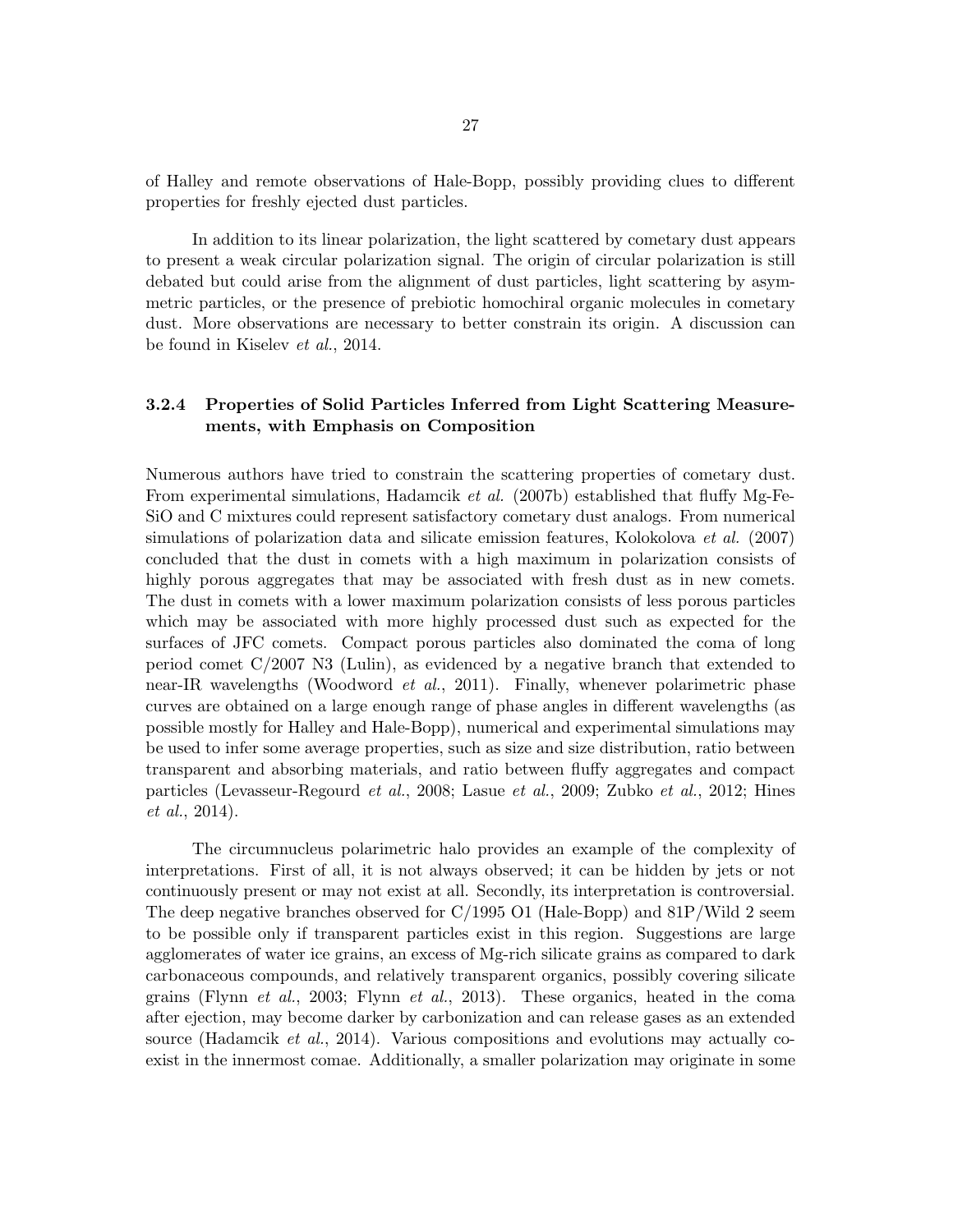depolarization induced by multiple scattering, as was certainly the case in the plume ejected from Tempel 1 after impact. Nevertheless, the polarimetric spectral gradient, possibly negative or neutral near the nucleus, and positive after an evolution of the composition, could provide further clues.

There can be a strong synergy between the dust particle properties derived from studies of color and linear polarization with their properties assessed by studies of coma dynamics and thermal emission, where comet Hale-Bopp is an excellent example. As stated in subsection [3.2.3,](#page-25-0) Hale-Bopps curved jets or arcs were less red than the average background, possibly because of an increase in the number of submicron-sized grains. Compared to the background coma, Hale-Bopp arcs also showed higher linear polarization (Jones and Gehrz, 2000), higher dust color temperatures (Hayward et al., 2000), strong silicate features (Hayward et al., 2000) indicative of a high concentration of submicron silicate crystals as well as micron-sized porous particles (Harker et al., 2002, 2004). The coma dynamical models showed that arc/jet particles needed to be small (submicron) and relatively transparent in order that solar radiation pressure not smear out the arcs nor compress the arc spacing (Hayward et al., 2000). Ground truth, as expected from a rendezvous mission such as Rosetta, monitoring the dust properties of a given comet at different distances from the nucleus and from the Sun, coupled with remote observations, is certainly of major importance for future interpretations of spectroscopic and polarimetric observations of various comets.

#### 3.3 Sun-Grazing Comets

When a comet gets very close to the Sun, it is heated sufficiently that the refractory particles can start to sublimate, releasing metals such as Na and K in the coma. Observations of these metals can give key insights into the atomic abundances in cometary dust that can only otherwise be gleaned with dust analyzers *in situ*. However, these lines only become prominent when a comet is very close to the Sun, challenging our ability to observe the comet from the ground or with space telescopes owing to the small solar elongation. Indeed, these comets are so close to the Sun that the observations must be obtained during the daytime. As noted above, comet  $C/2012$  S1 (ISON) was one such Sun-grazing comet that was extensively observed, though it faded substantially when closest to the Sun, limiting our ability to detect the metal lines.

Comet C/1965 S1 (Ikeya-Seki) was one of the brightest Sun-grazing comets to be studied spectroscopically. Observations were obtained from Kitt Peak National Observatory (Slaughter, 1969; Arpigny, 1979), Lick Observatory (Preston, 1967), Sacramento Peak (Curtis, 1966), Haute Provence (Dufay *et al.*, 1965), Radcliffe (Thackeray *et al.*, 1966), and possibly others, when the comet was as close to the Sun as ∼ 14 solar radii.

In addition to the normal cometary gas emissions, emission lines due to Na I, K I,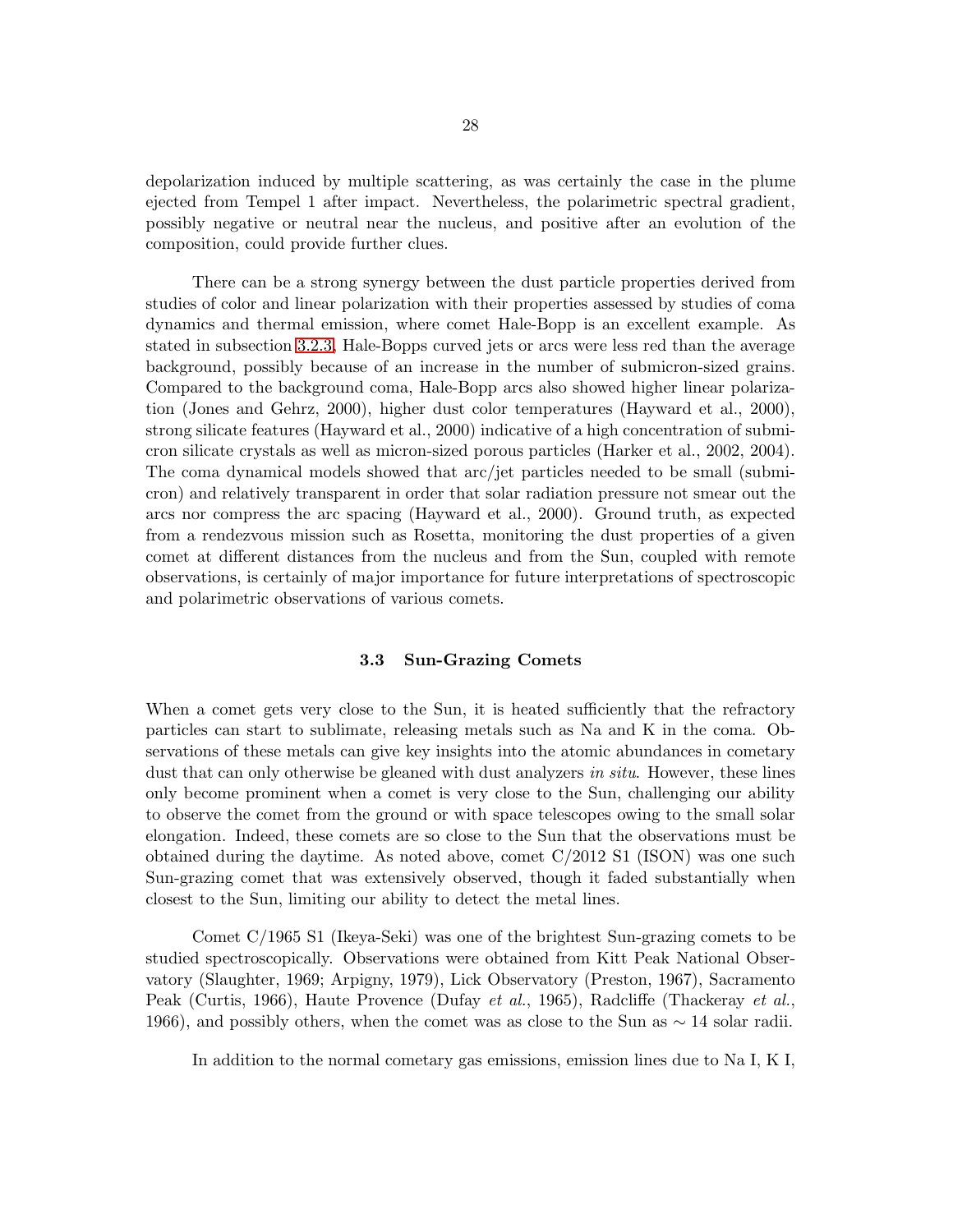Ca I, Ca II, Cr I, Mn I, Fe I, Ni I, Cu I, Co I, and V I were observed. From analysis of the Fe lines, a Boltzmann temperature of  $\sim$  4500 K was determined (Slaughter, 1969; Preston, 1967). Arpigny (1979) noted that Mg, Al, Si ad Ti were not detected. Compared with solar abundances, the abundances of some of these metals were underabundant, while others were overabundant (Arpigny, 1979; Preston, 1967). However, arguments were presented (Arpigny, 1979) that the relative *elemental* abundances were probably close to solar or meteoritic values.

#### 3.4 Dust Composition: Rosetta Capabilities and Early Results

The instruments on the Rosetta mission that could provide direct information on the composition of solid particles for 67P/Churyumov-Gerasimenko (CG) are mostly COSIMA and VIRTIS on the main Rosetta spacecraft, to be used during the whole rendezvous mission, and COSAC at Philae landing. The COmetary Secondary Ion Mass Analyser, COSIMA, is the first instrument applying SIMS (secondary ion mass spectrometry) technique to *in situ* analysis. It collects dust particles at the Rosetta location on targets handled by a manipulation unit, in order to obtain time-of-flight spectra over a mass range from 1 to 3500 amu, leading to the composition of the dust particles, whether they are organic or inorganic (Kissel *et al.*, 2007). The Visual IR Thermal Imaging Spectrometer, VIRTIS, provides imaging spectroscopy in the  $0.25$ -5.0  $\mu$ m spectral range, in order to map composition and evolution of dust jets in the coma, as well as to derive the composition of the dust grains in the inner coma and on the surface (Coradini *et al.*, 2007). By August 2014, strong hints of carbon-bearing compounds, with spectral features compatible with complex macromolecular carbonaceous materials, were already noted on the nucleus surface. [\(http://blogs.esa.int/rosetta/2014/09/08/virtis-maps-comet-hot-spots/\)](http://blogs.esa.int/rosetta/2014/09/08/virtis-maps-comet-hot-spots/). The COmetary SAmpling and Composition experiment, COSAC, relies on a multi-column enantio-selective gas chromatograph, coupled to a linear time-of-flight mass spectrometer to derive the composition of volatile species collected at the surface and at about 20 cm below the surface with the Philae lander (Goesmann *et al.*, 2007).

Interpretation of data, e.g., from dust experiments GIADA (Colangeli *et al.*, 2007), COSIMA (Kissel *et al.*, 2007) and MIDAS (Riedler *et al.*, 2007) on Rosetta, as well as from CONSERT (Kofmann *et al.*, 2007), APSX (Klingelhöfer *et al.*, 2007) or Ptolemy (Wright *et al.* 2007) on Philae, should also significantly contribute to a better understanding of the dust composition, and on its evolution i) from the subsurface to the surface of the nucleus and to the coma and ii) from large and decreasing solar distances before perihelion passage to increasing solar distances after perihelion passage.

Preliminary results from the Rosetta mission have already established that the surface of CG is rich in non-volatile organics, likely complex mixtures of various carbonhydrogen (aromatic and aliphatic), oxygen-hydrogen (carboxylic or alcoholic) and nitrogenhydrogen groups (Capaccioni *et al.*, 2015). The largest particles (with sizes greater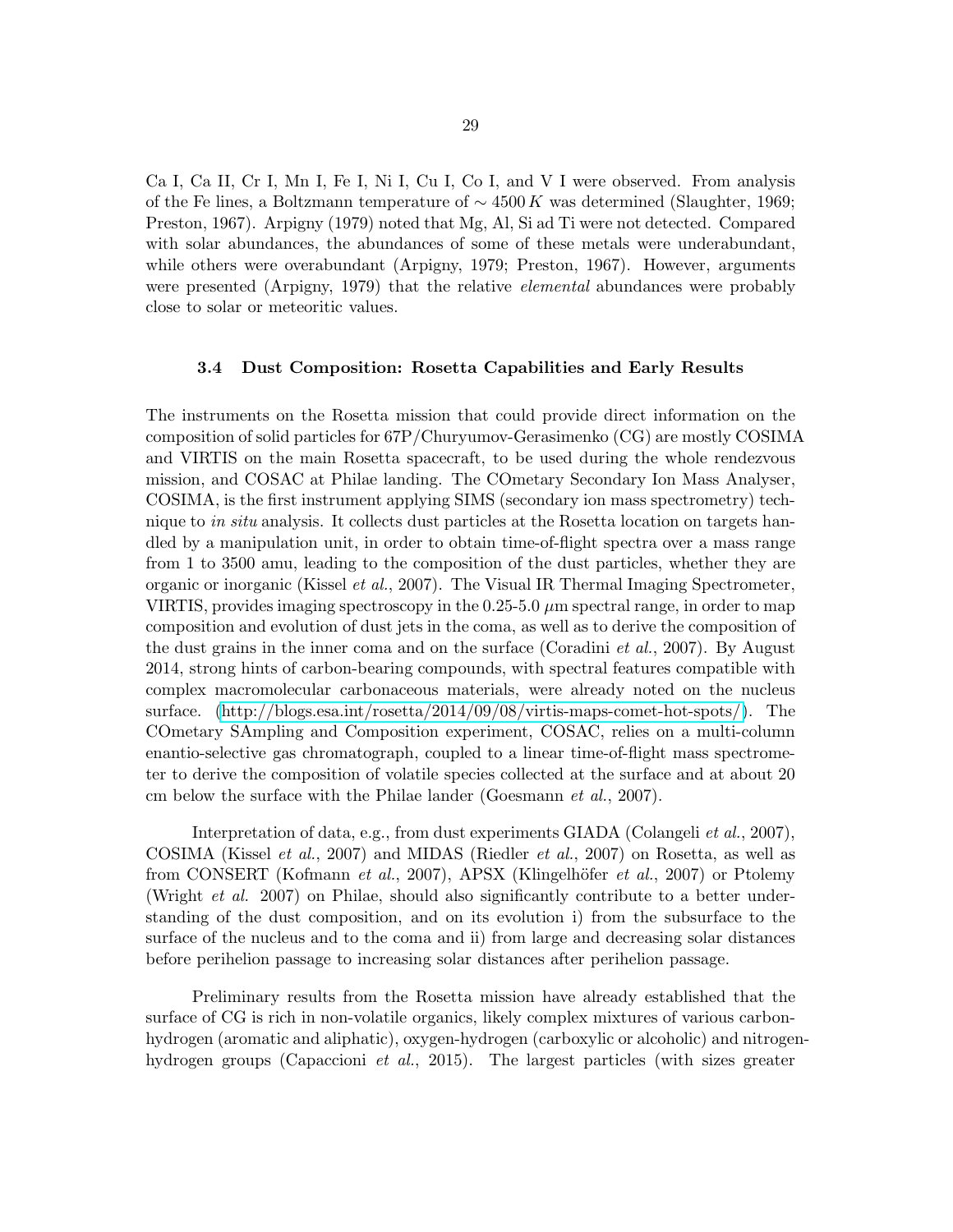than  $50 \mu m$ ) are demonstrated to be fluffy and fragile aggregates, and found to present sodium-rich surfaces (Schulz *et al.*, 2015). While the presence of such aggregates had been suspected from simulations (e.g., Hadamcik et al., 2007a; Levasseur-Regourd et al., 2008), the Rosetta ground-truth now allows us to speculate about the early Solar System evolution. A significant amount of non-volatile organics could have enriched the surface of terrestrial planets, with fluffy particles more resistant to atmospheric ablation than compact ones. More results and discoveries are soon expected, from Rosetta pre-perihelion (at solar distances less than 3 au) and post-perihelion measurements, and from Philae measurements.

## 4 Summary

We have learned a great deal about comets from the studies outlined in this paper. However, the picture is not yet fully coherent since we find different stories when we change wavelength. The Rosetta mission will help us to gain detail and to compare with the data that have come before. However, it is obvious that all that can be learned from the enigmatic comets has not yet been found.

Acknowledgements: The authors would like to thank Dr. Paul Feldman, Dr. Jacques Crovisier, Dr. Neil Dello Russo and Dr. Adam McKay for helpful comments and making data available for our use. Partial support from CNES (the French spatial agency) is acknowledged.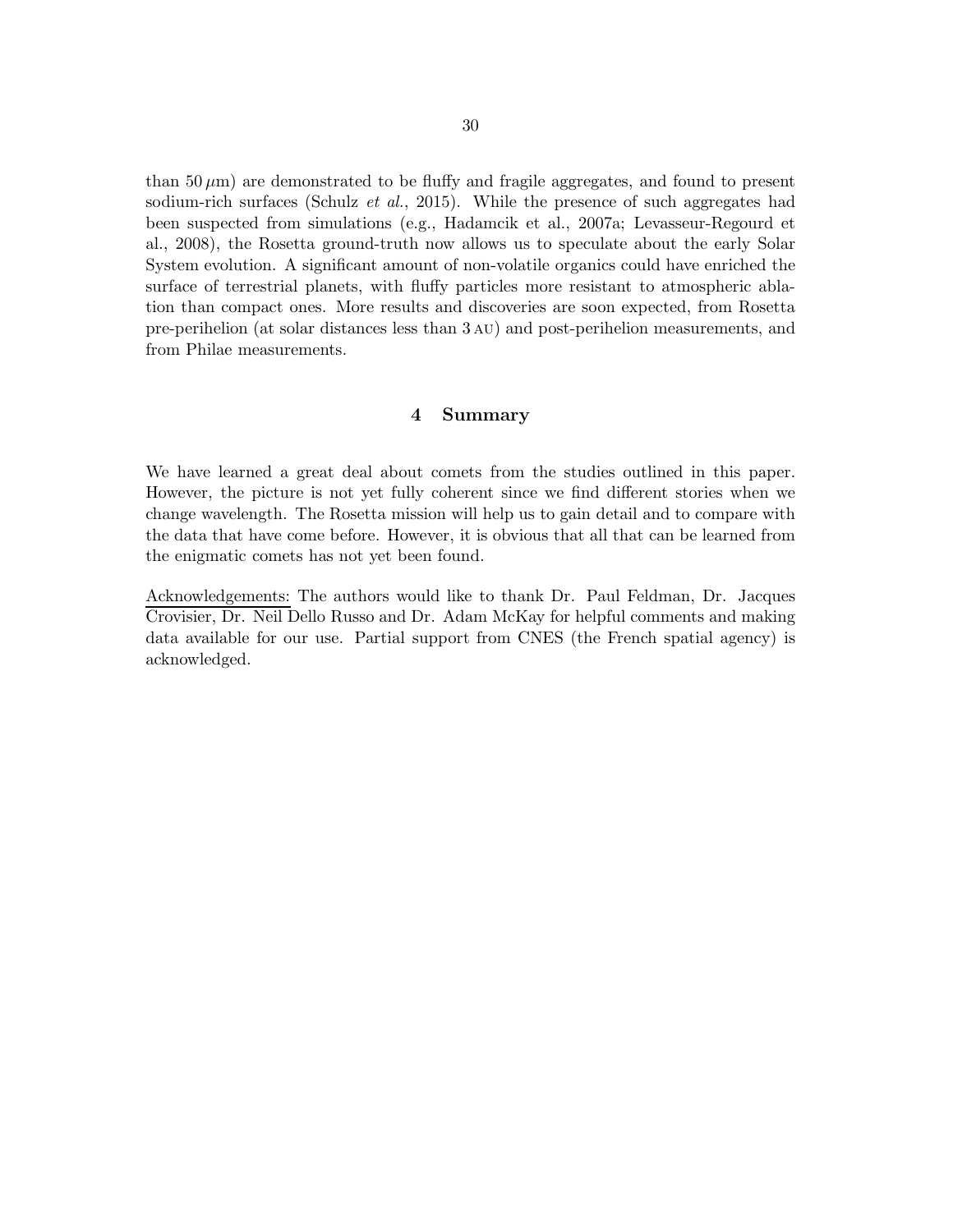#### References

- A'Hearn, M. F., M. J. S. Belton, W. A. Delamere, L. M. Feaga, D. Hampton, J. Kissel, K. P. Klaasen, L. A. McFadden, K. J. Meech, H. J. Melosh, P. H. Schultz, J. M. Sunshine, P. C. Thomas, J. Veverka, D. D. Wellnitz, D. K. Yeomans, S. Besse, D. Bodewits, T. J. Bowling, B. T. Carcich, S. M. Collins, T. L. Farnham, O. Groussin, B. Hermalyn, M. S. Kelley, M. S. Kelley, J.-Y. Li, D. J. Lindler, C. M. Lisse, S. A. McLaughlin, F. Merlin, S. Protopapa, J. E. Richardson, and J. L. Williams 2011. EPOXI at comet Hartley 2. *Science* 332, 1396–1400.
- A'Hearn, M. F., M. J. S. Belton, W. A. Delamere, J. Kissel, K. P. Klaasen, L. A. McFadden, K. J. Meech, H. J. Melosh, P. H. Schultz, J. M. Sunshine, P. C. Thomas, J. Veverka, D. K. Yeomans, M. W. Baca, I. Busko, C. J. Crockett, S. M. Collins, M. Desnoyer, C. A. Eberhardy, C. M. Ernst, T. L. Farnham, L. Feaga, O. Groussin, D. Hampton, S. I. Ipatov, J.-Y. Li, D. Lindler, C. M. Lisse, N. Mastrodemos, W. M. Owen, J. E. Richardson, D. D. Wellnitz, and R. L. White 2005. Deep Impact: Excavating Comet Tempel 1. *Science* 310, 258–264.
- A'Hearn, M. F. and R. L. Millis 1980. Abundance correlations among comets. *A. J.* 85, 1528–1537.
- A'Hearn, M. F., R. L. Millis, D. G. Schleicher, D. J. Osip, and P. V. Birch 1995. The ensemble properties of comets: Results from narrowband photometry of 85 comets, 1976–1992. *Icarus* 118, 223–270.
- Altwegg, K., H. Balsiger, A. Bar-Nun, J. J. Berthelier, A. Bieler, P. Bochsler, C. Briois, U. Calmonte, M. Combi, J. De Keyser, P. Eberhardt, B. Fiethe, S. Fuselier, S. Gasc, T. I. Gombosi, K. C. Hansen, M. HÄSSIG, A. JÄCKEL, E. KOPP, A. KORTH, L. LEROY, U. MALL, B. MARTY, O. MOUSIS, E. NEEFS, T. OWEN, H. RÈME, M. RUBIN, T. SÉMON, C.-Y. Tzou, H. Waite, and P. Wurz 2015. 67P/Churyumov-Gerasimenko, a Jupiter family comet with a high D/H ratio. *Science* 347, A387.
- Arpigny, C. 1979. Relative abundances of the heavy elements in comet Ikeya-Seki (1965 VIII). In *Liege International Astrophysical Colloquia* (A. Boury, N. Grevesse, and L. Remy-Battiau, Eds.) pp. 189–197.
- Arpigny, C., E. Jehin, J. Manfroid, D. Hutsem´ekers, R. Schulz, J. A. STÜWE, J.-M. ZUCCONI, AND I. ILYIN 2003. "Anomalous" nitrogen isotope ratio in comets. *Science* 301, 1522–1524.
- Balsiger, H., K. Altwegg, P. Bochsler, P. Eberhardt, J. Fischer, S. GRAF, A. JÄCKEL, E. KOPP, U. LANGER, M. MILDNER, J. MÜLLER,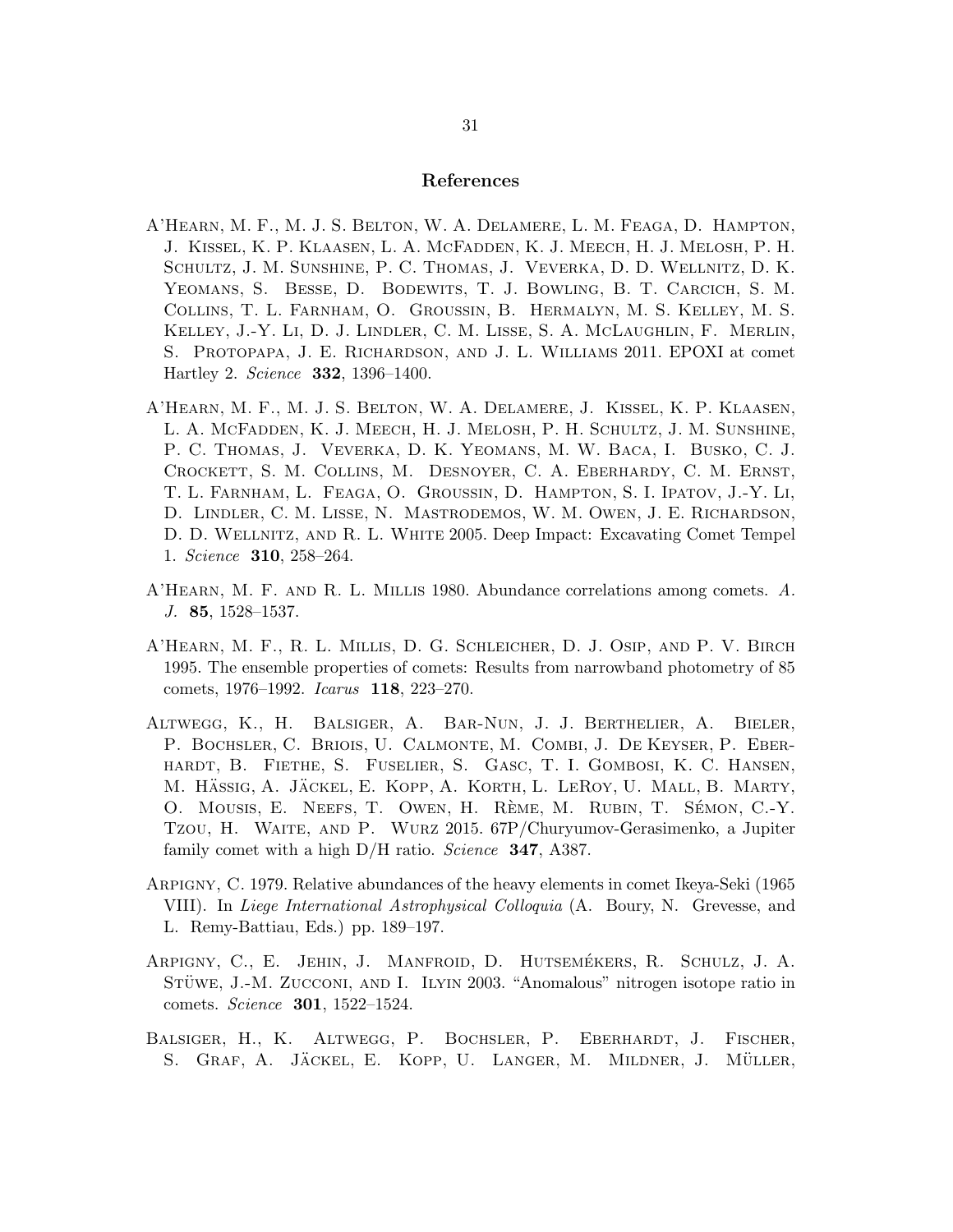T. Riesen, M. Rubin, S. Scherer, P. Wurz, S. Wuthrich, E. Arijs, ¨ S. DELANOYE, J. DE KEYSER, E. NEEFS, D. NEVEJANS, H. RÈME, C. AOUSTIN, C. MAZELLE, J.-L. MÉDALE, J. A. SAUVAUD, J.-J. BERTHELIER, J.-L. BERTAUX, L. Duvet, J.-M. Illiano, S. A. Fuselier, A. G. Ghielmetti, T. Magoncelli, E. G. Shelley, A. Korth, K. Heerlein, H. Lauche, S. Livi, A. Loose, U. Mall, B. Wilken, F. Gliem, B. Fiethe, T. I. Gombosi, B. Block, G. R. Carignan, L. A. Fisk, J. H. Waite, D. T. Young, and H. Wollnik 2007. Rosina-Rosetta Orbiter Spectrometer for Ion and Neutral Analysis. *Space Science Rev.* 128, 745–801.

- BALSIGER, H., K. ALTWEGG, AND J. GEISS 1995. D/H and  $^{18}O/^{16}O$  ratio in the hyronium ion and in neutral water from *in situ* ion measurements in comet 1P/Halley. *J. Geophys. Res.* 100, 5827–5834.
- BEER, E., M. PODOLAK, AND D. PRIALNIK 2006. The contribution of icy grains to the activity of comets. I. Grains lifetime and distribution. *Icarus* 180, 473–486.
- BEER, E., D. PRIALNIK, AND M. PODOLAK 2008. The contribution of grains to the activity of comets. II. The brightness of the coma. *Icarus* 195, 340–347.
- BEER, E., D. H. WOODEN, AND R. SCHULZ 2009. The grain evolution model for icy grains ejected from 9P/Tempel 1 by Deep Impact. In *Deep Impact as a World Observatory Event: Synergies in Space, Time and Wavelengths* (H. U. Kaüfl and C. Sterken, Eds.) pp. 59–67 Springer.
- Biver, N., D. Bockel'ee-Morvan, P. Colom, J. Crovisier, J. K. Davies, W. R. F. DENT, D. DESPOIS, E. GERARD, E. LELLOUCH, H. RAUER, R. MORENO, AND G. PAUBERT 1997. Evolution of the outgassing of comet Hale-Bopp (C/1995 O1) from radio observations. *Science* 275, 1915–1918.
- Biver, N., D. Bockel´ee-Morvan, P. Colom, J. Crovisier, F. Henry, E. Lellouch, A. Winnberg, L. E. B. Johansson, M. Gunnarsson, H. RICKMAN, F. RANTAKYRÖ, J. K. DAVIES, W. R. F. DENT, G. PAUBERT, R. Moreno, J. Wink, D. Despois, D. J. Benford, M. Gardner, D. C. Lis, D. Mehringer, T. G. Phillips, and H. Rauer 2002. The 1995–2002 long-term monitoring of comet C/1995 O1 (Hale-Bopp) at radio wavelength. *Earth, Moon, Planets* 90, 5–14.
- Blake, G. A., C. Qi, M. R. Hogerheijde, M. A. Gurwell, and D. O. Muhleman 1999. Sublimation from icy jets as a probe of the interstellar volatile content of comets. *Nature* 398, 213–216.
- Bockel´ee-Morvan, D. 2011. An overview of comet composition. In *IAU Symposium 280* (J. Cernicharo and R. Bachiller, Eds.) pp. 261–274.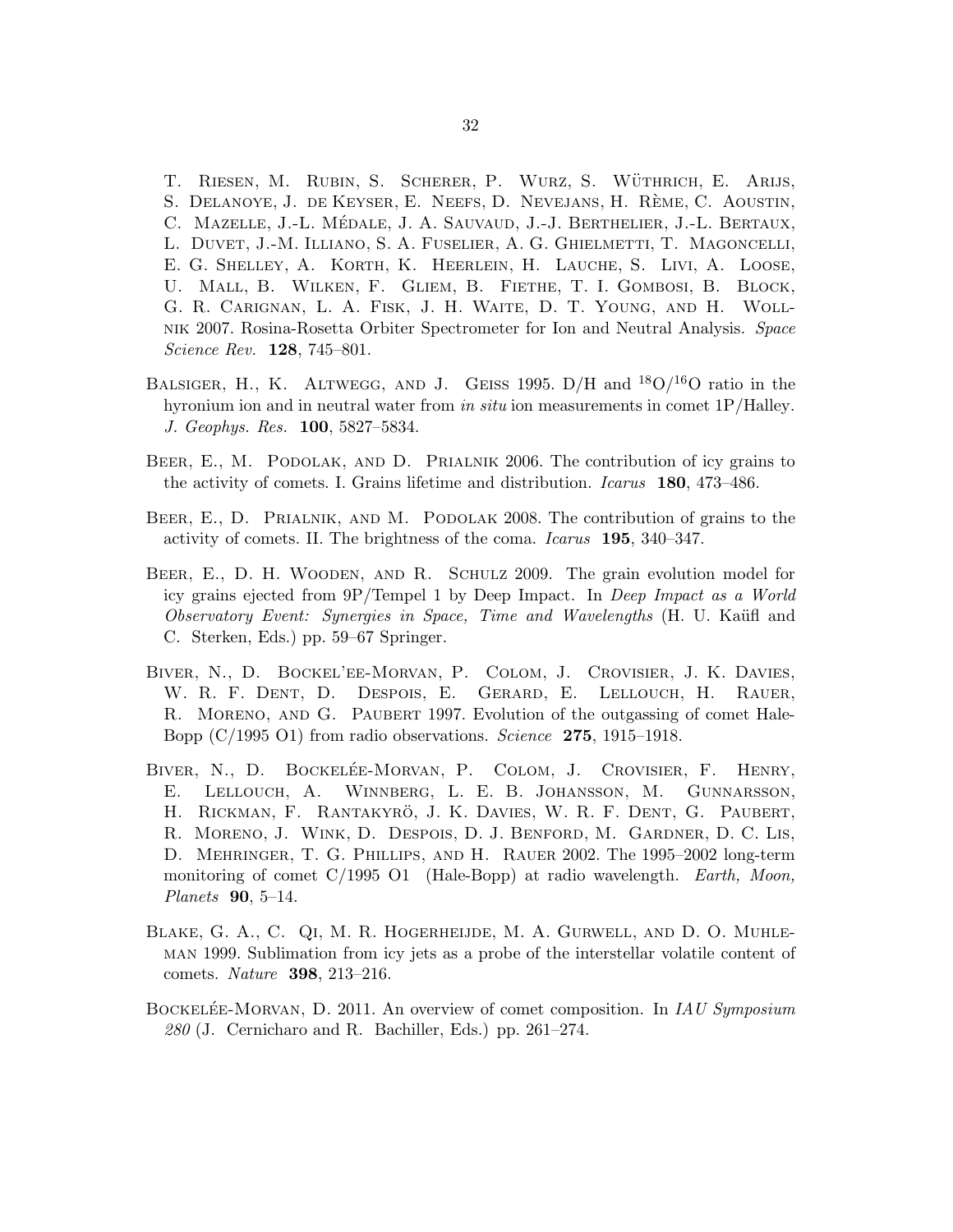- Bockel´ee-Morvan, D., J. Crovisier, M. J. Mumma, and H. A. Weaver 2004. The composition of cometary volatiles. In *Comets II* (M. C. Festou, H. U. Keller, and H. A. Weaver, Eds.) p. 391 Univ. of Arizona Press Tucson, AZ.
- Bockel´ee-Morvan, D., D. C. Lis, J. E. Wink, D. Despois, J. Crovisier, R. Bachiller, D. J. Benford, N. Biver, P. Colom, J. K. Davies, E. GÉRARD, B. GERMAIN, M. HOUDE, D. MEHRINGER, R. MORENO, G. Paubert, T. G. Phillips, and H. Rauer 2000. New molecules found in comet C/1995 O1 (Hale-Bopp). Investigating the link between cometary and interstellar material. *Astr. and Ap.* 353, 1101–1114.
- Boissier, J., D. Bockel´ee-Morvan, N. Biver, P. Colom, J. Crovisier, R. Moreno, V. Zakharov, O. Groussin, L. Jorda, and D. C. Lis 2014. Gas and dust productions of comet 103P/Hartley 2 from millimetre observations: Interpreting rotation-induced time variations. *Icarus* 228, 197–216.
- Boissier, J., D. Bockel´ee-Morvan, N. Biver, J. Crovisier, D. Despois, B. G. MARSDEN, AND R. MORENO 2007. Interferometric imaging of the sulfurbearing molecules H2S, SO, and CS in comet C/1995 O1 (Hale-Bopp). *Astr. and Ap.* 475, 1131–1144.
- Bonev, B. P., M. A. DiSanti, G. L. Villanueva, E. L. Gibb, L. Paganini, and M. J. Mumma 2014. The inner coma of comet C/2012 S1 (ISON) at 0.53 AU and 0.35 AU from the Sun. *Ap. J.* 796, L6.
- Bonev, B. P., M. J. Mumma, Y. L. Radeva, M. A. DiSanti, E. L. Gibb, and G. L. Villanueva 2008. The peculiar volatile composition of comet 8P/Tuttle: A contact binary of chemically distinct cometesimals? *Ap. J.* 680, L61–L64.
- Bonev, B. P., G. L. Villanueva, L. Paganini, M. A. DiSanti, E. L. Gibb, J. V. Keane, K. J. Meech, and M. J. Mumma 2013. Evidence for two modes of water release in comet 103P/Hartley 2: Distributions of column density, rotational temperature, and ortho-para ratio. *Icarus* 222, 740–751.
- Brownlee, D., D. Joswiaka, and G. Matrajt 2012. Overview of the rocky component of Wild 2 comet samples: Insight into the early solar system, relationship with meteoritic materials and the differences between comets and asteroids. *Meteoritics Planet. Sci.* 47, 453–470.
- Capaccioni, F., A. Coradini, G. Filacchione, S. Erard, G. Arnold, P. Drossart, M. C. De Sanctis, D. Bockelee-Morvan, M. T. Capria, F. Tosi, C. Leyrat, B. Schmitt, E. Quirico, P. Cerroni, V. Mennella, A. Raponi, M. Ciarniello, T. McCord, L. Moroz, E. Palomba, E. Ammannito, M. A. Barucci, G. Bellucci, J. Benkhoff, J. P. Bibring, A. Blanco, M. Blecka, R. Carlson, U. Carsenty, L. Colangeli,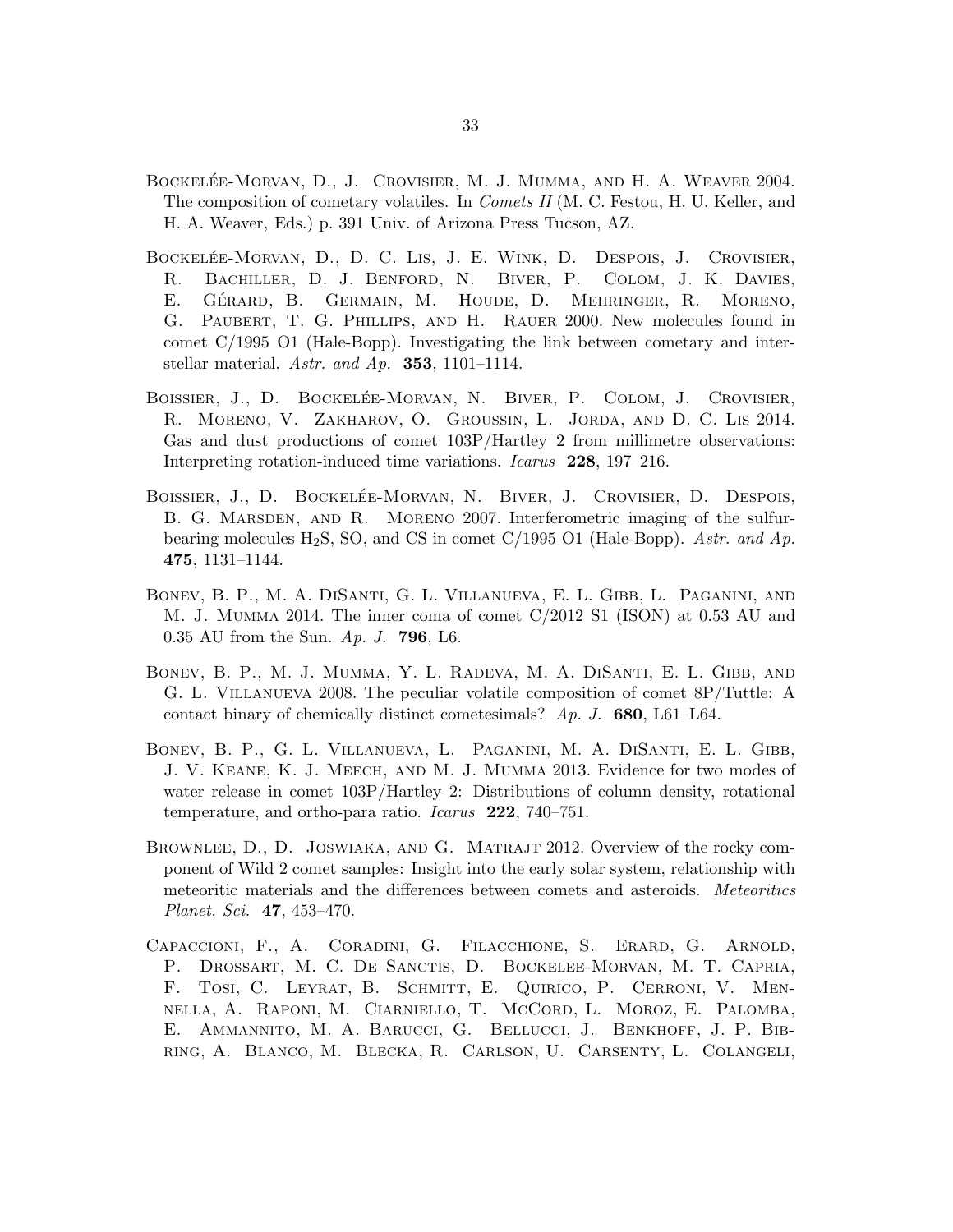- M. Combes, M. Combi, J. Crovisier, T. Encrenaz, C. Federico, U. Fink, S. Fonti, W. H. Ip, P. Irwin, R. Jaumann, E. Kuehrt, Y. Langevin, G. Magni, S. Mottola, V. Orofino, P. Palumbo, G. Piccioni, U. Schade, F. Taylor, D. Tiphene, G. P. Tozzi, P. Beck, N. Biver, L. Bonal, J.-P. Combe, D. Despan, E. Flamini, S. Fornasier, A. Frigeri, D. Grassi, M. Gudipati, A. Longobardo, K. Markus, F. Merlin, R. Orosei, G. Rinaldi, K. Stephan, M. Cartacci, A. Cicchetti, S. Giuppi, Y. Hello, F. Henry, S. Jacquinod, R. Noschese, G. Peter, R. Politi, J. M. Reess, and A. Semery 2015. The organic-rich surface of comet 67P/Churyumov-Gerasimenko as seen by VIRTIS/Rosetta. *Science* 347, 628.
- Capria, M. T., G. Cremonese, A. Bhardwaj, and M. C. De Sanctis 2005. O  $(^{1}S)$  and O  $(^{1}D)$  emission lines in the spectrum of 153P/2002 C1 (Ikeya-Zhang). *Astr. and Ap.* 442, 1121–1126.
- Capria, M. T., G. Cremonese, A. Bhardwaj, M. C. De Sanctis, and E. Mazzotta Epifani 2008. Oxygen emission lines in the high resolution spectra of 9P/Tempel 1 following the Deep Impact event. *Astr. and Ap.* 479, 257–263.
- Cochran, A. L. 1987. Another look at abundance correlations among comets. *A. J.* 93, 231–238.
- Cochran, A. L. 2008. Atomic oxygen in the comae of comets. *Icarus* 198, 181–188.
- Cochran, A. L., E. S. Barker, and C. L. Gray 2012. Thirty years of cometary spectroscopy from McDonald Observatory. *Icarus* 218, 144–168.
- COCHRAN, A. L. AND W. D. COCHRAN 2001. Observations of O  $(^{1}S)$  and O  $(^{1}D)$  in spectra of C/1999 S4 (LINEAR). *Icarus* 154, 381–390.
- CODE, A. D., T. E. HOUCK, AND C. F. LILLIE 1972. Ultraviolet observations of comets. In *Scientific results from the orbiting astronomical observatory (OAO-2)* p. 109.
- Colangeli, L., J. J. Lopez-Moreno, P. Palumbo, J. Rodriguez, M. Cosi, V. Della Corte, F. Esposito, M. Fulle, M. Herranz, J. M. Jeronimo, A. Lopez-Jimenez, E. M. Epifani, R. Morales, F. Moreno, E. Palomba, and A. Rotundi 2007. The grain impact analyser and dust accumulator (GIADA) experiment for the Rosetta Mission: Design, performances and first results. *Space Science Rev.* 128, 803–821.
- COLOM, P., J. CROVISIER, N. BIVER, AND D. BOCKELÉE-MORVAN 2011. Observations of the 18-cm lines of OH in comets with the Nançay radio telescope. In *EPSC-DPS Joint Meeting 2011* p. 837.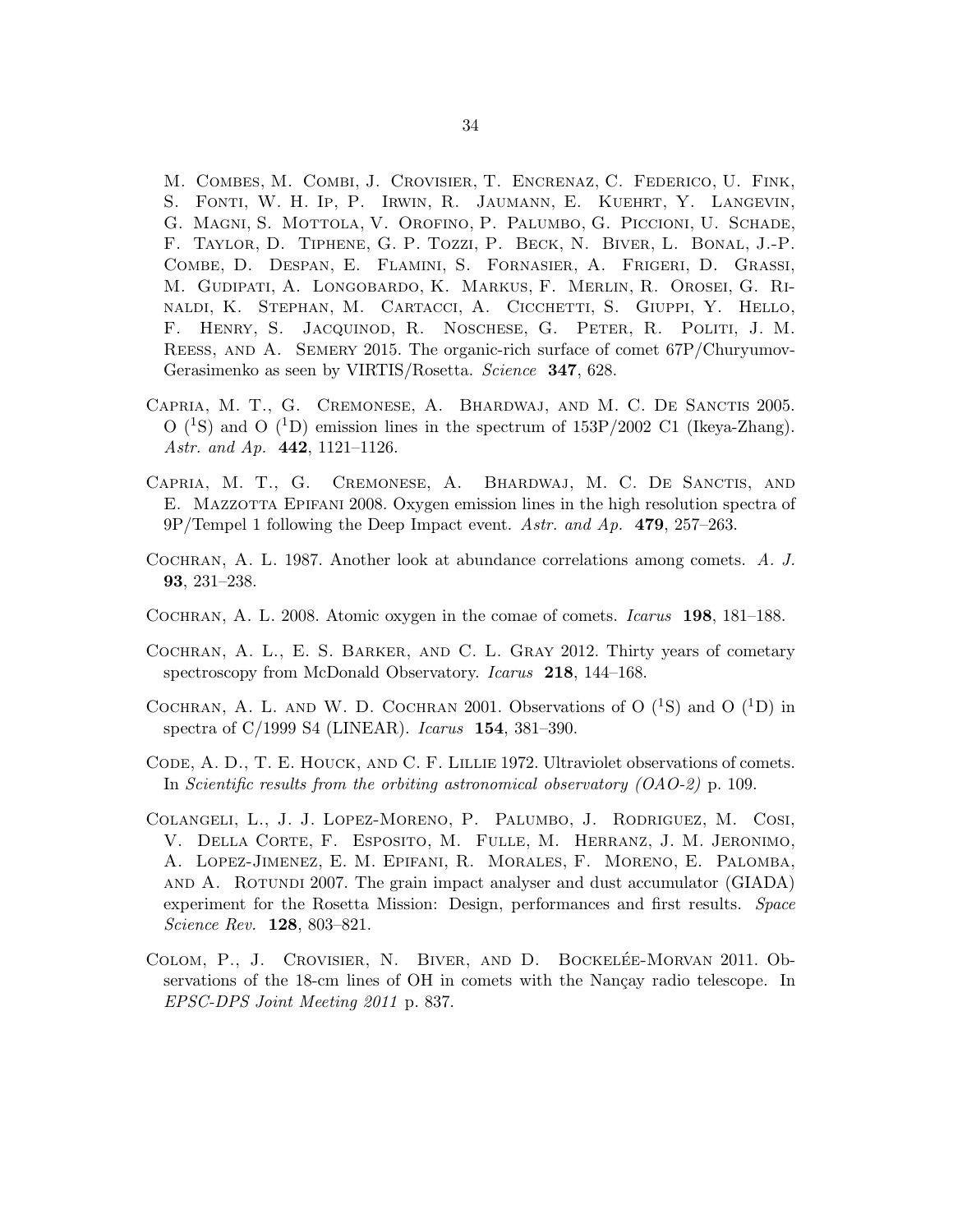- COMBI, M. R., Z. BOYD, Y. LEE, T. S. PATEL, J.-L. BERTAUX, E. QUÉMERAIS, and J. T. T. MÄKINEN 2011. SOHO/SWAN observations of comets with small perihelia: C/2002 V1 (NEAT), C/2002 X5 (Kudo-Fujikawa), 2006 P1 (McNaught) and 96P/Machholz 1. *Icarus* 216, 449–461.
- COMBI, M. R., N. FOUGERE, J. T. T. MÄKINEN, J.-L. BERTAUX, E. QUÉMERAIS, and S. Ferron 2014. Unusual water production activity of comet C/2012 S1 (ISON): Outbursts and continuous fragmentation. *Ap. J.(Letters)* 788, L7.
- Coradini, A., F. Capaccioni, P. Drossart, G. Arnold, E. Ammannito, F. Angrilli, A. Barucci, G. Bellucci, J. Benkhoff, G. Bianchini, J. P. Bibring, M. Blecka, D. Bockelee-Morvan, M. T. Capria, R. Carlson, U. Carsenty, P. Cerroni, L. Colangeli, M. Combes, M. Combi, J. Crovisier, M. C. De Sanctis, E. T. Encrenaz, S. Erard, C. Federico, G. Filacchione, U. Fink, S. Fonti, V. Formisano, W. H. Ip, R. Jaumann, E. Kuehrt, Y. Langevin, G. Magni, T. McCord, V. Mennella, S. Mottola, G. Neukum, P. Palumbo, G. Piccioni, H. Rauer, B. Saggin, B. Schmitt, D. Tiphene, and G. Tozzi 2007. VIRTIS: An imaging spectrometer for the Rosetta Mission. *Space Science Rev.* 128, 529–559.
- Cordiner, M. A., A. J. Remijan, J. Boissier, S. N. Milam, M. J. Mumma, S. B. CHARNLEY, L. PAGANINI, G. VILLANUEVA, D. BOCKELÉE-MORVAN, Y.-J. Kuan, Y.-L. Chuang, D. C. Lis, N. Biver, J. Crovisier, D. Minniti, and I. M. Coulson 2014. Mapping the release of volatiles in the inner comae of comets C/2012 F6 (Lemmon) and C/2012 S1 (ISON) using the Atacama Large Millimeter/Submillimeter Array. *Ap. J.(Letters)* 792, L2.
- COTTIN, H., M.-C. GAZEAU, Y. BENILAN, AND F. RAULIN 2004. Origin of cometary extended sources from degradation of refractory organics on grains: Polyoxymethylene as formaldehyde parent molecule. *Icarus* 167, 397–416.
- Crovisier, J., N. Biver, D. Bockel´ee-Morvan, J. Boissier, P. Colom, and D. C. Lis 2009. The chemical diversity of comets: Synergies between space exploration and ground-based radio observations. *Earth, Moon, Planets* 105, 267–272.
- Crovisier, J., D. Bockel´ee-Morvan, N. Biver, P. Colom, D. Despois, and D. C. Lis 2004. Ethylene glycol in comet C/1995 O1 (Hale-Bopp). *Astr. and Ap.* 418, L35–L38.
- CROVISIER, J., P. COLOM, E. GÉRARD, D. BOCKELÉE-MORVAN, AND G. BOUR-GOIS 2002. Observations at Nançay of the OH 18-cm lines in comets. the data base. Observations made from 1982 to 1999. *Astr. and Ap.* 393, 1053–1064.
- Curtis, G. W. 1966. Daylight observations of the 1965 f comet at the Sacramento Peak Observatory. *A. J.* 71, 194–196.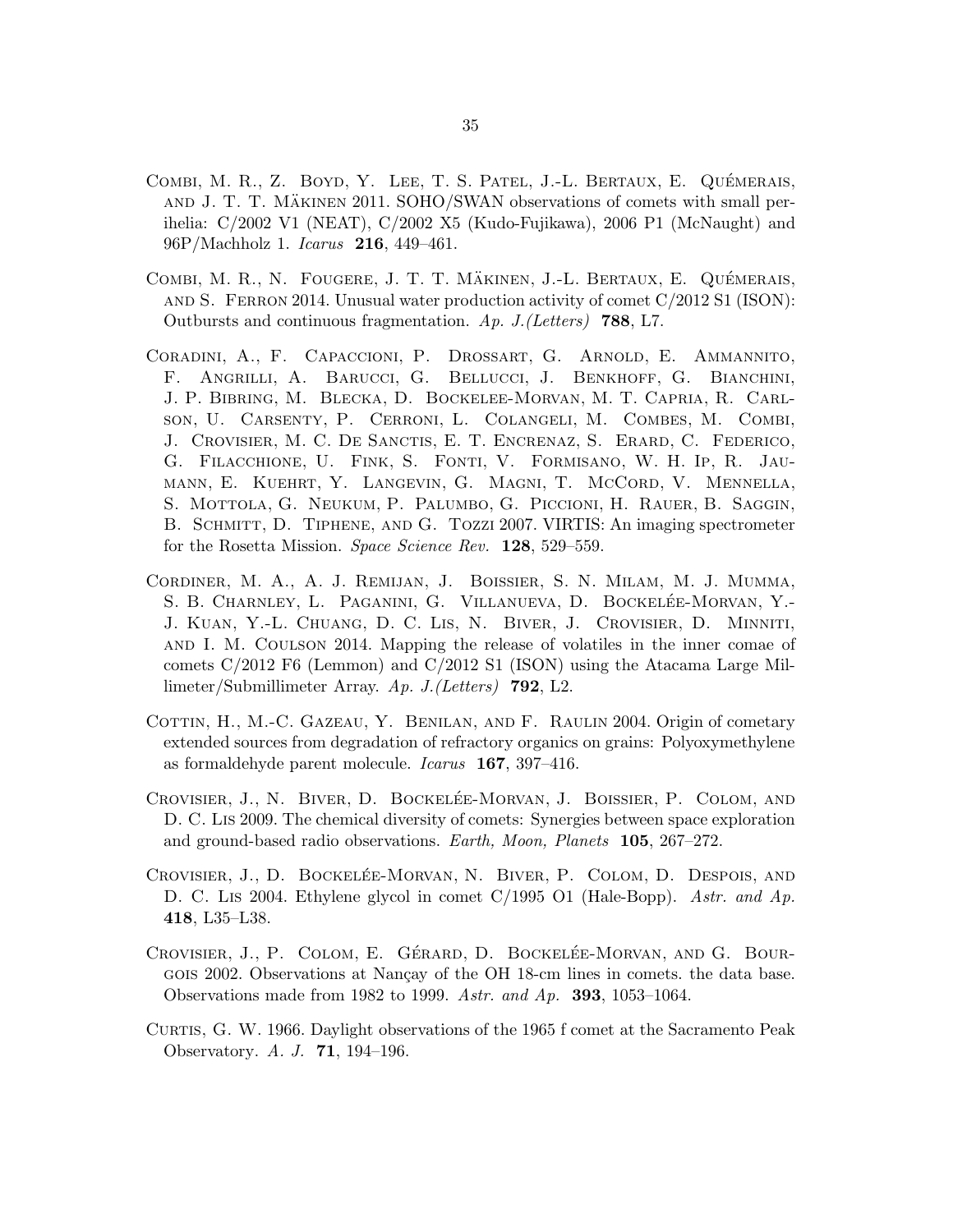- DANKS, A. C., D. L. LAMBERT, AND C. ARPIGNY 1974. The  $^{12}C/^{13}C$  ratio in comet Kohoutek (1973f). *Ap. J.* 194, 745–751.
- Davies, J. K., T. L. Roush, D. P. Cruikshank, M. J. Bartholomew, T. R. Geballe, T. Owen, and C. de Bergh 1997. The detection of water ice in comet Hale-Bopp. *Icarus* 127, 238–245.
- DEB ROY, P., H. S. DAS, AND B. J. MEDHI 2015. Imaging polarimetry of comet C/2012 L2. *Icarus* 245, 241–246.
- DECOCK, A., E. JEHIN, D. HUTSEMÉKERS, AND J. MANFROID 2013. Forbidden oxygen lines in comets at various heliocentric distances. *Astr. and Ap.* 555, A34.
- DECOCK, A., E. JEHIN, P. ROUSSELOT, D. HUTSEMÉKERS, J. MANFROID, S. Raghuram, A. Bhardwaj, and B. Hubert 2015. Forbidden oxygen lines at various nucleocentric distances in comets. *Astr. and Ap.* 573, A1.
- Dello Russo, N., M. Mumma, M. Disanti, K. Magee-Sauer, E. Gibb, B. Bonev, I. McLean, and L. Xu 2006. A high-resolution infrared spectral survey of comet C/1999 H1 Lee. *Icarus* 184, 255–276.
- Dello Russo, N., R. Vervack, H. Weaver, C. Lisse, H. Kawakita, H. Kobayashi, A. McKay, A. Cochran, W. Harris, N. Biver, D. BOCKELÉE-MORVAN, J. CROVISIER, E. JEHIN, AND M. DISANTI 2014a. The evolving chemical composition of C/2012 S1 (ISON) as it approached the Sun. Asteroids, Comets, Meteors 2014, Helsinki, Finland.
- Dello Russo, N., R. J. Vervack, H. Kawakita, H. Kobayashi, H. A. Weaver, W. M. HARRIS, A. COCHRAN, N. BIVER, D. BOCKELÉE-MORVAN, AND J. CROvisier 2014b. The volatile composition of 81P/Wild 2 from ground-based highresolution infrared spectroscopy. *Icarus* 238, 125–136.
- Dello Russo, N., R. J. Vervack, H. A. Weaver, C. M. Lisse, H. Kawakita, H. KOBAYASHI, A. L. COCHRAN, W. M. HARRIS, D. BOCKELÉE-MORVAN, N. Biver, J. Crovisier, and A. J. McKay 2013. A high-resolution infrared spectral survey of 103P/Hartley 2 on the night of the EPOXI closest approach. *Icarus* 222, 707–722.
- DiSanti, M. A., B. P. Bonev, E. L. Gibb, G. L. Villanueva, K. J. V., L. Paganini, M. J. Mumma, G. A. Blake, A. J. McKay, and K. J. Meech 2015. En route to destruction: The composition of ices in  $C/2012$  S1 (ISON) between 1.2 and 0.35 AU from the Sun. Submitted to the Astrophysical Journal.
- DiSanti, M. A., B. P. Bonev, G. L. Villanueva, and M. J. Mumma 2013. Highly depleted ethane and mildly depleted methanol in comet 21P/Giacobini-Zinner: Application of a new empirical  $\nu_2$ -band model for CH<sub>3</sub>OH near 50 K. *Ap. J.* **763**, 1.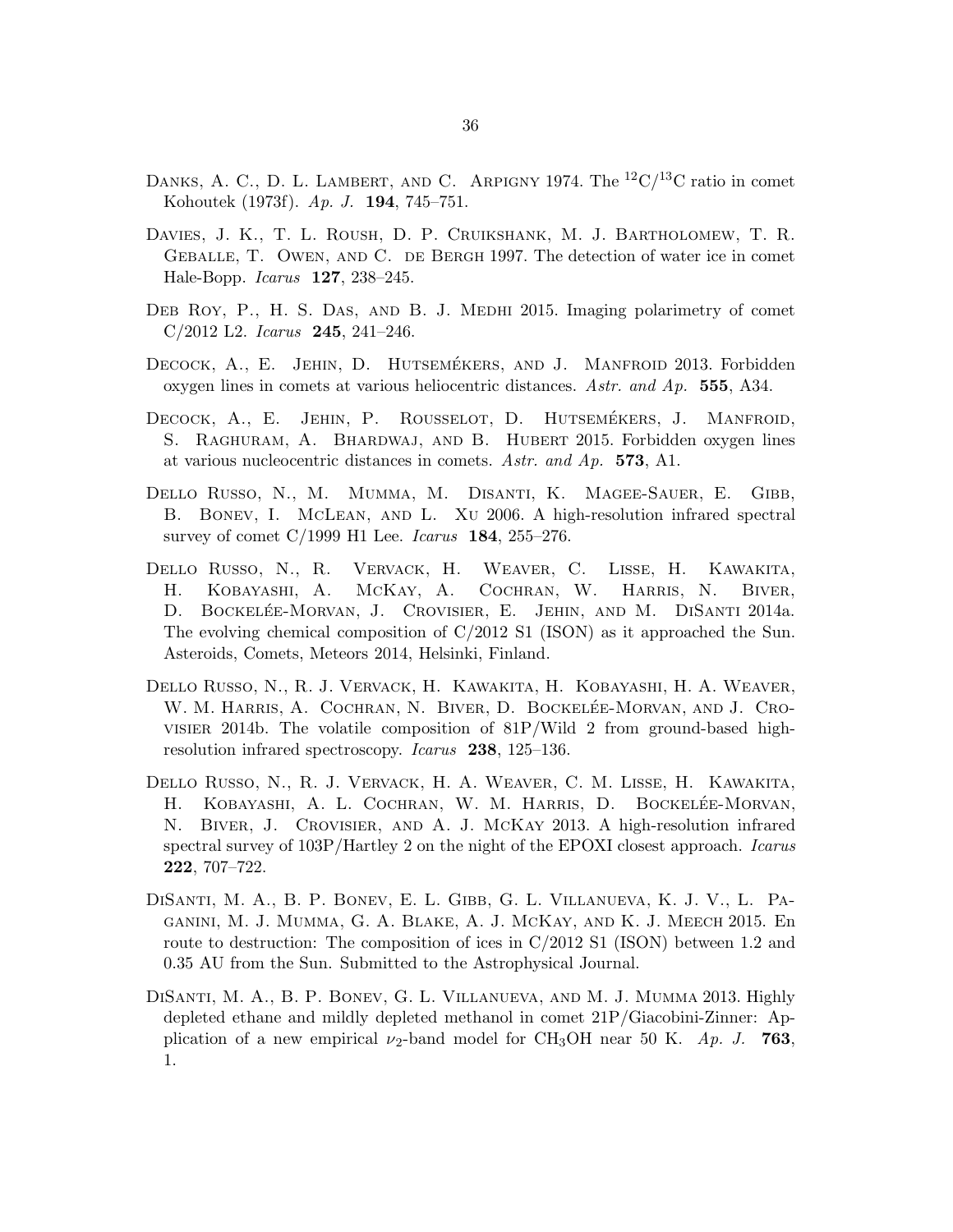- DiSanti, M. A., G. L. Villanueva, L. Paganini, B. P. Bonev, J. V. Keane, K. J. Meech, and M. J. Mumma 2014. Pre- and post-perihelion observations of C/2009 P1 (Garradd): Evidence for an oxygen-rich heritage? *Icarus* 228, 167–180.
- Dufay, J., P. Swings, and C. Fehrenbach 1965. Spectrographic observations of comet Ikeya-Seki (1965f). *Ap. J.* 142, 1698.
- Eberhardt, P. 1999. Comet Halley's gas composition and extended sources: Results from the neutral mass spectrometer on Giotto. *Sp. Sci. Rev.* 90, 45–52.
- Eberhardt, P., M. Reber, D. Krankowsky, and R. R. Hodges 1995. The D/H and <sup>18</sup>O/16O ratios in water from comet P/Halley. *Astr. and Ap.* 302, 301–316.
- EHRENFREUND, P., H. J. FRASER, J. BLUM, J. H. E. CARTWRIGHT, J. M. GARCÍA-Ruiz, E. Hadamcik, A. C. Levasseur-Regourd, S. Price, F. Prodi, and A. Sarkissian 2003. Physics and chemistry of icy particles in the universe: Answers from microgravity. *Plan. and Space Sci.* 51, 473–494.
- Elsila, J., D. Glavin, and J. Dworkin 2009. Cometary glycine detected in samples returned by Stardust. *Meteoritics Planet. Sci.* 44, 1323–1330.
- Feldman, P. D. 2005. Spectroscopy of comets with the Far Ultraviolet Spectroscopic Explorer satellite. *Phys. Scripta* T119, 7–12.
- Feldman, P. D., A. L. Cochran, and M. R. Combi 2004. Spectroscopic investigations of fragment species in the coma. In *Comets II* (M. C. Festou, H. U. Keller, and H. A. Weaver, Eds.) pp. 425–447 The University of Arizona Press Tucson, AZ.
- Feldman, P. D., R. E. Lupu, S. R. McCandliss, and H. A. Weaver 2009. The far-ultraviolet spectral signatures of formaldehyde and carbon dioxide in comets. *Ap. J.* 699, 1104–1112.
- FERNÁNDEZ, Y. R., C. M. LISSE, M. S. KELLEY, N. DELLO RUSSO, A. T. TOKUnaga, C. E. Woodward, and D. H. Wooden 2007. Near-infrared light curve of comet 9P/Tempel 1 during Deep Impact. *Icarus* 187, 220–227.
- Festou, M. C. 1998. 18 years of systematic UV studies of comets with IUE. In *Ultraviolet Astrophysics Beyond the IUE Final Archive* (W. Wamsteker, R. Gonzalez Riestra, and B. Harris, Eds.) pp. 45–51.
- FESTOU, M. C. AND P. D. FELDMAN 1981. The forbidden oxygen lines in comets. Astr. *and Ap.* 103, 154–159.
- Fillion, J.-H., M. Bertin, A. Lekic, A. Moudens, L. Philippe, and X. Michaut 2012. Understanding the relationship between gas and ice: Experimental investigations on ortho-para ratios. In *European Conference on Laboratory* Astrophysics (C. Stehlè, C. Joblin, and L. dHendecourt, Eds.) pp. 307–314.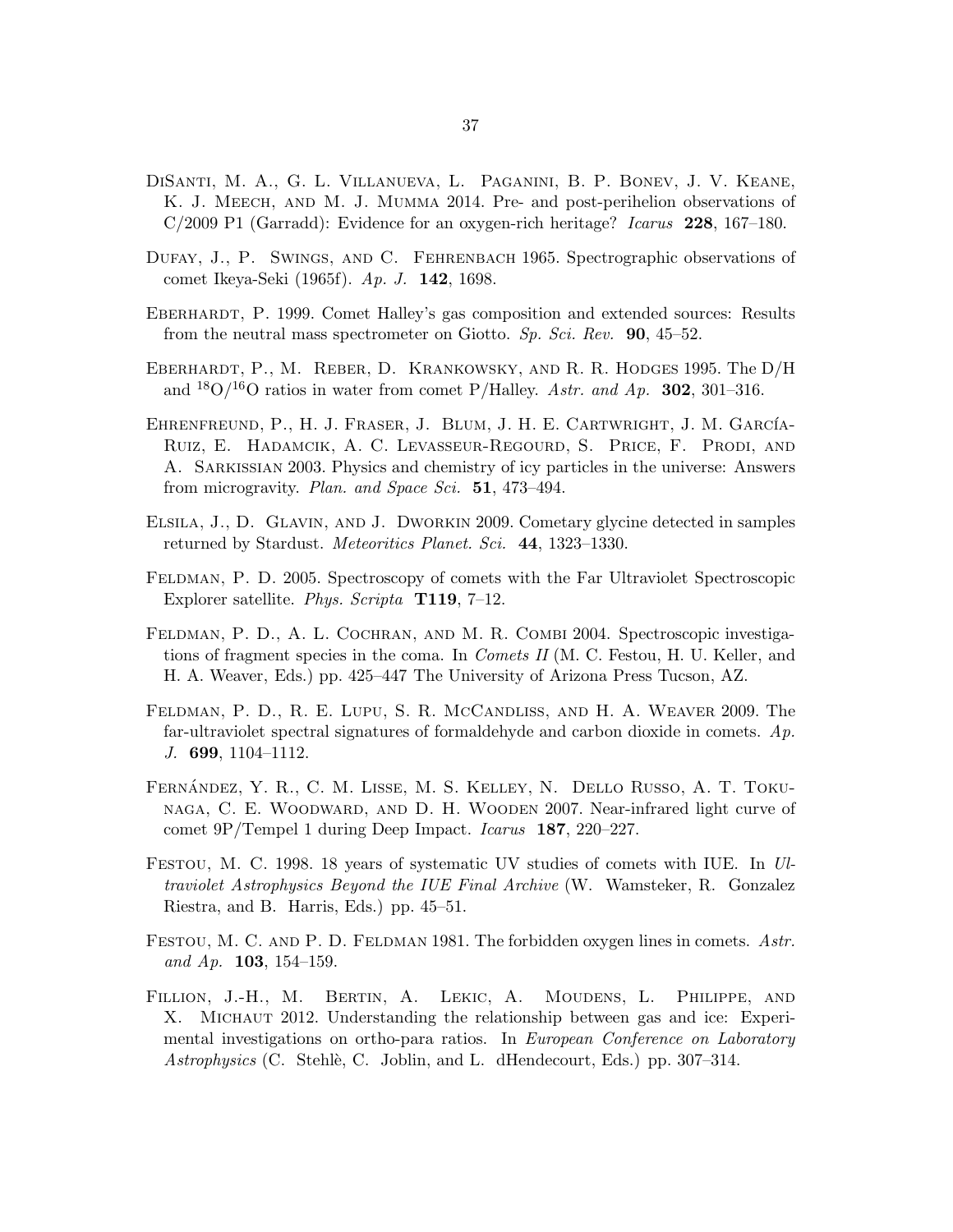- Fink, U. 2009. A taxonomic survey of comet composition 1985 2004 using CCD spectroscopy. *Icarus* 201, 311–334.
- Fink, U. and M. D. Hicks 1996. A survey of 39 comets using CCD spectroscopy. *Ap. J.* 459, 720–743.
- Flynn, G. 2011. Organic grain coatings in primitive interplanetary dust: A timescale for formation of Solar System organic matter. Workshop on Formation of the first solids in the Solar System. Kauai Hawaii. LPI Contrib. 1639, p. 9143.
- Flynn, G., S. Wirick, and L. P. Keller 2013. Organic grain coatings in primitive interplanetary dust particles: Implications for grain sticking in the solar nebula. *Earth Planets Space* 65, 1159–1166.
- Flynn, G. J., L. P. Keller, M. Feser, S. Wirick, and C. Jacobsen 2003. The origin of organic matter in the Solar System: Evidence from the interplanetary dust particles. *Geochim. Cosmochim. Acta* 67, 4791–4806.
- Flynn, G. J., H. Leroux, K. Tomenka, I. Ohnishi, T. Mikouchi, S. Wirick, L. P. Keller, C. Jacobsen, and S. A. Sandford 2008. Carbonate in comets: A comparison of comets 1P/Halley, 9P/Tempel 1, and 81P/Wild 2. Lunar Planet. Sci. Conf. 39, Abstract 1979.
- FRIES, M., M. J. BURCHELL, A. KEARSLEY, AND S. A. 2009. Capture effects in carbonaceous material: A Stardust analogue study. *Meteoritics Planet. Sci.* 44, 1465–1474.
- Fulle, M., A. Levasseur-Regourd, N. McBride, and H. E. 2000. In-situ dust measurements from within the coma of 1P/Halley: First order approximation with a dust dynamical model. *A. J.* 119, 1968–1977.
- Furusho, R., Y. Ikeda, D. Kinoshita, W.-H. Ip, H. Kawakita, T. Kasuga, Y. Sato, H. C. Lin, M. S. Chang, Z. H. Lin, and J.-I. Watanabe 2007. Imaging polarimetry of comet 9P/Tempel 1 before and after the Deep Impact. *Icarus* 190, 454–458.
- Furusho, R., B. Suzuki, N. Yamamoto, H. Kawakita, T. Sasaki, Y. Shimizu, and T. Kurakami 1999. Imaging polarimetry and color of the inner coma of comet Hale-Bopp (C/1995 O1). *Pub. Ast. Soc. Japan* 51, 367–473.
- Gibb, E. L., B. P. Bonev, G. L. Villanueva, M. A. DiSanti, and M. J. Mumma 2013. Solar fluorescence model of CH3D as applied to comet emission. *J. Mol. Spec.* 291, 118–124.
- GICQUEL, A., D. BOCKELÉE-MORVAN, V. V. ZAKHAROV, M. S. KELLEY, C. E. Woodward, and D. H. Wooden 2012. Investigation of dust and water ice in comet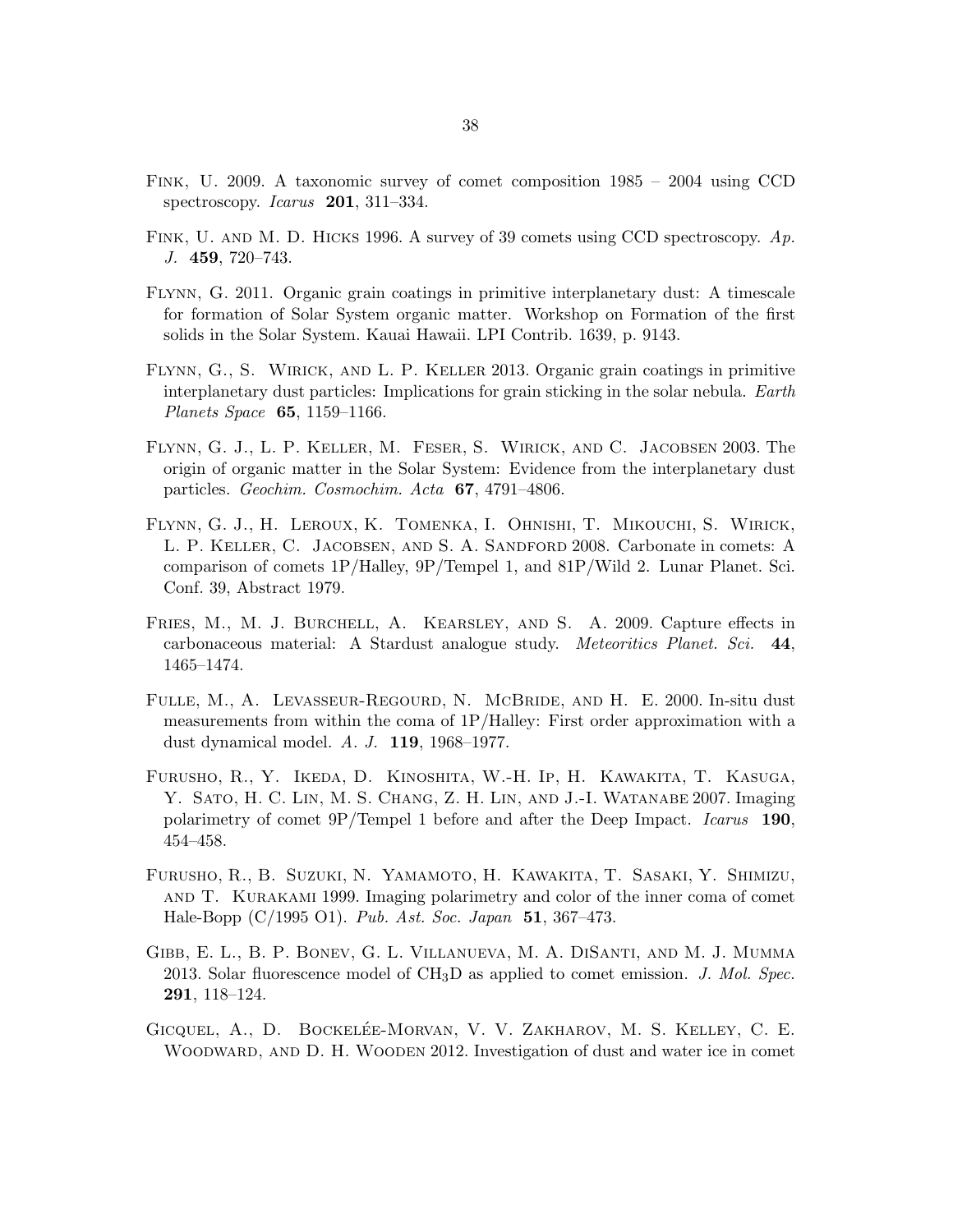9P/Tempel 1 from Spitzer observations of the Deep Impact event. *Astr. and Ap.* 542, A119.

- Goesmann, F., H. Rosenbauer, R. Roll, C. Szopa, F. Raulin, R. Sternberg, G. Israel, U. Meierhenrich, W. Thiemann, and G. Munoz-Caro 2007. COSAC, the Cometary Sampling and Composition experiment on Philae. *Space Science Rev.* 128, 257–280.
- Green, S. F., J. K. Davies, T. R. Geballe, T. Brooke, and A. T. Tokunaga 1992. A strong 3.4 micron emission feature in comet Austin 1989c1. In *Asteroids, Comets, Meteors 1991* (A. W. Harris and E. Bowell, Eds.) pp. 211–214.
- Greenberg, J. M. and J. I. Hage 1990. From interstellar dust to comets a unification of observational constraints. *Ap. J.* 361, 260–274.
- GULKIS, S., M. ALLEN, P. VON ALLMEN, G. BEAUDIN, N. BIVER, D. BOCKELÉE-Morvan, M. Choukroun, J. Crovisier, B. J. R. Davidsson, P. Encrenaz, T. Encrenaz, M. Frerking, P. Hartogh, M. Hofstadter, W.-H. Ip, M. Janssen, C. Jarchow, S. Keihm, S. Lee, E. Lellouch, C. Leyrat, L. REZAC, F. P. SCHLOERB, AND T. SPILKER 2015. Subsurface properties and early activity of comet 67P/Churyumov-Gerasimenko. *Science* 347, 709.
- Gulkis, S., M. Frerking, J. Crovisier, G. Beaudin, P. Hartogh, P. Encrenaz, T. Koch, C. Kahn, Y. Salinas, R. Nowicki, R. Irigoyen, M. Janssen, P. Stek, M. Hofstadter, M. Allen, C. Backus, L. Kamp, C. Jarchow, E. STEINMETZ, A. DESCHAMPS, J. KRIEG, M. GHEUDIN, D. BOCKELÉE-Morvan, N. Biver, T. Encrenaz, D. Despois, W. Ip, E. Lellouch, I. Mann, D. Muhleman, H. Rauer, P. Schloerb, and T. Spilker 2007. MIRO: Microwave Instrument for Rosetta Orbiter. *Space Science Rev.* 128, 561–597.
- Hadamcik, E. and A. C. Levasseur-Regourd 2003a. Dust coma of comet C/1999 S4 (LINEAR): Imaging polarimetry during nucleus disruption. *Icarus* 166, 188–194.
- Hadamcik, E. and A. C. Levasseur-Regourd 2003b. Imaging polarimetry of cometary dust: Different comets and phase angles. *J. Quant. Spectrosc. Radiat. Transfer* 79-80, 661–678.
- Hadamcik, E. and A. C. Levasseur-Regourd 2009. Optical properties of dust from Jupiter Family comets. *Plan. Space Sci.* 57, 1118–1132.
- Hadamcik, E., A. C. Levasseur-Regourd, V. Leroi, and D. Bardin 2007a. Imaging polarimetry of the dust coma of comet Tempel 1 before and after Deep Impact. *Icarus* 190, 459–468.
- Hadamcik, E., J.-B. Renard, A. Buch, N. Carrasco, N. Johnson, and J. NUTH 2014. Linear polarization of light scattered by cometary analogs: New samples. Asteroids, Comets, Meteors 2014 Helsinki, Finland.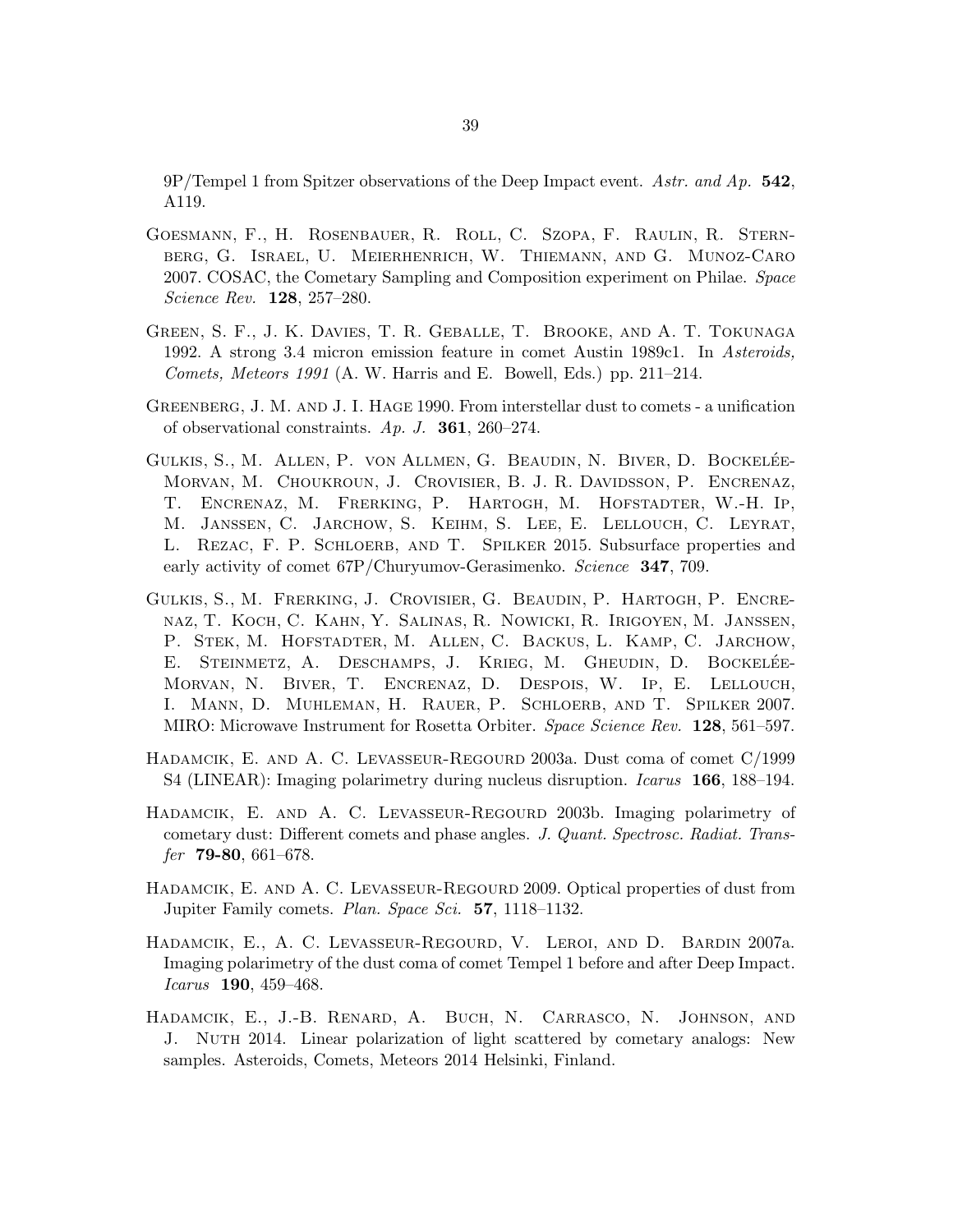- Hadamcik, E., J.-B. Renard, F. J. M. Rietmeijer, A. C. Levasseur-Regourd, H. G. M. Hill, J. M. Karner, and J. A. Nuth 2007b. Light scattering by fluffy Mg-Fe-SiO and C mixtures as cometary analogs (PROGRA<sup>2</sup> experiment). *Icarus* 190, 660–671.
- Hadamcik, E., A. K. Sen, A. C. Levasseur-Regourd, R. Gupta, J. Lasue, and R. Botet 2013. Dust in comet 103P/Hartley 2 coma during EPOXI mission. *Icarus* 222, 774–785.
- Hanner, M. S. 1981. On the detectability of icy grains in the comae of comets. *Icarus* 47, 342–350.
- Hanner, M. S. 1999. The silicate material in comets. *Space Science Rev.* 90, 99–108.
- HANNER, M. S. AND J. P. BRADLEY 2004. Composition and mineralogy of cometary dust. In *Comets II* (M. C. Festou, H. U. Keller, and H. A. Weaver, Eds.) pp. 555–564 Univ. of Arizona Press Tucson, AZ.
- Harker, D. E., D. H. Wooden, C. E. Woodward, and C. Lisse 2002. Grain properties of comet C/1995 O1 (Hale-Bopp). *Ap. J.* 580, 579–597.
- Harker, D. E., D. H. Wooden, C. E. Woodward, and C. Lisse 2004. Erratum: Grain properties of comet C/1995 O1 (Hale-Bopp). *Ap. J.* 615, 1081.
- Harker, D. E., C. E. Woodward, and D. Wooden 2005. The dust grains from 9P/Tempel 1 before and after the encounter with Deep Impact. *Science* 310, 278–280.
- Harker, D. E., C. E. Woodward, D. H. Wooden, R. S. Fisher, and C. A. Trujillo 2007. Gemini-N mid-IR observations of the dust properties of the ejecta excavated from comet 9P/Tempel 1 during Deep Impact. *Icarus* 190, 432–453.
- HÄSSIG, M., K. ALTWEGG, H. BALSIGER, A. BAR-NUN, J. J. BERTHELIER, A. Bieler, P. Bochsler, C. Briois, U. Calmonte, M. Combi, J. De Keyser, P. Eberhardt, B. Fiethe, S. A. Fuselier, M. Galand, S. Gasc, T. I. GOMBOSI, K. C. HANSEN, A. JÄCKEL, H. U. KELLER, E. KOPP, A. KOrth, E. Kuhrt, L. Le Roy, U. Mall, B. Marty, O. Mousis, E. Neefs, ¨ T. OWEN, H. RÈME, M. RUBIN, T. SÉMON, C. TORNOW, C.-Y. Tzou, J. H. WAITE, AND P. WURZ 2015. Time variability and heterogeneity in the coma of 67P/Churyumov-Gerasimenko. *Science* 347, 276.
- Hayward, T. L., M. S. Hanner, and Z. Sekanina 2000. Thermal infrared imaging and spectroscopy of comet Hale-Bopp (C/1995 O1). *Ap. J.* 538, 428–455.
- Hines, D. C., G. Videen, . E. Zubko, K. Muinonen, Y. Shkuratov, V. G. Kaydash, M. Knight, M. L. Sitko, C. M. Lisse, M. Mutchler, D. Hammer, and P. A. Yanamandra-Fisher 2014. Hubble Space Telescope pre-perihelion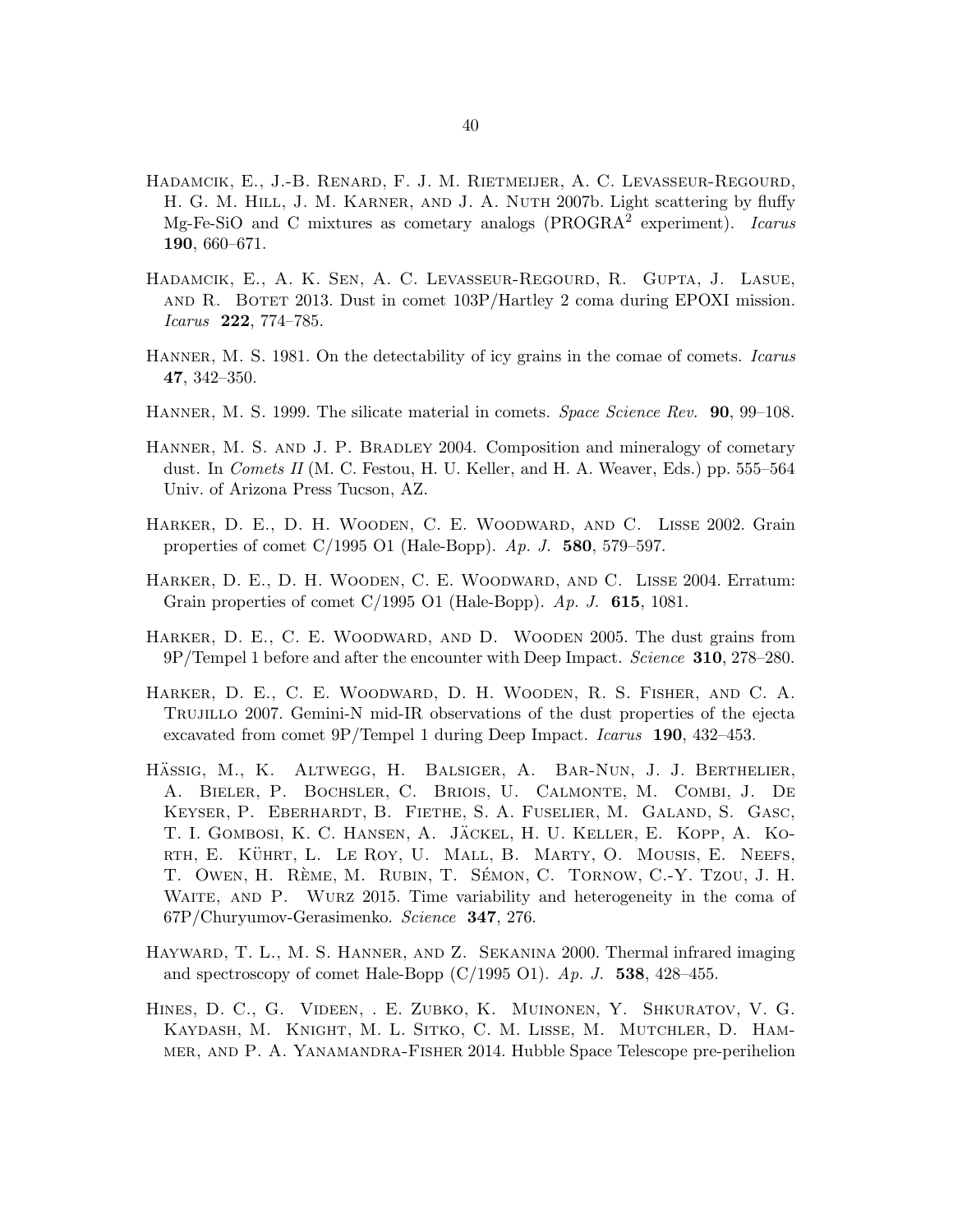ACS/WFC Imaging Polarimetry of comet ISON (C/2012 S1) at 3.81 AU. *Ap. J.* 780, L32–L38.

- Hodapp, K. W., G. Aldering, K. J. Meech, A. L. Cochran, P. Antilogus, E. PÉCONTAL, W. CHICKERING, N. BLANC, Y. COPIN, D. K. LYNCH, R. . RUDY, S. Mazuk, C. C. Venturini, R. C. Puetter, and R. B. Perry 2007. Visible and near-infrared spectrophotometry of the Deep Impact ejecta of comet 9P/Tempel 1. *Icarus* 187, 185–198.
- HORZ, F., R. BASTIEN, J. BORG, J. P. BRADLEY, J. C. BRIDGES, D. E. BROWNlee, M. J. Burchell, M. Chi, M. J. Cintala, Z. R. Dai, Z. Djouadi, G. Dominguez, T. E. Economou, S. A. J. Fairey, C. Floss, I. A. Franchi, G. A. Graham, S. F. Green, P. Heck, P. Hoppe, J. Huth, H. Ishii, A. T. Kearsley, J. Kissel, J. Leitner, H. Leroux, K. Marhas, K. Messenger, C. S. Schwandt, T. H. See, C. Snead, F. J. Stadermann, T. STEPHAN, R. STROUD, N. TESLICH, J. M. TRIGO-RODRÍGUEZ, A. J. TUZzolino, D. Troadec, P. Tsou, J. Warren, A. Westphal, P. Wozniakiewicz, I. Wright, and E. Zinner 2006. Impact features on Stardust: Implications for comet 81P/Wild 2 dust. *Science* 314, 1716.
- Jehin, E., J. Manfroid, H. Kawakita, D. Hutsemékers, M. Weiler, C. Arpigny, A. Cochran, O. Hainaut, H. Rauer, R. Schulz, and J.-M. Zucconi 2008. Optical spectroscopy of the B and C fragments of comet 73P/Schwassmann-Wachmann 3 at the ESO VLT. LPI Contributions 1405, p.8319.
- Jessberger, E. 1999. Rocky cometary particulates: Their elemental, isotopic, and mineralogical ingredients. *Space Science Rev.* 90, 91–97.
- JEWITT, D. AND K. J. MEECH 1986. Cometary grain scattering versus wavelength, or, "What color is comet dust?". *Ap. J.* 310, 937–952.
- Jones, T. J. and R. D. Gehrz 2000. Infrared imaging polarimetry of comet C/1995 O1 (Hale-Bopp). *Icarus* 143, 338–346.
- Joswiak, D. J., D. E. Brownlee, G. Matrajt, A. J. Westphal, C. J. Snead, and Z. Gainsforth 2012. Comprehensive examination of large mineral and rock fragments in Stardust tracks: Mineralogy, analogous extraterrestrial materials, and source regions. *Meteoritics Planet. Sci.* 47, 471–524.
- Kawakita, H., N. Dello Russo, R. Vervack, Jr., H. Kobayashi, M. A. DiSanti, C. Opitom, E. Jehin, H. A. Weaver, A. L. Cochran, W. M. HARRIS, D. BOCKELÉE-MORVAN, N. BIVER, J. CROVISIER, A. J. MCKAY, J. MANFROID, AND M. GILLON 2014. Extremely organic-rich coma of comet C/2010 G2 (Hill) during its outburst in 2012. *Ap. J.* 788, 110.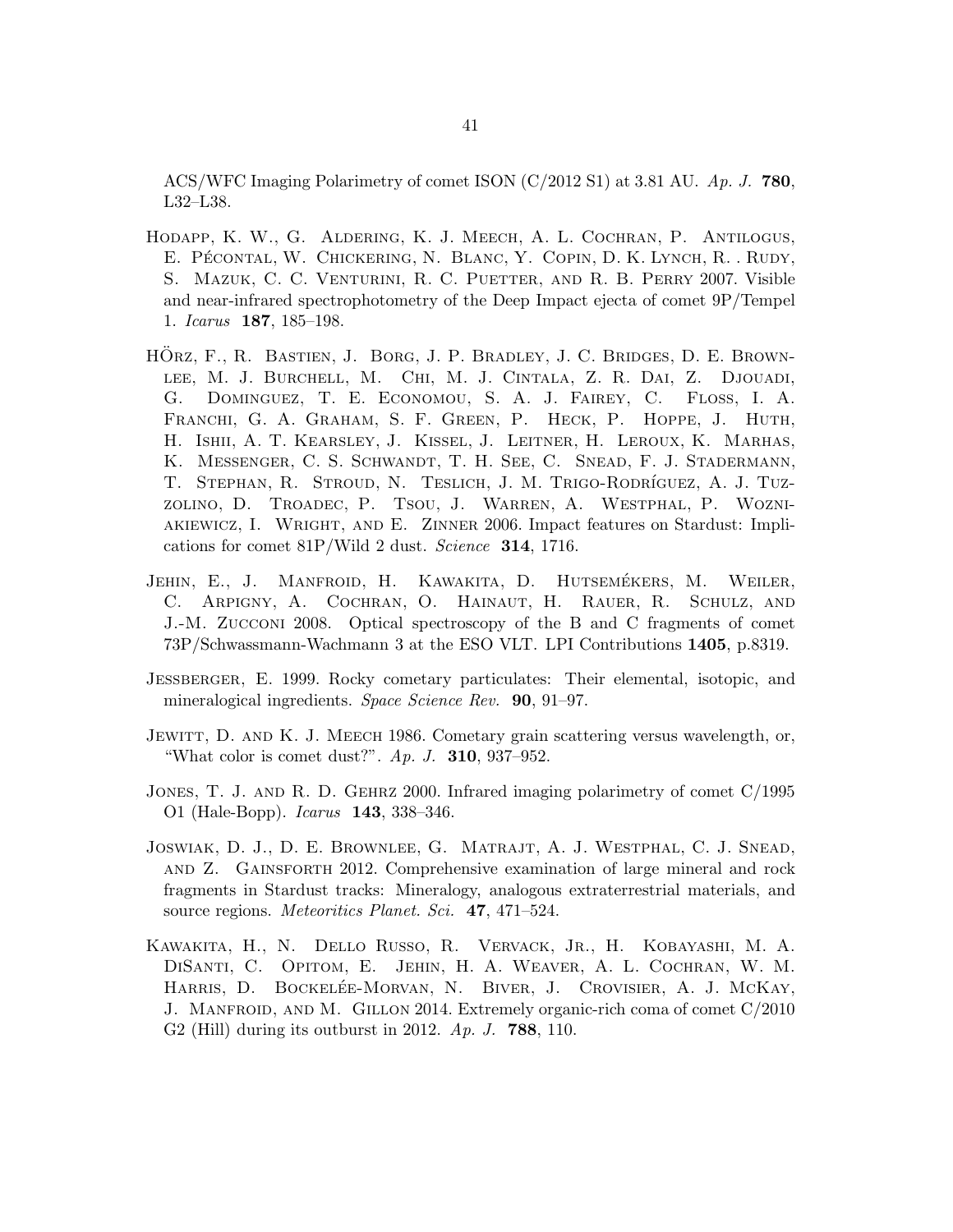- Kawakita, H., H. Kobayashi, N. Dello Russo, R. J. Vervack, M. Hashimoto, H. A. WEAVER, C. M. LISSE, A. L. COCHRAN, W. M. HARRIS, D. BOCKELÉE-Morvan, N. Biver, J. Crovisier, and A. J. McKay 2013. Parent volatiles in comet 103P/Hartley 2 observed by Keck II with NIRSPEC during the 2010 apparition. *Icarus* 222, 723–733.
- Kawakita, H. and M. J. Mumma 211. Fluorescence excitation models of ammonia and amidogen radical  $(NH_2)$  in comets: Application to comet  $C/2004$  Q2 (Machholz). *Ap. J.* 727, 91.
- Kawakita, H., J.-i. Watanabe, T. Ootsubo, R. Nakamura, T. Fuse, N. Takato, S. Sasaki, and T. Sasaki 2004. Evidence of icy grains in comet C/2002 T7 (LINEAR) at 3.52 AU. *Ap. J.(Letters)* 601, L191–L194.
- Keller, H. U., C. Arpigny, C. Barbieri, R. M. Bonnet, S. Cazes, M. Coradini, C. B. Cosmovici, W. A. Delamere, W. F. Huebner, D. W. Hughes, C. JAMAR, D. MALAISE, H. J. REITSEMA, H. U. SCHMIDT, W. K. H. SCHMIDT, P. Seige, F. L. Whipple, and K. Wilhelm 1986. First Halley multicolour camera imaging results from Giotto. *Nature* 321, 320–326.
- Keller, L. P., S. Bajt, G. A. Baratta, J. Borg, J. P. Bradley, D. E. Brownlee, H. Busemann, J. R. Brucato, M. Burchell, L. Colangeli, L. D'Hendecourt, Z. Djouadi, G. Ferrini, G. Flynn, I. A. Franchi, M. Fries, M. M. Grady, G. A. Graham, F. Grossemy, A. Kearsley, G. Matrajt, K. Nakamura-Messenger, V. Mennella, L. Nittler, M. E. PALUMBO, F. J. STADERMANN, P. TSOU, A. ROTUNDI, S. A. SANDFORD, C. Snead, A. Steele, D. Wooden, and M. Zolensky 2006. Infrared spectroscopy of comet 81P/Wild 2 samples returned by Stardust. *Science* 314, 1728–.
- Kelley, M. S., D. J. Lindler, D. Bodewits, M. F. A'Hearn, C. M. Lisse, L. Kolokolova, J. Kissel, and B. Hermalyn 2013. A distribution of large particles in the coma of comet 103P/Hartley 2. *Icarus* 222, 634–652.
- Kelley, M. S. and D. H. Wooden 2009. The composition of dust in Jupiter-family comets inferred from infrared spectroscopy. *Plan. and Space Sci.* 57, 1133–1145.
- Kiselev, N. N., K. Jockers, and T. Bonev 2004. CCD imaging polarimetry of comet 2P/Encke. *Icarus* 168, 385–391.
- Kiselev, N. N., K. Jockers, V. K. Rosenbush, and P. P. Korsun 2001. Analysis of polarimetric, photometric, and spectroscopic observations of comet C/1996 Q1 (Tabur). *Sol. Syst. Res.* 35, 480–495.
- Kiselev, N. N., K. Jockers, V. K. Rosenbush, F. P. Velichko, T. Bonev, and N. Karpov 2000. Anomalous wavelength dependence of polarization of comet 21P/Giacobini-Zinner. *Plan. and Space Sci.* 48, 1005–1009.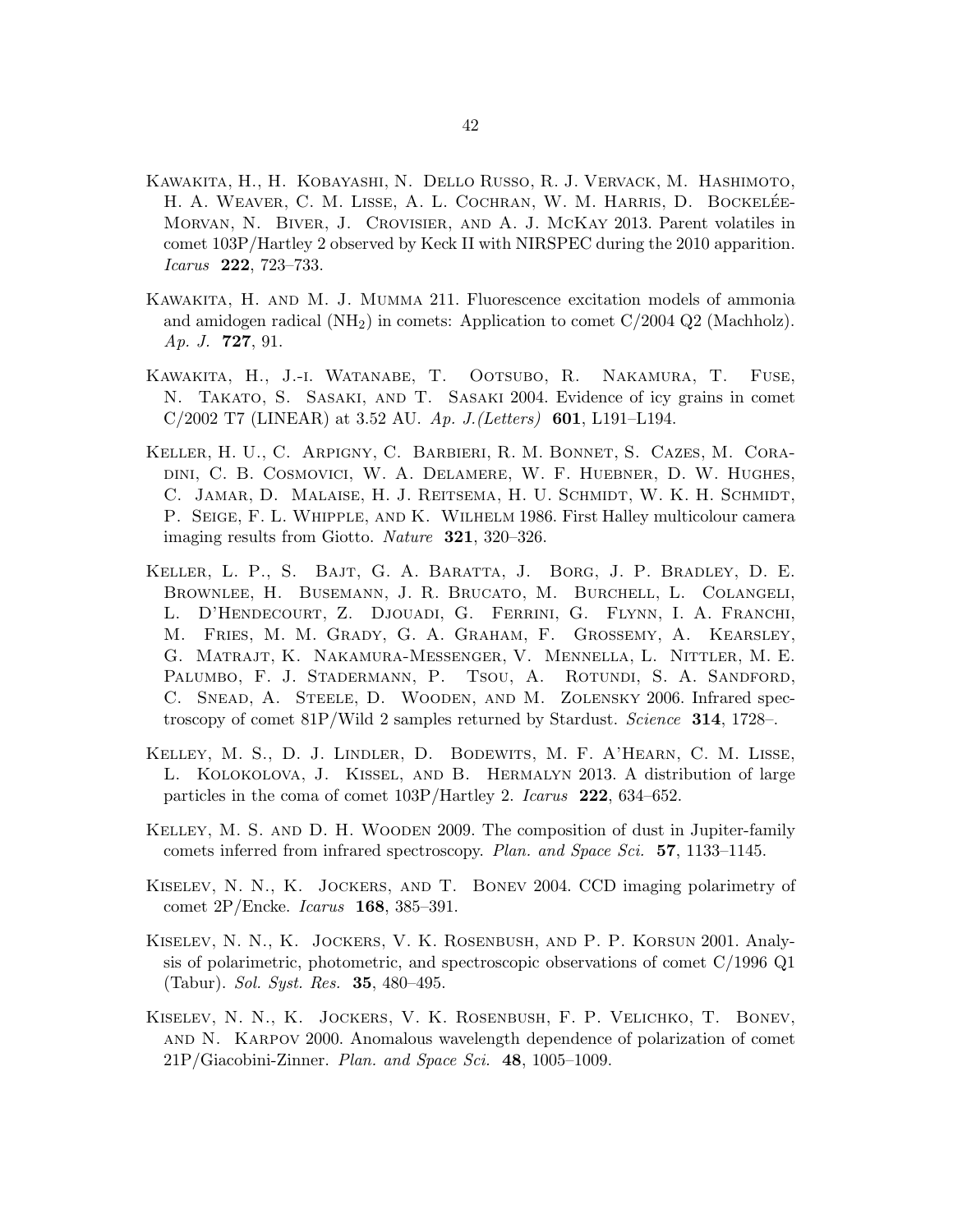- Kiselev, N. N., V. Rosenbush, A. C. Levasseur-Regourd, and L. Kolokolova 2014. Polarimetry of comets. In *Polarization of stars and planetary systems* (L. Kolokolova, J. Hough, and A. C. Levasseur-Regourd, Eds.) pp. 379–404 Cambridge University Press Cambridge, UK.
- Kissel, J., K. Altwegg, B. C. Clark, L. Colangeli, H. Cottin, S. Czempiel, J. Eibl, C. Engrand, H. M. Fehringer, B. Feuerbacher, M. Fomenkova, A. GLASMACHERS, J. M. GREENBERG, E. GRÜN, G. HAERENDEL, H. HENKEL, M. Hilchenbach, H. von Hoerner, H. Hofner, K. Hornung, E. K. Jess- ¨ berger, A. Koch, H. Krüger, Y. Langevin, P. Parigger, F. Raulin, F. RÜDENAUER, J. RYNÖ, E. R. SCHMID, R. SCHULZ, J. SILÉN, W. STEIGER, T. Stephan, L. Thirkell, R. Thomas, K. Torkar, N. G. Utterback, K. Varmuza, K. P. Wanczek, W. Werther, and H. Zscheeg 2007. COSIMA high resolution time-of-flight secondary ion mass spectrometer for the analysis of cometary dust particles onboard Rosetta. *Space Science Rev.* 128, 823–867.
- KISSEL, J., D. E. BROWNLEE, K. BUCHLER, B. C. CLARK, H. FECHTIG, E. GRÜN, K. Hormung, E. B. Igenbergs, E. K. Jessberger, F. R. Krueger, H. Kuczera, J. A. M. McDonnell, G. M. Morfill, J. Rahe, G. H. Schwehm, Z. Sekanina, N. G. Utterback, H. J. Volk, and H. A. Zook 1986. Composition of comet Halley dust particles from Giotto observations. *Nature* 321, 336–337.
- KISSEL, J., F. R. KRUEGER, J. SILÉN, AND B. C. CLARK 2004. The cometary and interstellar dust analyzer at comet 81P/Wild 2. *Science* 304, 1774–1776.
- Kissel, J., R. Z. Sagdeev, J. L. Bertaux, V. N. Angarov, J. Audouze, J. E. Blamont, K. Buckler, E. N. Evlanov, H. Fechtig, M. N. Fomenkova, H. von Hoerner, N. A. Inogamov, V. N. Khromov, W. Knabe, F. R. Krueger, Y. Langevin, V. B. Leonas, L.-R. A. C., G. G. Managadz, S. N. Podkolzin, V. D. Shapiro, S. R. Tabaldyev, and B. V. Zubkov 1986. Composition of comet Halley dust particles from Vega observations. *Nature* 321, 280–282.
- Kleine, M., S. Wyckoff, P. A. Wehinger, and B. A. Peterson 1995. The carbon isotope abundance ratio in comet Halley. *Ap. J.* 439, 1021–1033.
- KLINGELHÖFER, G., J. BRÜCKNER, C. D'USTON, R. GELLERT, AND R. RIEDER 2007. The Rosetta Alpha Particle X-ray Spectrometer (APXS). *Space Science Rev.* 128, 383–396.
- Knight, M. M., K. J. Walsh, M. F. A'Hearn, R. A. Swaters, B. A. Zauderer, N. H. SAMARASINHA, R. VÁZQUEZ, AND H. REITSEMA 2007. Ground-based visible and near-IR observations of comet 9P/Tempel 1 during the Deep Impact encounter. *Icarus* 187, 199–207.
- Kobayashi, H., H. Kawakita, M. J. Mumma, B. P. Bonev, J.-i. Watanabe, and T. Fuse 2007. Organic volatiles in comet 73P-B/Schwassmann-Wachmann 3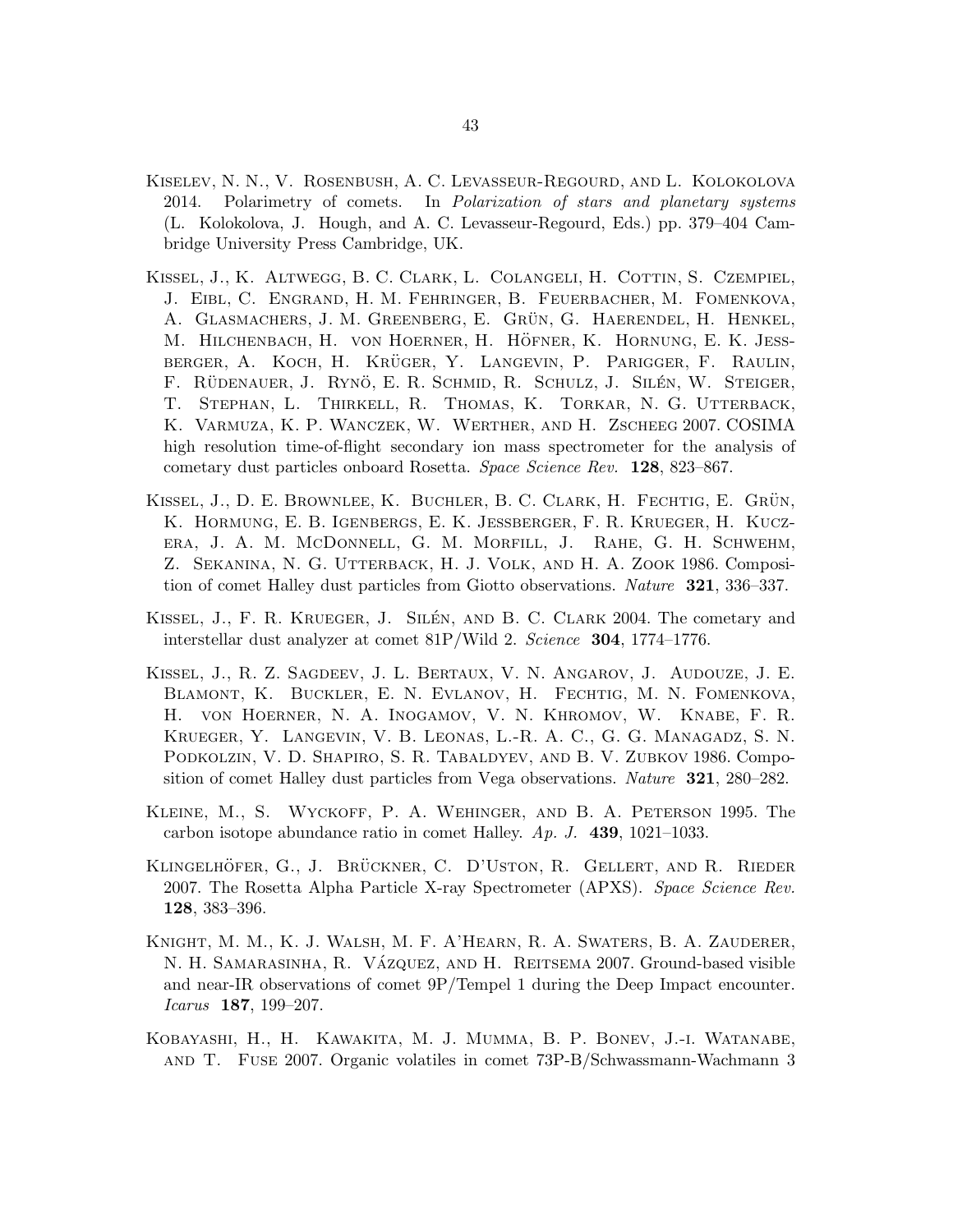observed during its outburst: A clue to the formation region of the Jupiter-Family comets. *Ap. J.(Letters)* 668, L75–L78.

- Kofman, W., A. Herique, J.-P. Goutail, T. Hagfors, I. P. Williams, E. Nielsen, J.-P. Barriot, Y. Barbin, C. Elachi, P. Edenhofer, A.-C. Levasseur-Regourd, D. Plettemeier, G. Picardi, R. Seu, and V. Svedhem 2007. The COmet Nucleus Sounding Experiment by Radiowave Transmission (CONSERT): A short description of the instrument and of the commissioning stages. *Space Science Rev.* 128, 413–432.
- Kolokolova, L., M. S. Hanner, A. C. Levasseur-Regourd, and B. A. S. Gustavson 2004. Physical properties of cometary dust from light scattering and thermal emission. In *Comets II* (M. C. Festou, H. U. Keller, and H. A. Weaver, Eds.) pp. 577– 604 Univ. of Arizona Press Tucson, AZ.
- Kolokolova, L., J. Hough, and A. C. Levasseur-Regourd 2015. *Polarization of Stars and Planetary Systems*. Cambridge University Press, Cambridge, UK.
- Kolokolova, L., H. Kimura, N. Kiselev, and V. Rosenbush 2007. Two different evolutionary types of comets proved by polarimetry and infrared properties of their dust. *Astr. and Ap.* 463, 1189–1196.
- Krueger, F. R., A. Korth, and J. Kissel 1991. The organic matter of comet Halley as inferred by joint gas phase and solid phase analyses. *Space Science Rev.* 56, 167–175.
- Langland-Shula, L. E. and G. H. Smith 2011. Comet classification with new methods for gas and dust spectroscopy. *Icarus* 213, 280–322.
- Lasue, J., A. C. Levasseur-Regourd, E. Hadamcik, and G. Alcouffe 2009. Cometary dust properties retrieved from polarization observations: Application to C/1995 O1 Hale-Bopp and 1P/Halley. *Icarus* 199, 129–144.
- LE ROY, L., G. BRIANI, C. BRIOIS, H. COTTIN, N. FRAY, L. THIRKELL, G. POULET, AND M. HILCHENBACH 2012. On the prospective detection of polyoxymethylene in comet 67P/Churyumov-Gerasimenko with the COSIMA instrument onboard Rosetta. *Plan. Space Sci.* 65, 83–92.
- LELLOUCH, E., J. CROVISIER, T. LIM, D. BOCKELÉE-MORVAN, K. LEECH, M. S. HANNER, B. ALTIERI, B. SCHMITT, F. TROTTA, AND H. U. KELLER 1998. Evidence for water ice and estimate of dust production rate in comet Hale-Bopp at 2.9 AU from the Sun. *Astr. and Ap.* 339, L9–L12.
- Levasseur-Regourd, A. C., E. Hadamcik, and J. B. Renard 1996. Evidence of two classes of comets from their polarimetric properties at large phase angles. *Astr. and Ap.* 313, 327–333.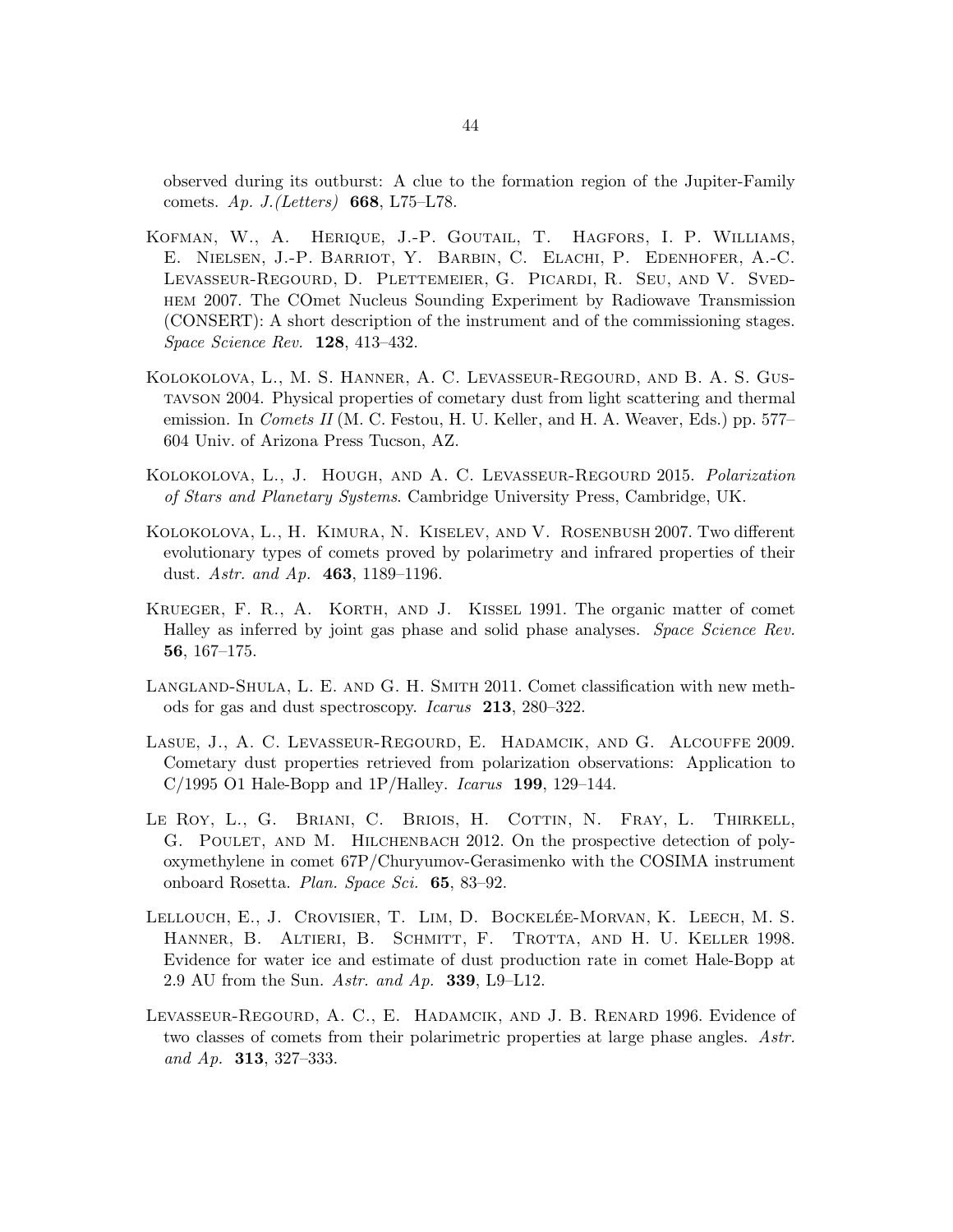- Levasseur-Regourd, A. C., N. McBride, E. Hadamcik, and M. Fulle 1999. Similarities between in situ measurements of local dust scattering and dust flux impact data within the coma of 1P/Halley. *Astr. and Ap.* 348, 636–641.
- Levasseur-Regourd, A. C., M. Zolensky, and J. Lasue 2008. Dust in cometary comae: Present understanding of the structure and composition of dust particles. *Planet. Space Sci.* 56, 1719–1724.
- Lim, Y.-M., K.-W. Min, P. D. Feldman, W. Han, and J. Edelstein 2014. Far-ultraviolet observations of comet C/2001 Q4 (NEAT) with FIMS/SPEAR. *Ap. J.* 781, 80.
- LIPPI, M., G. L. VILLANUEVA, M. A. DISANTI, H. BÖHNHARDT, M. J. MUMMA, B. P. BONEV, AND D. PRIALNIK 2013. A new model for the  $\nu_1$  vibrational band of HCN in cometary comae, with application to three comets. *Astr. and Ap.* 551, A51.
- Lisse, C. M., K. E. Kraemer, J. A. Nuth, A. Li, and D. Joswiak 2007. Comparison of the composition of the Tempel 1 ejecta to the dust in comet C/Hale Bopp 1995 O1 and YSO HD 100546. *Icarus* 187, 69–86.
- LIU, X., D. E. SHEMANSKY, J. T. HALLETT, AND H. A. WEAVER 2007. Extreme non-LTE  $H_2$  in comets  $C/2000$  WM1 (LINEAR) and  $C/2001$  A2 (LINEAR). Ap. J. *Suppl.* 169, 458–471.
- Lupu, R. E., P. D. Feldman, H. A. Weaver, and G.-P. Tozzi 2007. The fourth positive system of carbon monoxide in the Hubble Space Telescope spectra of comets. *Ap. J.* 670, 1473–1484.
- Manfroid, J., E. Jehin, D. Hutsem´ekers, A. Cochran, J.-M. Zucconi, C. ARPIGNY, R. SCHULZ, J. STÜWE, AND I. LIYIN 2009. The CN isotopic ratios in comets. *Astr. and Ap.* 503, 613–624.
- Manfroid, J., E. Jehin, D. Hutsem´ekers, A. Cochran, J.-M. Zucconi, C. ARPIGNY, R. SCHULZ, AND J. A. STÜWE 2005. Isotopic abundance of nitrogen and carbon in distant comets. *Astr. and Ap.* 432, L5–L8.
- Matrajt, G., M. Ito, S. Wirick, S. Messenger, D. E. Brownlee, D. Joswiak, G. Flynn, S. Sandford, C. Snead, and A. Westphal 2008. Carbon investigation of two Stardust particles: A TEM, NanoSIMS, and XANES study. *Meteoritics Planet. Sci.* 43, 315–334.
- Matzel, J. E. P., H. A. Ishii, D. Joswiak, I. D. Hutcheon, J. P. Bradley, D. Brownlee, P. K. Weber, N. Teslich, G. Matrajt, K. D. McKeegan, and G. J. MacPherson 2010. Constraints on the formation age of cometary material from the NASA Stardust Mission. *Science* 328, 483–.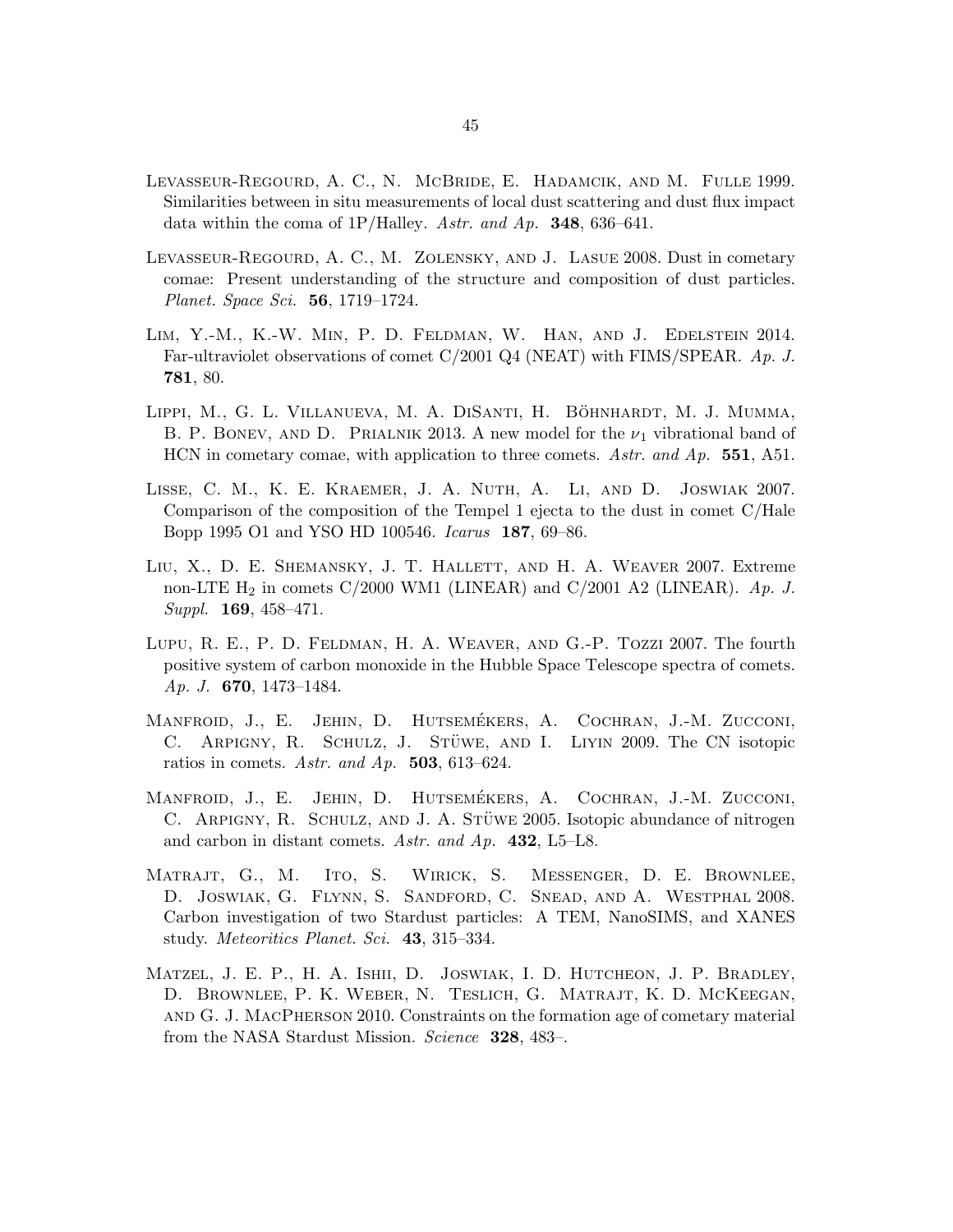- McKay, A., A. Cochran, N. Dello Russo, H. Weaver, R. Vervack, W. Harris, H. Kawakita, M. DiSanti, N. Chanover, and Z. Tsvetanov 2014. Evolution of fragment-species production in comet C/2012 S1 (ISON) from 1.6 au to 0.4 au. Asteroids, Comets, Meteors 2014, Helsinki, Finland.
- McKay, A. J., N. J. Chanoveer, J. P. Morgenthaler, A. L. Cochran, W. M. Harris, and N. Dello Russo 2013. Observations of the forbidden oxygen lines in DIXI target comet 103P/Hartley. *Icarus* 222, 684–690.
- McKay, A. J., N. J. Chanover, J. P. Morgenthaler, A. L. Cochran, W. M. Harris, and N. D. Russo 2012. Forbidden oxygen lines in comets C/2006 W3 Christensen and C/2007 Q3 Siding Spring at large heliocentric distance: Implications for the sublimation of volatile ices. *Icarus* 220, 277–285.
- MCKEEGAN, K. D., J. ALÉON, J. BRADLEY, D. BROWNLEE, H. BUSEMANN, A. Butterworth, M. Chaussidon, S. Fallon, C. Floss, J. Gilmour, M. Gounelle, G. Graham, Y. Guan, P. R. Heck, P. Hoppe, I. D. Hutcheon, J. Huth, H. Ishii, M. Ito, S. Jacobsen, A. Kearsley, L. A. Leshin, M.-C. Liu, A. Lyon, K. Marhas, B. Marty, G. Matrajt, A. Meibom, S. Messenger, S. Mostefaoui, S. Mukhopadhyay, K. Nakamura-Messenger, L. Nittler, R. Palma, R. O. Pepin, D. A. Papanastassiou, F. Robert, D. Schlutter, C. J. Snead, F. Stadermann, R. Stroud, P. Tsou, A. Westphal, E. D. Young, K. Ziegler, L. Zimmermann, and E. Zinner 2006. Isotopic compositions of cometary matter returned by Stardust. *Science* 314, 1724–.
- Meier, R. and M. F. A'Hearn 1997. Atomic sulfur in cometary comae based on UV spectra of the S I triplet near 1814 å. *Icarus* 125, 164-194.
- Moreels, G., J. Clairemidi, P. Hermine, P. Brechignac, and P. Rousselot 1994. Detection of a polycyclic aromatic molecule in comet P/Halley. *Astr. and Ap.* 282, 643–656.
- Morgenthaler, J. P., W. M. Harris, M. R. Combi, P. D. Feldman, and H. A. Weaver 2009. The GALEX comets. AAS/Division for Planetary Sciences Meeting Abstracts.
- Morgenthaler, J. P., W. M. Harris, M. R. Combi, P. D. Feldman, and H. A. Weaver 2011. GALEX FUV observations of comet C/2004 Q2 (Machholz): The ionization lifetime of carbon. *Ap. J.* 726, 8.
- MUMMA, M. J. AND S. B. CHARNLEY 2011. The chemical composition of comets Emerging taxonomies and natal heritage. *Ann. Rev. Astr. Ap.* 49, 471–524.
- Mumma, M. J., M. A. DiSanti, K. Magee-Sauer, B. P. Bonev, G. L. Villanueva, H. Kawakita, N. Dello Russo, E. L. Gibb, G. A. Blake, J. E.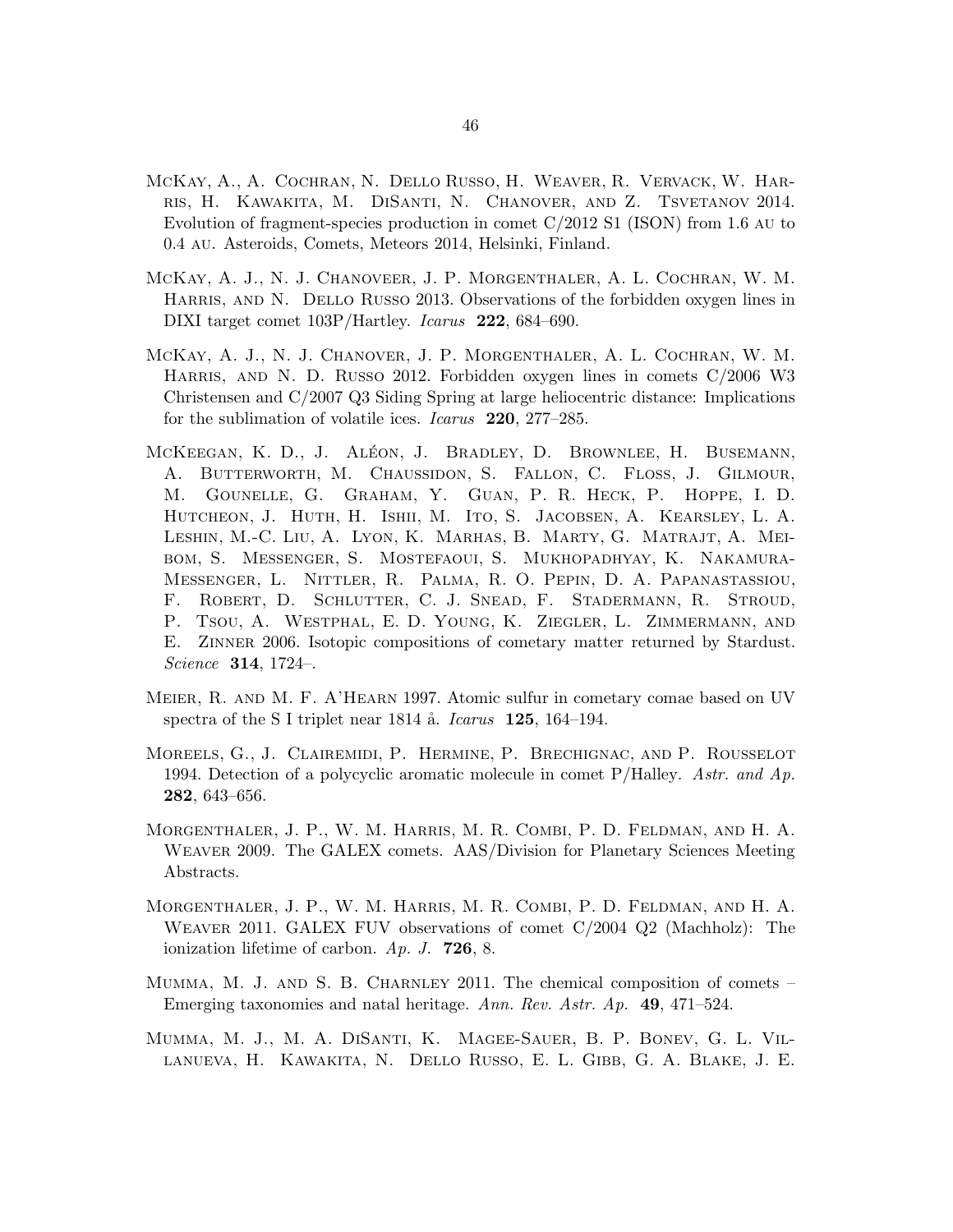Lyke, R. D. Campbell, J. Aycock, A. Conrad, and G. M. Hill 2005. Parent volatiles in comet 9P/Tempel 1: Before and after impact. *Science* 310, 270–274.

- Mumma, M. J., I. S. McLean, M. A. DiSanti, J. E. Larkin, N. Dello Russo, K. Magee-Sauer, E. E. Becklin, T. Bida, F. Chafee, A. R. Conrad, D. F. Figer, A. M. Gilbert, J. R. Graham, N. A. Levenson, R. E. Novak, D. C. Reuter, H. I. Teplitz, M. K. Wilcox, and L.-H. Xu 2001. A survey of organic volatile species in comet C/1999 H1 (Lee) using NIRSPEC at the Keck Observatory. *Ap. J.* 546, 1183–1193.
- Mumma, M. J., H. A. Weaver, and H. P. Larson 1987. The ortho-para ratio of water vapor in comet P/Halley. *Astr. and Ap.* 187, 419–424.
- Nakashima, D., T. Ushikubo, D. J. Joswiak, D. E. Brownlee, G. Matrajt, M. K. Weisberg, M. E. Zolensky, and N. T. Kita 2012. Oxygen isotopes in crystalline silicates of comet Wild 2: A comparison of oxygen isotope systematics between Wild 2 particles and chondritic materials. *Earth Plan. Sci. Let.* 357, 355– 365.
- Newburn, R. L. and H. Spinrad 1984. Spectrophotometry of 17 comets. I. The emission features. *A. J.* 89, 289–309.
- Newburn, R. L. and H. Spinrad 1989. Spectrophotometry of 25 comets: Post-Halley updates for 17 comets plus new observations for eight additional comets. *A. J.* 97, 552–569.
- Ogliore, R. C., G. R. Huss, K. Nagashima, A. L. Butterworth, Z. Gainsforth, J. Stodolna, A. J. Westphal, D. Joswiak, and T. Tyliszczak 2012. Incorporation of a late-forming chondrule into comet Wild 2. *Ap. J.* 745, L19.
- Ootsubo, T., H. Kawakita, S. Hamada, H. Kobayashi, M. Yamaguchi, F. Usui, T. Nakagaw, M. Ueno, M. Ishiguro, T. Sekiguchi, J. Watanabe, I. Sakon, T. Shimonishi, and T. Onaka 2012. AKARI near-infrared spectroscopic survey for  $CO_2$  in 18 comets. *Ap. J.* **752**, 15.
- Opitom, C., E. Jehin, J. Manfroid, D. Hutsemakers, and M. Gillon 2014. TRAPPIST monitoring of C/2012 S1 (ISON) and C/2013 R1 (Lovejoy). Asteroids, Comets, Meteors 2014, Helsinki, Finland.
- PAGANINI, L., M. A. DISANTI, M. J. MUMMA, G. L. VILLANUEVA, B. P. BONEV, J. V. Keane, E. L. Gibb, H. Boehnhardt, and K. J. Meech 2014. The unexpectedly bright comet C/2012 F6 (Lemmon) unveiled at near-infrared wavelengths. *A. J.* 147, 15.
- Paganini, L., M. J. Mumma, G. L. Villanueva, M. A. DiSanti, and B. P. Bonev 2015. The volatile composition of comet C/2003 K4 (LINEAR) at near-IR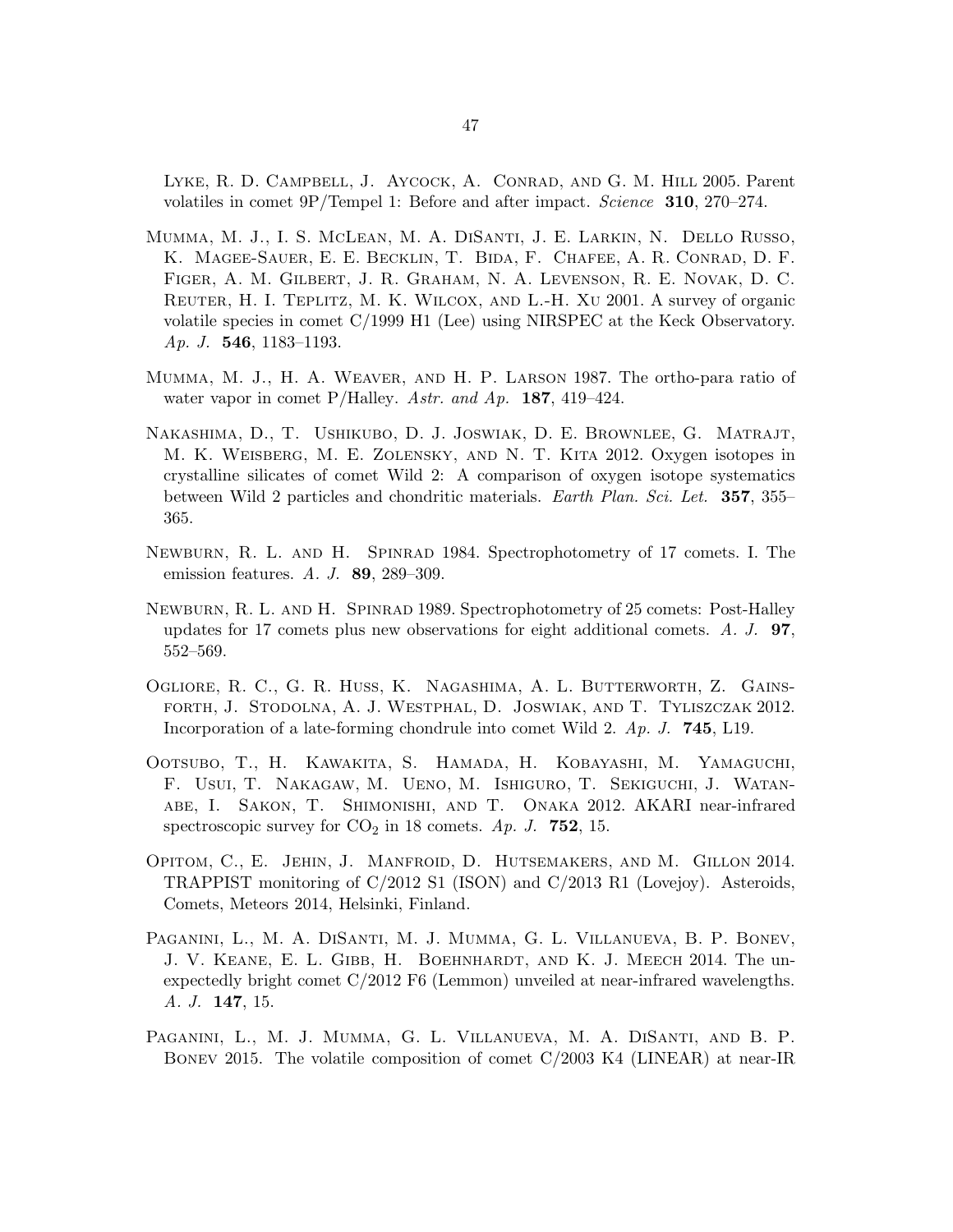wavelengths Comparisons with results from the Nancay radio observatory and from the Odin, Spitzer, and SOHO space telescopes. Ap. J. (in press, 2015).

- PAGANINI, L., M. J. MUMMA, G. L. VILLANUEVA, J. V. KEANE, G. A. BLAKE, B. P. Bonev, M. A. DiSanti, E. L. Gibb, and K. J. Meech 2014. C/2013 R1 (Lovejoy) at IR wavelengths and the variability of CO abundances among Oort Cloud comets. *Ap. J.* 791, 122.
- Preston, G. W. 1967. The spectrum of comet Ikeya-Seki (1965f). *Ap. J.* 147, 718–742.
- PROTOPAPA, S., J. M. SUNSHINE, L. M. FEAGA, M. S. P. KELLEY, M. F. A'HEARN, T. L. Farnham, O. Groussin, S. Besse, F. Merlin, and J.-Y. Li 2014. Water ice and dust in the innermost coma of comet 103P/Hartley 2. *Icarus* 238, 191–204.
- Radeva, Y. L., M. J. Mumma, G. L. Villanueva, and M. F. A'Hearn 2011. A newly developed fluorescence model for  $C_2H_6 \nu_5$  and application to cometary spectra acquired with NIRSPEC at Keck II. *Ap. J.* 729, 135.
- Radeva, Y. L., M. J. Mumma, G. L. Villanueva, B. P. Bonev, M. A. DiSanti, M. F. A'Hearn, and N. Dello Russo 2013. High-resolution infrared spectroscopic measurements of comet 2P/Encke: Unusual organic composition and low rotational temperatures. *Icarus* 223, 298–307.
- REACH, W. T., M. S. KELLEY, AND J. VAUBAILLON 2013. Survey of cometary  $CO<sub>2</sub>$ , CO, and particulate emissions using the Spitzer Space Telescope. *Icarus* 226, 777– 797.
- Renard, J. B., A. C. Levasseur-Regourd, and A. Dolfus 1992. Polarimetric CCD imaging of comet Levy. *Ann. Geophys.* 10, 288–292.
- Riedler, W., K. Torkar, H. Jeszenszky, J. Romstedt, H. S. C. Alleyne, H. Arends, W. Barth, J. V. D. Biezen, B. Butler, P. Ehrenfreund, M. Fehringer, G. Fremuth, J. Gavira, O. Havnes, E. K. Jessberger, R. KASSING, W. KLÖCK, C. KOEBERL, A. C. LEVASSEUR-REGOURD, M. MAUrette, F. Rudenauer, R. Schmidt, G. Stangl, M. Steller, and I. We- ¨ ber 2007. MIDAS - the Micro-Imaging Dust Analysis System for the Rosetta Mission. *Space Science Rev.* 128, 869–904.
- Rubin, M., K. Altwegg, H. Balsiger, A. Bar-Nun, J.-J. Berthelier, A. Bieler, P. Bochsler, C. Briois, U. Calmonte, M. Combi, J. De Keyser, F. Dhooghe, P. Eberhardt, B. Fiethe, S. A. Fuselier, S. GASC, T. I. GOMBOSI, K. C. HANSEN, M. HÄSSIG, A. JÄCKEL, E. KOPP, A. KORTH, L. LE ROY, U. MALL, B. MARTY, O. MOUSIS, T. OWEN, H. RÈME, T. Sémon, C.-Y. Tzou, J. H. WAITE, AND P. WURZ 2015. Molecular nitrogen in comet 67P/Churyumov-Gerasimenko indicates a low formation temperature. *Science* 348, 232–235.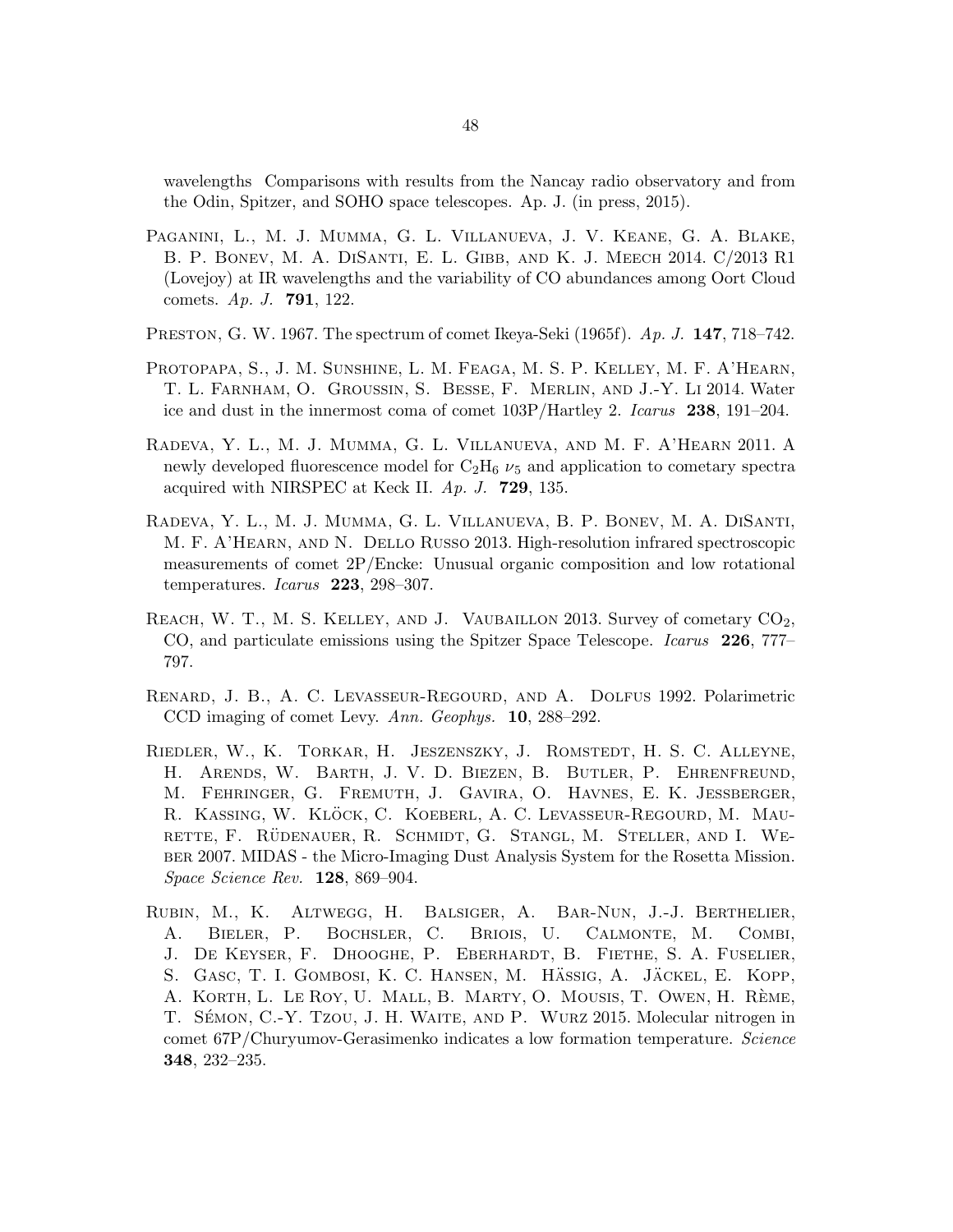- SANDFORD, S. A., J. ALÉON, C. M. O. ALEXANDER, T. ARAKI, S. BAJT, G. A. Baratta, J. Borg, J. P. Bradley, D. E. Brownlee, J. R. Brucato, M. J. BURCHELL, H. BUSEMANN, A. BUTTERWORTH, S. J. CLEMETT, G. CODY, L. Colangeli, G. Cooper, L. D'Hendecourt, Z. Djouadi, J. P. Dworkin, G. Ferrini, H. Fleckenstein, G. J. Flynn, I. A. Franchi, M. Fries, M. K. Gilles, D. P. Glavin, M. Gounelle, F. Grossemy, C. Jacobsen, L. P. Keller, A. L. D. Kilcoyne, J. Leitner, G. Matrajt, A. Meibom, V. Mennella, S. Mostefaoui, L. R. Nittler, M. E. Palumbo, D. A. Papanastassiou, F. Robert, A. Rotundi, C. J. Snead, M. K. Spencer, F. J. Stadermann, A. Steele, T. Stephan, P. Tsou, T. Tyliszczak, A. J. Westphal, S. Wirick, B. Wopenka, H. Yabuta, R. N. Zare, and M. E. Zolensky 2006. Organics captured from comet 81P/Wild 2 by the Stardust spacecraft. *Science* 314, 1720–.
- Schleicher, D. G. 2008. The extremely anomalous molecular abundances of comet 96P/Machholz 1 from narrowband photometry. *A. J.* 136, 2204–2213.
- Schleicher, D. G. and A. N. Bair 2011. The composition of the interior of comet 73P/Schwassmann-Wachmann 3: Results from narrowband photometry of multiple components. *A. J.* 141, 177–.
- SCHLEICHER, D. G. AND A. N. BAIR 2014. Compositional taxonomy for comets: Background and motivation. Asteroids, Comets, Meteors 2014, Helsinki, Finland.
- Schleicher, D. G., K. L. Barnes, and N. F. Baugh 2006. Photometry and imaging reults for comet 9P/Tempel 1 and Deep Impact: Gas production rates, postimpact light curves, and ejecta plume morphology. *A. J.* 131, 1130–1137.
- Schleicher, D. G. and T. L. Farnham 2004. Photometry and imaging of the coma with narrowband filters. In *Comets II* (M. C. Festou, H. U. Keller, and H. A. Weaver, Eds.) pp. 449–469 Univ. of Arizona Press Tucson, AZ.
- SCHULTZ, P. H., B. HERMALYN, AND J. VEVERKA 2013. The Deep Impact crater on 9P/Tempel 1 from Stardust-NExT. *Icarus* 222, 502–515.
- Schulz, R., M. Hilchenbach, Y. Langevin, J. Kissel, J. Silen, C. Briois, C. Engrand, K. Hornung, D. Baklouti, A. Bardyn, H. Cottin, H. Fischer, N. Fray, M. Godard, H. Lehto, L. Le Roy, S. Merouane, F.-R. ORTHOUS-DAUNAY, J. PAQUETTE, J. RYNÖ, S. SILJESTRÖM, O. STENZEL, L. Thirkell, K. Varmuza, and B. Zaprudin 2015. Comet 67P/Churyumov-Gerasimenko sheds dust coat accumulated over the past four years. *Nature* 518, 216–218.
- Schulz, R., A. Owens, P. M. Rodriguez-Pascual, D. Lumb, C. Erd, and J. A. STÜWE 2006. Detection of water ice grains after the Deep Impact onto comet 9P/Tempel 1. *Astr. and Ap.* 448, L53–L56.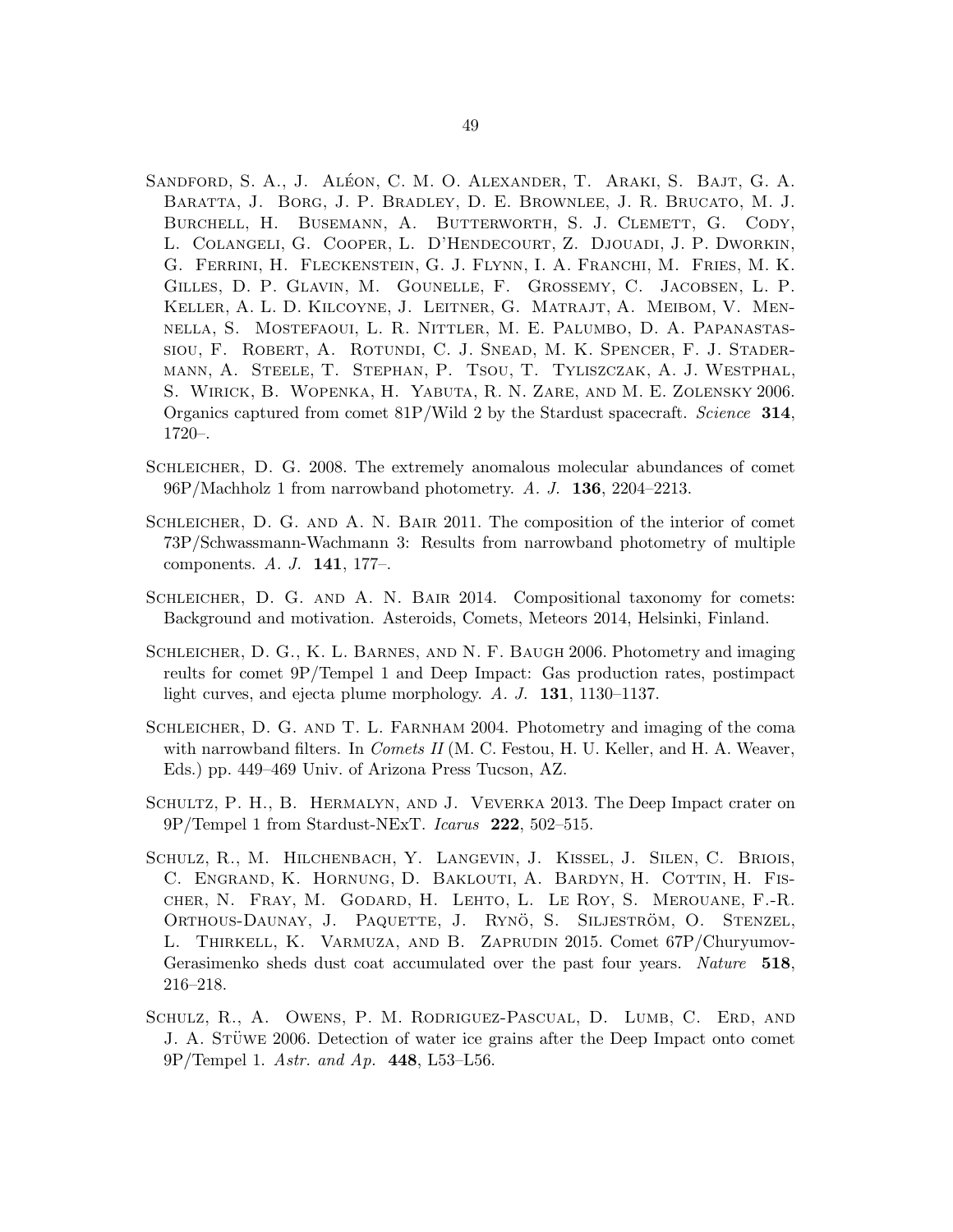- Shinnaka, Y., H. Kawakita, H. Kobayashi, E. Jehin, J. Manfroid, D. Hutsemékers, and C. Arpigny 2011. Ortho-to-para abundance ratio (OPR) of ammonia in 15 comets: OPRs of ammonia versus  $^{14}N/^{15}N$  ratios in CN. *Ap. J.* **729**, 81.
- Sitko, M. L., D. K. Lynch, R. W. Russell, and M. S. Hanner 2004. 3–14 micron spectroscopy of comets C/2002 Q4 (Hoenig), C/2002 V1 (NEAT), C/2002 X5 (Kudo-Fukikawa), C/2002 Y1 (Juels-Holvorcem), and 69P/Taylor and the relationships among grain temperature, silicate band strength, and structure among comet families. *Ap. J.* 612, 576–587.
- SLAUGHTER, C. D. 1969. The emission spectrum of comet Ikeya-Seki 1965-f at perihelion passage. *A. J.* 74, 929–943.
- Spencer, M. K. and R. N. Zare 2007. Comment on "Organics captured from comet 81P/Wild 2 by the Stardust spacecraft". *Science* 317, 1680.
- Stern, S. A., D. C. Slater, J. Scherrer, J. Stone, M. Versteeg, M. F. A'Hearn, J. L. Bertaux, P. D. Feldman, M. C. Festou, J. W. Parker, and O. H. W. Siegmund 2007. Alice: The Rosetta Ultraviolet imaging spectrograph. *Space Science Rev.* 128, 507–527.
- Sugita, S., T. Kadono, S. Sako, T. Ootsubo, M. Honda, H. Kawakita, R. FURUSHO, AND J. WATANABE 2007. Mid-IR observations of Deep Impact reveal the primordial origin of a surface of comet 9P/Tempe1 1. In *Lunar and Planetary Science Conference* p. 1911.
- Sunshine, J. M., O. Groussin, P. H. Schultz, M. F. A'Hearn, L. M. Feaga, T. L. Farnham, and K. P. Klaasen 2007. The distribution of water ice in the interior of comet Tempel 1. *Icarus* 190, 284–294.
- Thackeray, A. D., M. W. Feast, and B. Warner 1966. Daytime spectra of comet Ikeya-Seki near perihelion. *Ap. J.* 143, 276–279.
- Tuzzolino, A. J., T. E. Economou, B. C. Clark, P. Tsou, D. E. Brownlee, S. F. Green, J. A. M. McDonnell, N. McBride, and M. T. S. H. Colwell 2004. Dust measurements in the coma of Comet 81P/Wild 2 by the dust flux monitor instrument. *Science* 304, 1776–1780.
- Villanueva, G. L., M. A. DiSanti, M. J. Mumma, and L.-H. Xu 2012a. A quantum band model of the  $\nu_3$  fundamental of methanol (CH<sub>3</sub>OH) and its application to fluorescence spectra of comets. *Ap. J.* 747, 37.
- Villanueva, G. L., M. J. Mumma, B. P. Bonev, R. E. Novak, R. J. Barber, AND M. A. DISANTI 2012b. Water in planetary and cometary atmospheres:  $H_2O$  and HDO transmittance and fluorescence models. *J. Quant. Spectrosc. Radiat. Transfer* 113, 202–220.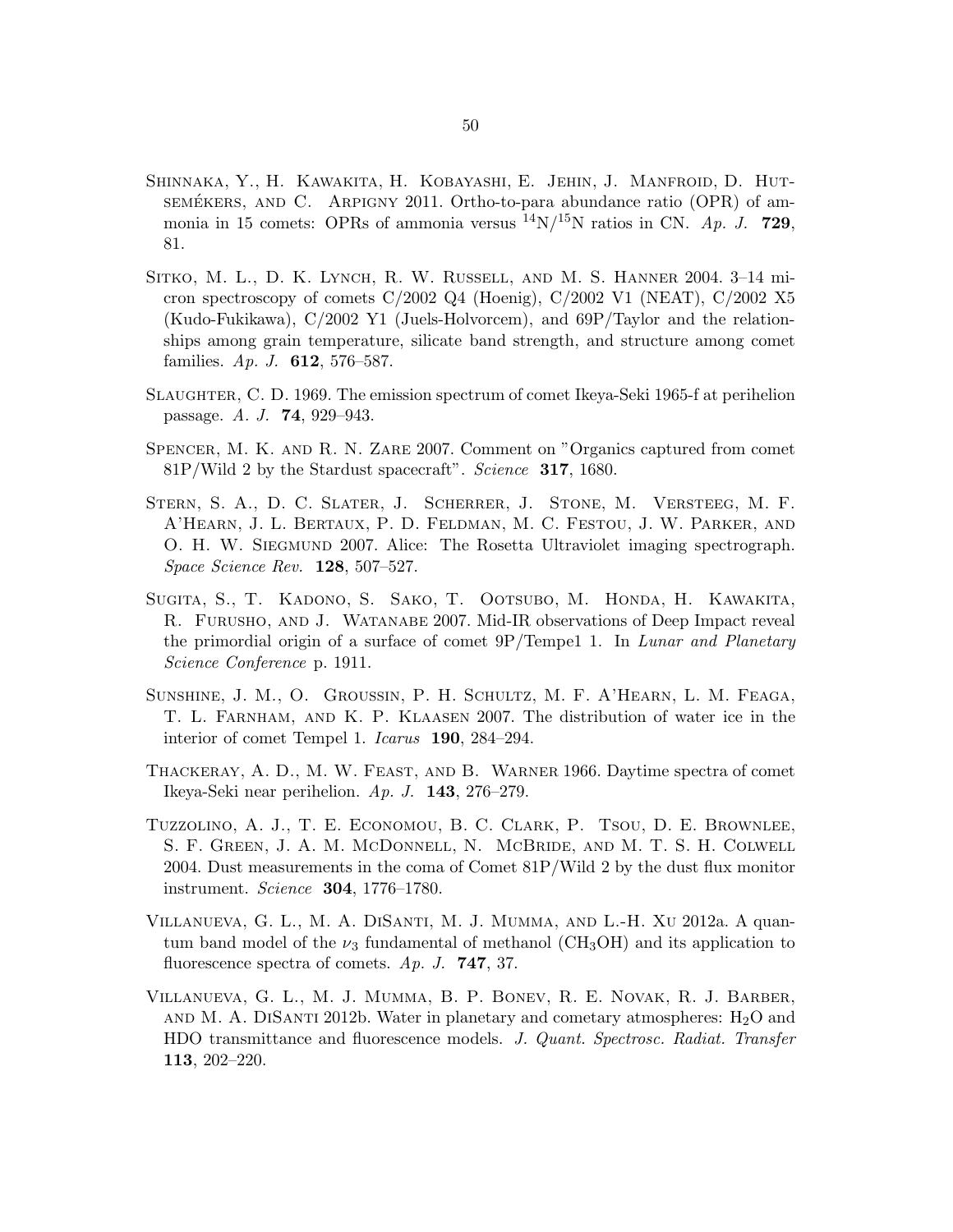- VILLANUEVA, G. L., M. J. MUMMA, R. E. NOVAK, Y. L. RADEVA, H. U. KÄUFL, A. Smette, A. Tokunaga, A. Khayat, T. Encrenaz, and P. Hartogh 2013. A sensitive search for organics (CH<sub>4</sub>, CH<sub>3</sub>OH, H<sub>2</sub>CO, C<sub>2</sub>H<sub>6</sub>, C<sub>2</sub>H<sub>2</sub>, C<sub>2</sub>H<sub>4</sub>), hydroperoxyl  $(HO<sub>2</sub>)$ , nitrogen compounds  $(N<sub>2</sub>O, NH<sub>3</sub>, HCN)$  and chlorine species (HCl, CH3Cl) on Mars using ground-based high-resolution infrared spectroscopy. *Icarus* 223, 11–27.
- Weaver, H. A., P. D. Feldman, M. F. A'Hearn, N. Dello Russo, and S. A. Stern 2011. The carbon monoxide abundance in comet 103P/Hartley 2 during the EPOXI flyby. *Ap. J.(Letters)* 734, L5.
- Whipple, F. L. 1950. A comet model: The acceleration of comet Encke. *Ap. J.* 111, 375–394.
- Wooden, D. H. 2002. Comet grains: Their IR emission and their relation to ISM grains. *Earth, Moon, Planets* 89, 247–287.
- Wooden, D. H., C. E. Woodward, and D. E. Harker 2004. Discovery of crystalline silicates in comet C/2001 Q4 (NEAT). *Ap. J.* 612, L77–L80.
- Woodward, C. E., T. J. Jones, B. Brown, E. L. Ryan, M. Krejny, L. Kolokolova, M. S. Kelley, D. E. Harker, and M. L. Sitko 2011. Dust in comet C/2007 N3 (Lulin). *A. J.* 141, 181–190.
- Wright, I. P., S. J. Barber, G. H. Morgan, A. D. Morse, S. Sheridan, D. J. Andrews, J. Maynard, D. Yau, S. T. Evans, M. R. Leese, J. C. Zarnecki, B. J. Kent, N. R. Waltham, M. S. Whalley, S. Heys, D. L. Drummond, R. L. Edeson, E. C. Sawyer, R. F. Turner, and C. T. Pillinger 2007. Ptolemy-an instrument to measure stable isotopic ratios of key volatiles on a cometary nucleus. *Space Science Rev.* 128, 363–381.
- YANG, B., D. JEWITT, AND S. BUS 2009. Comet 17P/Holmes in outburst: The near-infrared spectrum. *A. J.* 137, 4538–4546.
- Yang, B., J. Keane, K. Keech, T. Owen, and R. Wainscoat 2014. Multiwavelength observations of comet C/20122 L4 (Pan-STARRS). *Ap. J.* 784, L23–L27.
- Zolensky, M., D. Frank, and L. Le 2011. Olivine and pyroxene compositions in fine-grained chondritic materials. Lunar Planet. Sci. Conf. 42, Abstract 1898.
- Zolensky, M., K. Nakamura-Messenger, F. Rietmeijer, H. Leroux, T. Mikouchi, K. Ohsumi, S. Simon, L. Grossman, T. Stephan, M. Weisberg, M. Velbel, T. Zega, R. Stroud, K. Tomeoka, I. Ohnishi, N. Tomioka, T. Nakamura, G. Matrajt, D. Joswiak, D. Brownlee, F. Langenhorst, A. Krot, A. Kearsley, H. Ishii, G. Graham, Z. R. Dai, M. Chi, J. Bradley, K. Hagiya, M. Gounelle, and J. Bridges 2008. Comparing Wild 2 particles to chondrites and IDPs. *Meteoritics Planet. Sci.* 43, 261–272.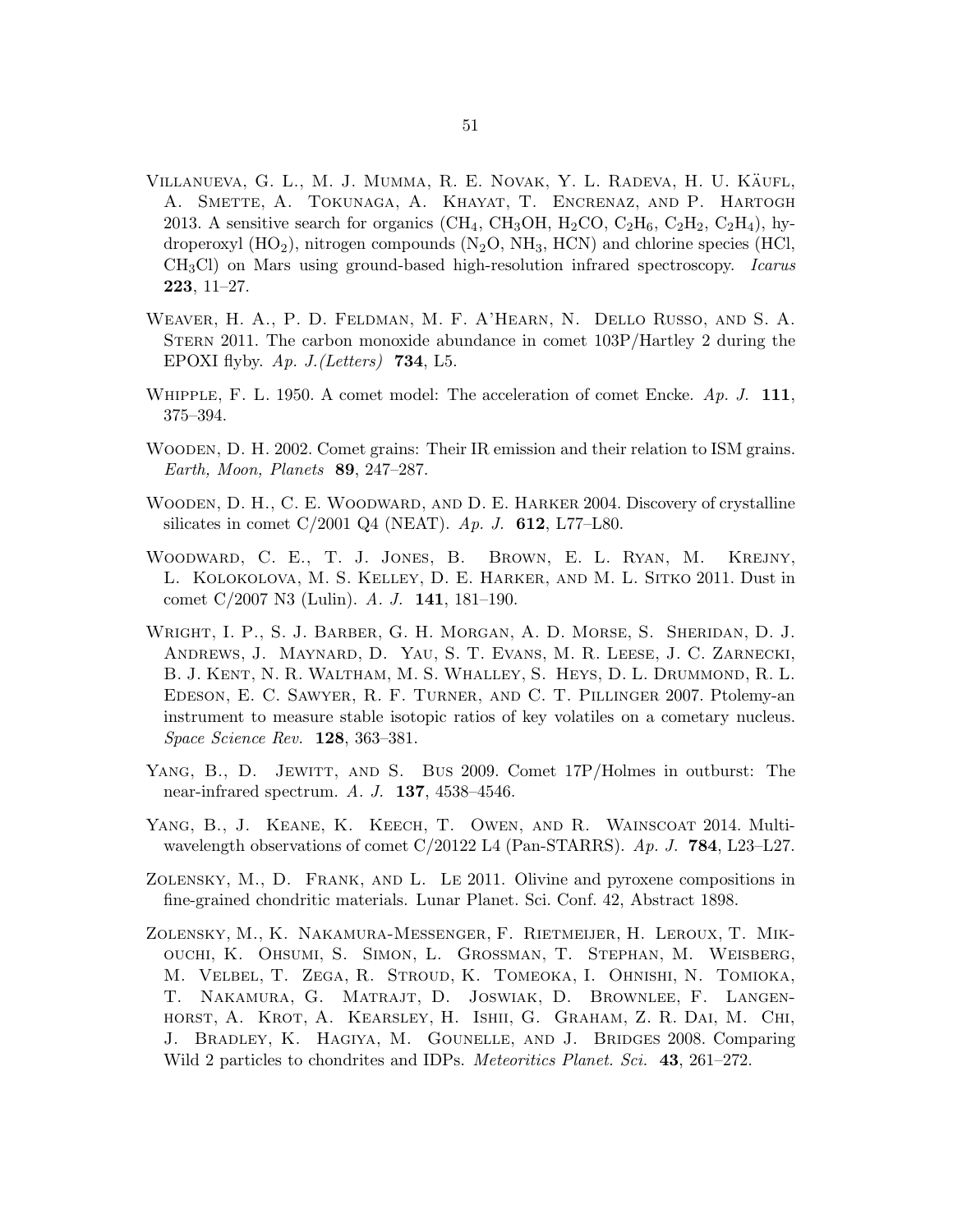- Zolensky, M. E., T. J. Zega, H. Yano, S. Wirick, A. J. Westphal, M. K. Weisberg, I. Weber, J. L. Warren, M. A. Velbel, A. Tsuchiyama, P. Tsou, A. Toppani, N. Tomioka, K. Tomeoka, N. Teslich, M. Taheri, J. Susini, R. Stroud, T. Stephan, F. J. Stadermann, C. J. Snead, S. B. Simon, A. Simionovici, T. H. See, F. Robert, F. J. M. Rietmeijer, W. Rao, M. C. Perronnet, D. A. Papanastassiou, K. Okudaira, K. Ohsumi, I. Ohnishi, K. Nakamura-Messenger, T. Nakamura, S. Mostefaoui, T. Mikouchi, A. Meibom, G. Matrajt, M. A. Marcus, H. Leroux, L. LEMELLE, L. LE, A. LANZIROTTI, F. LANGENHORST, A. N. KROT, L. P. Keller, A. T. Kearsley, D. Joswiak, D. Jacob, H. Ishii, R. Harvey, K. Hagiya, L. Grossman, J. N. Grossman, G. A. Graham, M. Gounelle, P. Gillet, M. J. Genge, G. Flynn, T. Ferroir, S. Fallon, D. S. Ebel, Z. R. Dai, P. Cordier, B. Clark, M. Chi, A. L. Butterworth, D. E. Brownlee, J. C. Bridges, S. Brennan, A. Brearley, J. P. Bradley, P. Bleuet, P. A. BLAND, AND R. BASTIEN 2006. Mineralogy and petrology of comet 81P/Wild 2 nucleus samples. *Science* 314, 1735.
- Zubko, E., R. Furusho, K. Kawabata, T. Yamamoto, K. Muinonen, and G. Videen 2011. Interpretation of photopolarimetric observations of comet 17P/Holmes. *J. Quant. Spectrosc. Radiat. Transfer* 112, 1848–1863.
- Zubko, E., K. Muinonen, Y. Shkuratov, E. Hadamcik, and A. C. Levasseur-Regourd 2012. Evaluating the carbon depletion found by the Stardust mission in comet 81P/Wild 2. *Astr. and Ap.* 544, L8.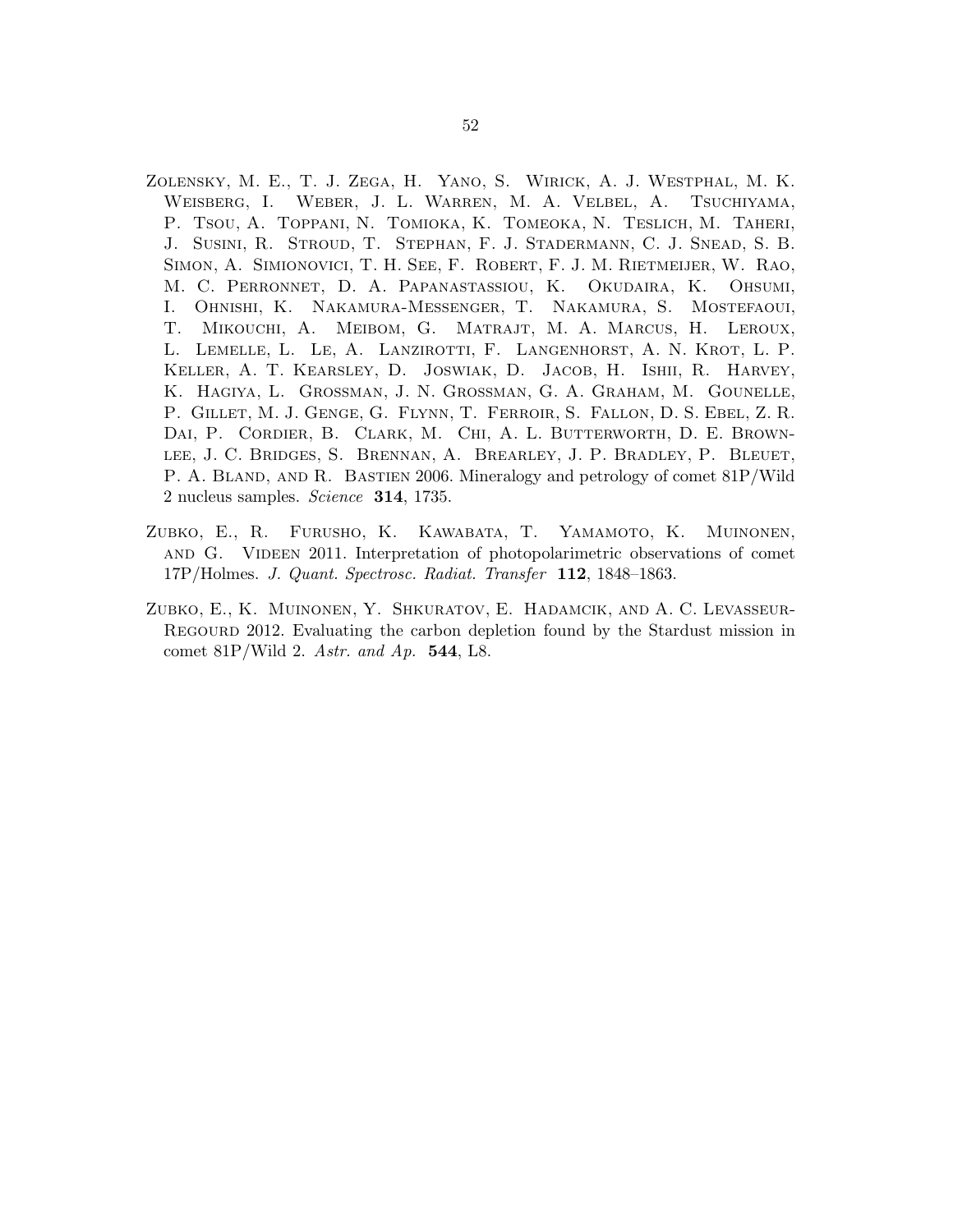

<span id="page-53-0"></span>Figure 1: Spectra of 21P/Giacobini-Zinner and 8P/Tuttle obtained at McDonald Observatory are shown, scaled to the CN band at  $3880\text{\AA}$ . The comets were observed at comparable heliocentric and geocentric distances. Inspection of the figure shows that the well-defined  $\mathrm{C}_2$  and  $\mathrm{C}_3$  bands seen in Tuttle are nearly absent in Giacobini-Zinner's spectrum. (Spectra courtesy of A. Cochran)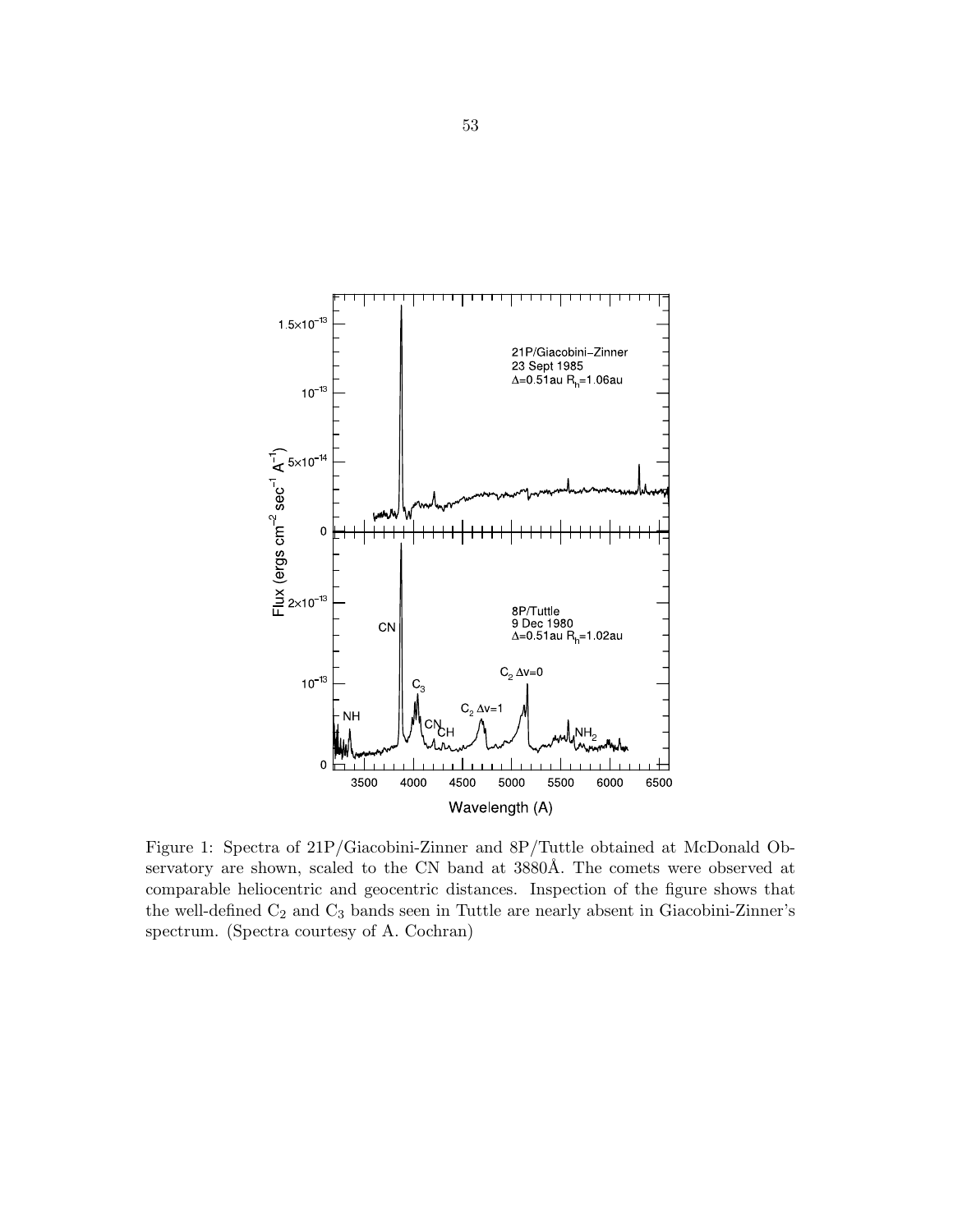

<span id="page-54-0"></span>Figure 2: Direct comparison of high and moderate-resolution spectra for C/2007 N3 Lulin. Left panels show the complete spectra (before telluric correction) from  $\sim 2.83 - 3.64 \mu m \approx 3550 - 2750 \text{ cm}^{-1}$ ). Right panels show a zoomed-in portion  $(~ 3.32 - 3.36 \mu m)$  of these full spectra, as indicated by green boxes in the left figures. This illustrates two important points: (1) High-resolution spectra are necessary for the complete chemical interpretation of moderate-resolution spectra. (2) IR spectra are rich in cometary emissions underlining the importance of spectral surveys. Note that these spectra were obtained on different dates so the geocentric Doppler-shift is different (particularly for the NIRSPEC spectrum) so some lines are not present on all dates due to telluric extinction. (Spectrum courtesey N. Dello Russo)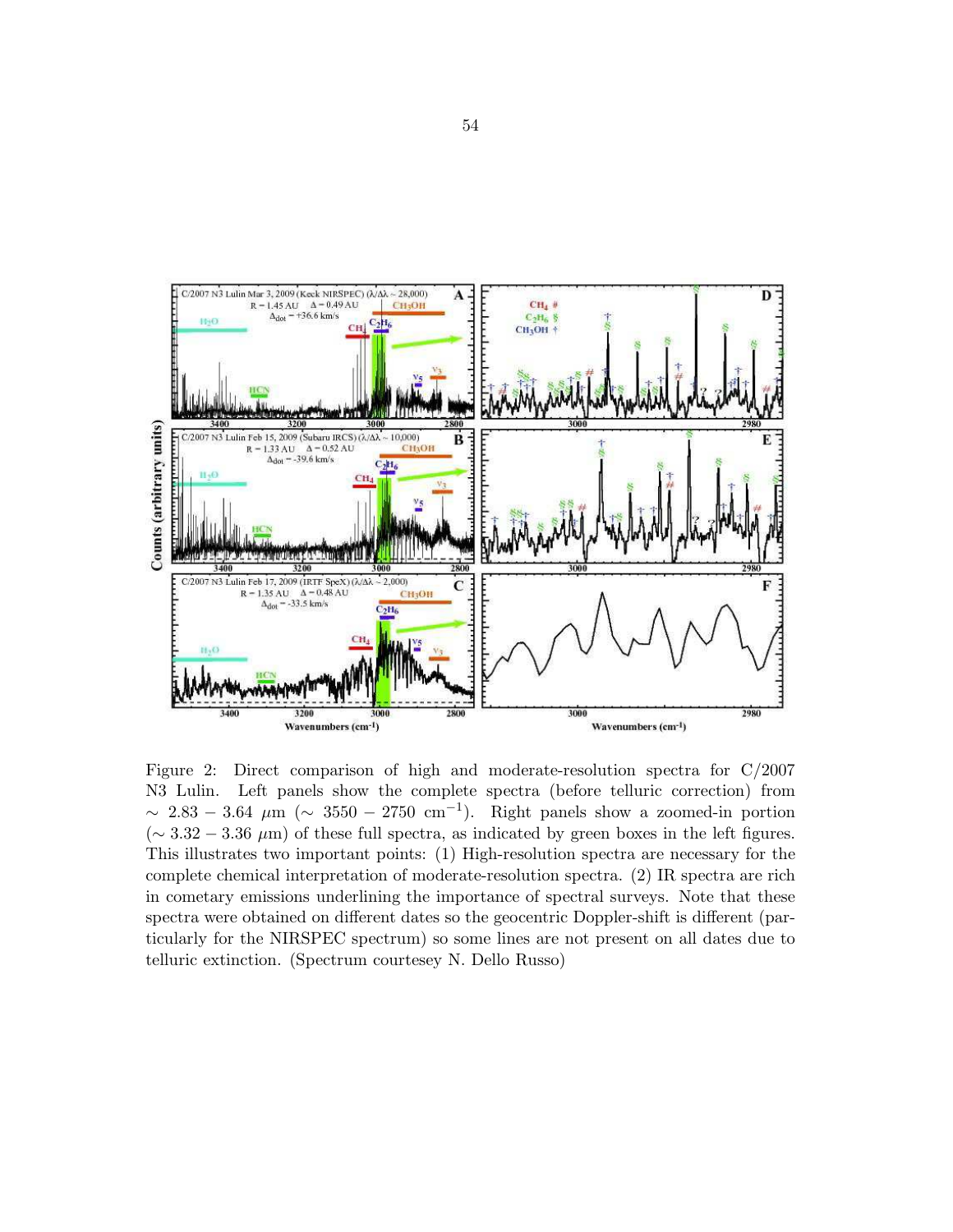

<span id="page-55-0"></span>Figure 3: The abundances for many of the IR- and radio-observed species are shown as a percentage relative to water. The bar shows the range of values observed for each species. The " $\times$ " marks the value determined for comet C/1995 O1 (Hale-Bopp). CO, CH<sub>3</sub>OH, H<sub>2</sub>CO, HCN, H<sub>2</sub>S and CS<sub>2</sub> were all observed in at least 10 comets; all other species where observed in fewer. The species with a single value (an X-dot) were only observed in Hale-Bopp (based on Figure 1 of Bockelée-Morvan 2011).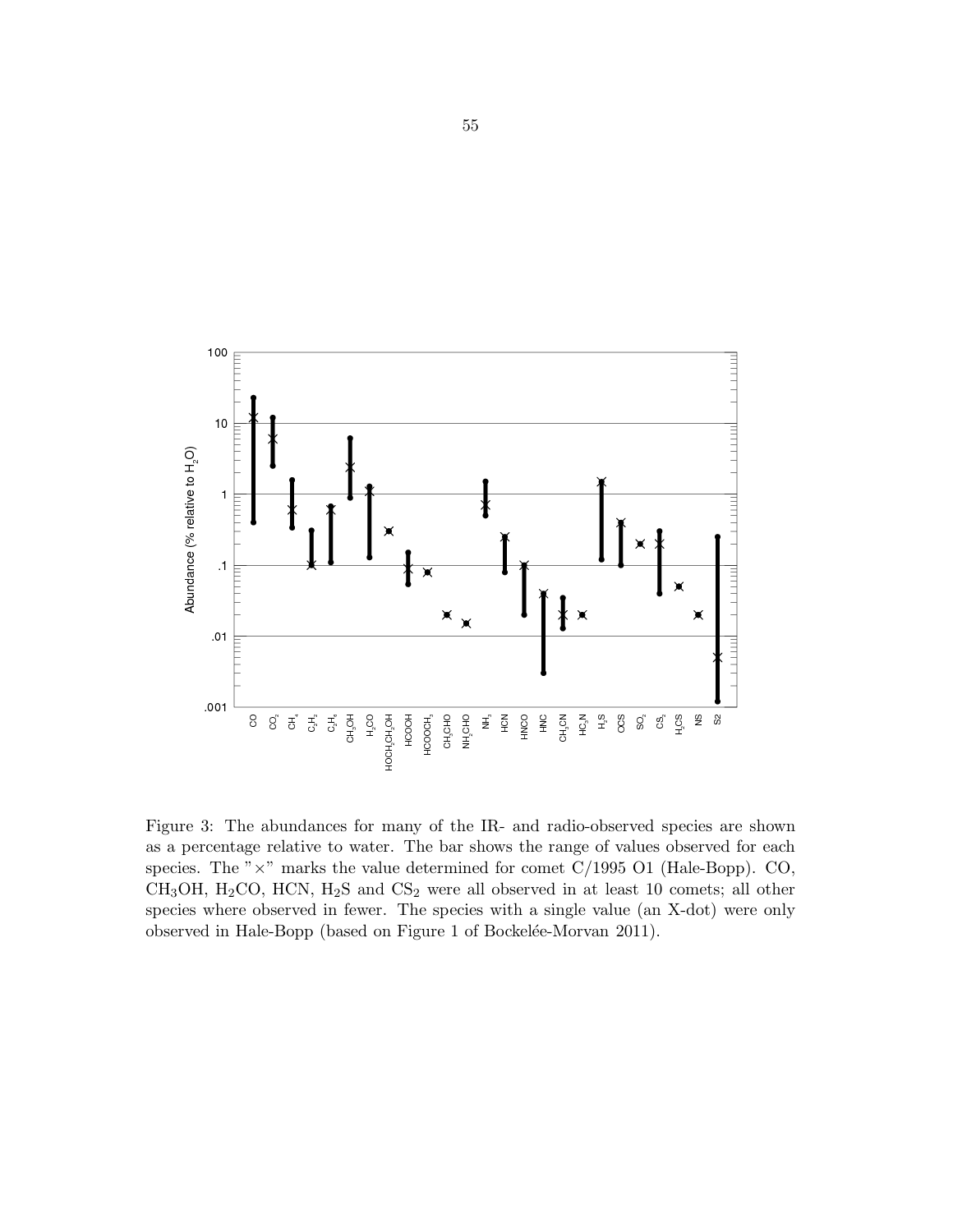

<span id="page-56-0"></span>Figure 4: Contour maps of spectrally-integrated molecular line flux observed in comets S1/ISON (top row) and F6/Lemmon (bottom row). Contour intervals in each map are 20% of the peak flux. The 20% contour has been omitted from panel (f) for clarity. Negative contours are dashed. On panel (b), white dashed arrows indicate putative HNC streams/jets. The RMS noise  $(\sigma)$ , in units of mJy beam<sup>-1</sup> km s<sup>-1</sup>) and contour spacings (δ) in each panel are as follows: (a)  $\sigma = 10.9$ ,  $\delta = 25.2\sigma$ , (b)  $\sigma = 13.6$ , δ = 2.3σ, (c) σ = 11.0, δ = 9.6σ, (d) σ = 13.1, δ = 19.4σ, (e) σ = 14.8, δ = 0.9σ, (f)  $\sigma = 13.7, \delta = 1.1\sigma$ . The peak position of the (simultaneously observed) 0.9 mm continuum is indicated with a white  $'+$ . For ISON, a white  $'\times$  indicates the integrated molecular emission peak position, offset from the continuum (dust) peak in each case. Sizes (FWHM) and orientations of the point-spread functions are indicated in lower-left (hatched ellipses); observation dates and times are also given. See Cordiner *et al.* (2014) for further details.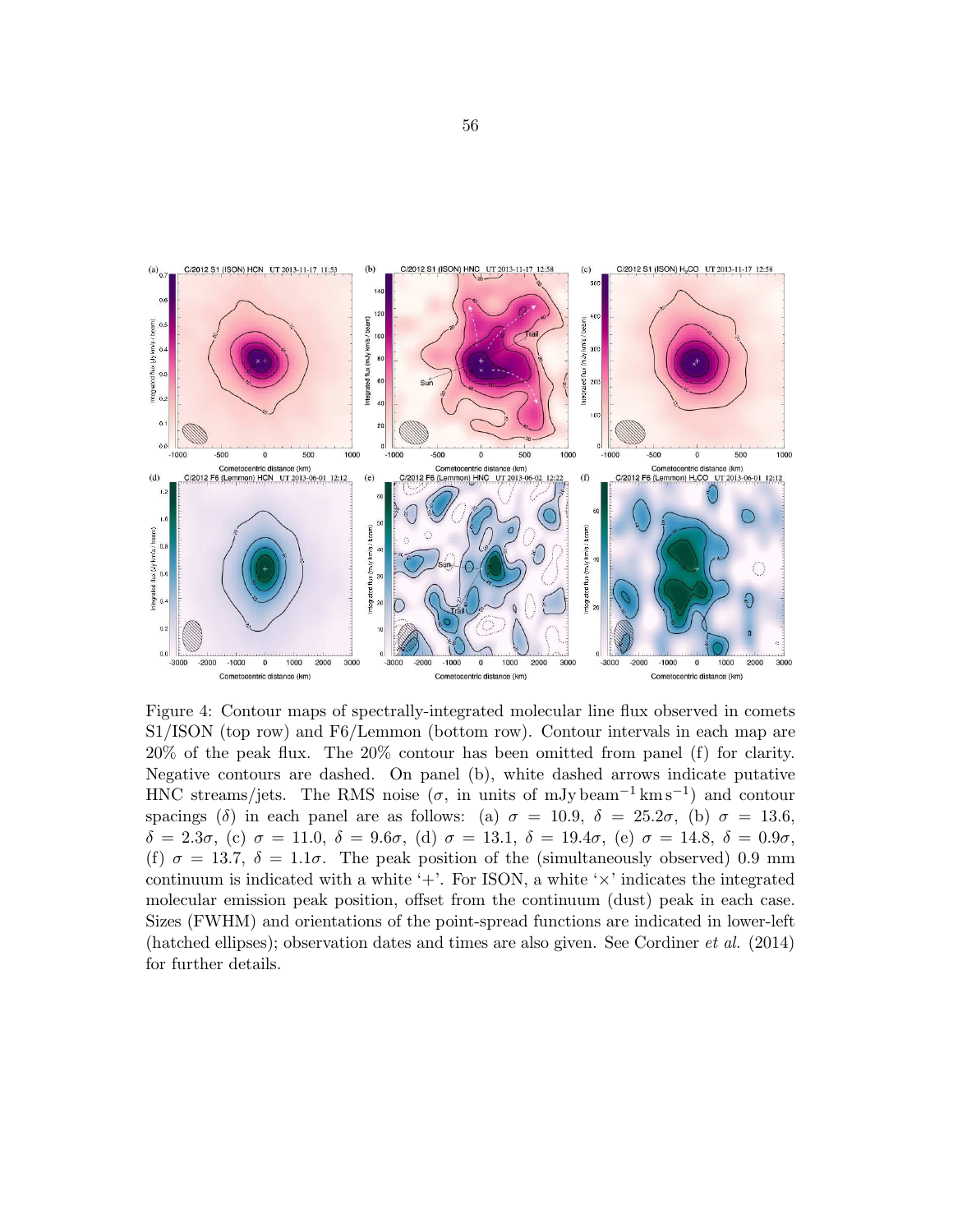57



<span id="page-57-0"></span>Figure 5: The mixing ratios of various fragment species are shown as a function of heliocentric distance for comet C/2012 S1 (ISON). The data were obtained with various telescopes but all are high spectral resolution observations.  $NH<sub>2</sub>$  shows no change relative to  $H_2O$  but the other species increased their fraction with respect to  $H_2O$  as the comet went from 1 au to 0.6 au.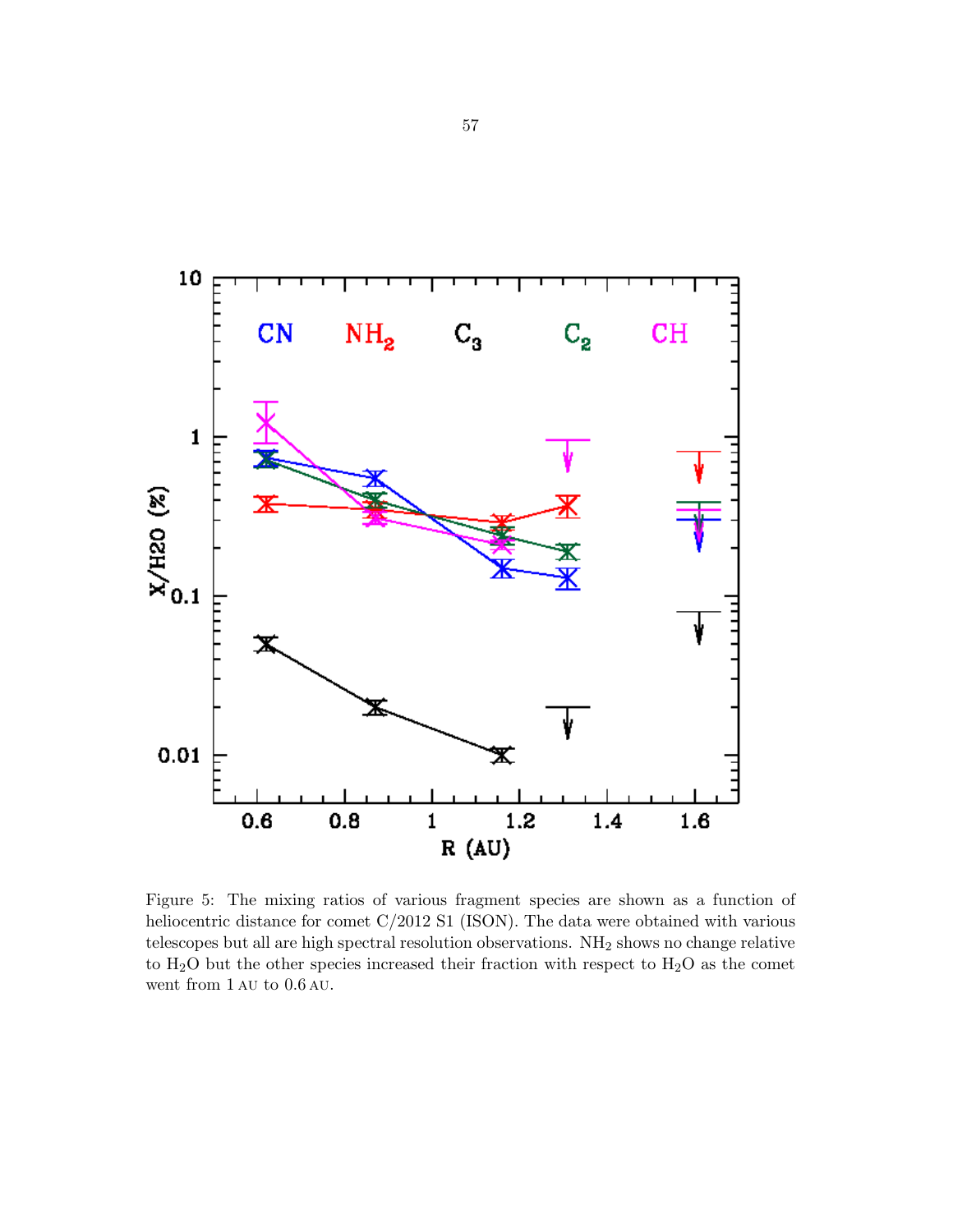

<span id="page-58-0"></span>Figure 6: The abundances of various species that were detected with the mass spectrometers onboard the Giotto spacecraft are shown. Heavy solid lines show the abundances for species detected in comet 1P/Halley. Upper limits for the coma are shown with downward arrows. The lighter dashed lines show the additional contribution of the extended sources in the coma. However, note that Giotto's closest approach to the nucleus was 1100 km so some species could be produced by chemistry in the first 1100 km of outflow, while others may be released entirely or in part from the nucleus Based on Eberhardt (1999).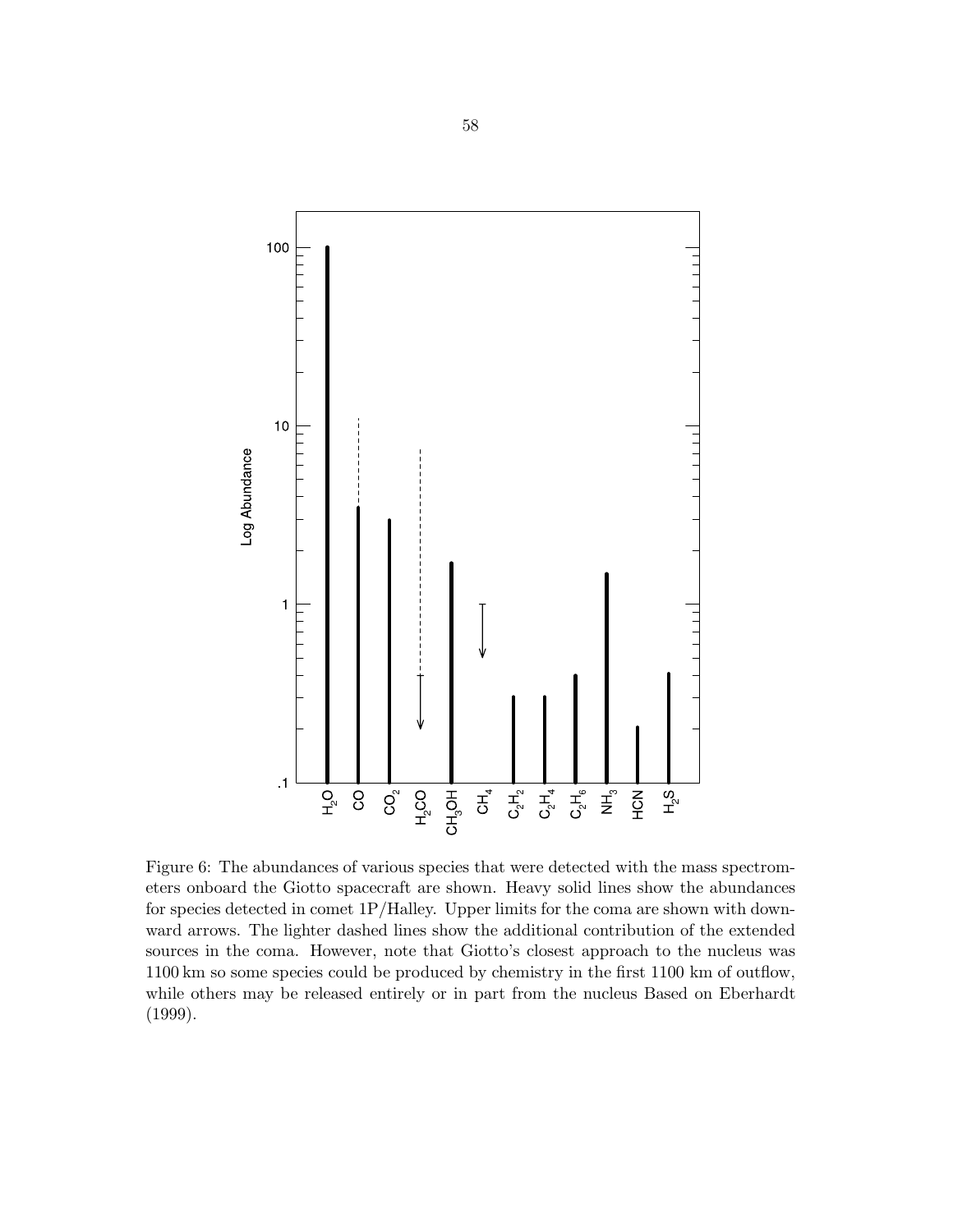

<span id="page-59-0"></span>Figure 7: Comparison of silicate features, as observed for 1P/Halley and C/1995 O1 Hale-Bopp (adapted from Hanner, 1999), and for 9P/ Tempel 1 after the Deep Impact event and release of subsurface material (adapted from Kelley and Wooden, 2009). In each case the total flux is divided by the black body contribution. The main features are at 10  $\mu$ m, 11.2  $\mu$ m and 11.9  $\mu$ m for crystalline olivine, and at 9.2  $\mu$ m and 10.55  $\mu$ m for crystalline ortho-pyroxene.



<span id="page-59-1"></span>Figure 8: Evidence for different properties of solid particles in different regions of cometary comae, from linear polarization  $(P)$  maps at a given phase angle  $(\alpha)$  a. Comet C/1990 K1 Levy at  $\alpha = 18^\circ$ , in a field of view of 4000 km by 4000 km (black, P=-2.6%; white, P= 0.5%). b. Comet C/1995 O1 Hale-Bopp at  $\alpha = 7^{\circ}$ , in a field of 38000 km by 38000 km (black, P=-6%; white, P=2%). c. Comet Hale-Bopp, now at  $\alpha = 44^{\circ}$ , in a field of 82000 km by 82000 km (black,  $P= 9\%$ ; white,  $P= 18\%$ ). d. Comet 9P/Tempel 1, before Deep Impact event, without any conspicuous feature, at  $\alpha = 41^{\circ}$ , in a field of 70000 km x 70000 km (black,  $P = 1\%$ ; white,  $P=10\%$ ). The solar direction is indicated by a black or white tick.